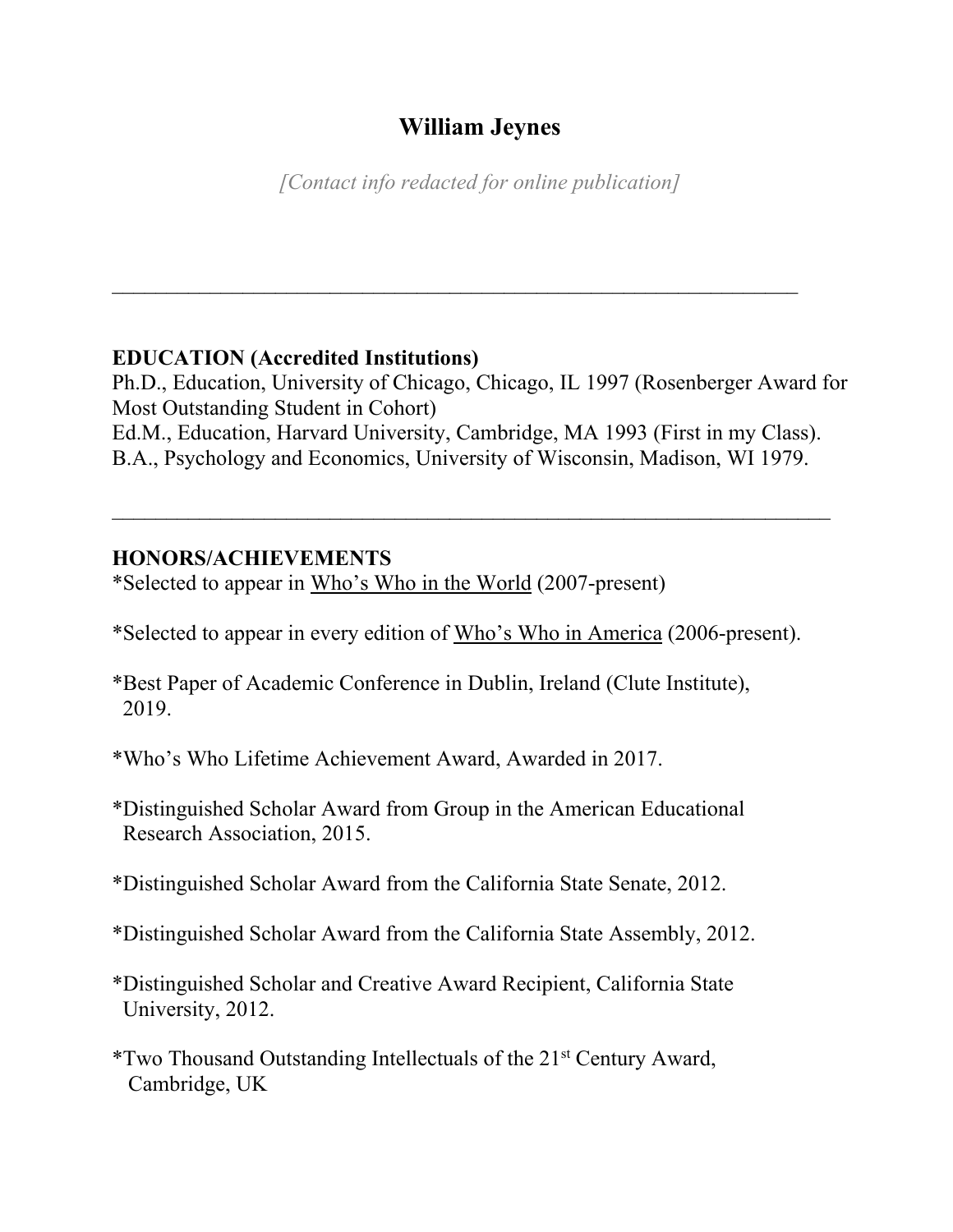\*Distinguished Scholar and Creative Award Nominee, California State University, 2011-2012 (Recipient, 2012).

\*Outstanding Performance in Instruction Award from Wright College students.

- \***Rosenberger Award** for the most outstanding first year doctoral student in the Department of Education at the University of Chicago.
- \*Four year **full tuition fellowship** plus stipend at the University of Chicago.
- \*Graduated **first in my class at Harvard** Graduate School of Education.

\***800-800-800 (perfect score)** on Graduate Record Examination **(GRE)**.

- \*Invited to several honor societies while an undergraduate, including Phi Beta Kappa.
- \*Scholarship offered to attend graduate school at **Stanford** University

\*New York Regents Scholarship (1975)

## **TEACHING EXPERIENCE**

- \***Full Professor-** California State University- Long Beach, Educational Foundations. 2001-present (promoted to Full Professor in 2004)
- **\*Senior Fellow-** The Witherspoon Institute in Princeton, NJ. 2010-present.
- **\*Adjunct Professor-** USC Rossier Graduate Department of Education, Educational Psychology/Marriage & Family Therapy Program. 2005-2007
- \***Assistant Professor** Hillsdale College, MI, Educational Foundations and Curriculum & Instruction. 1999-2001 Directed Teaching Coordinator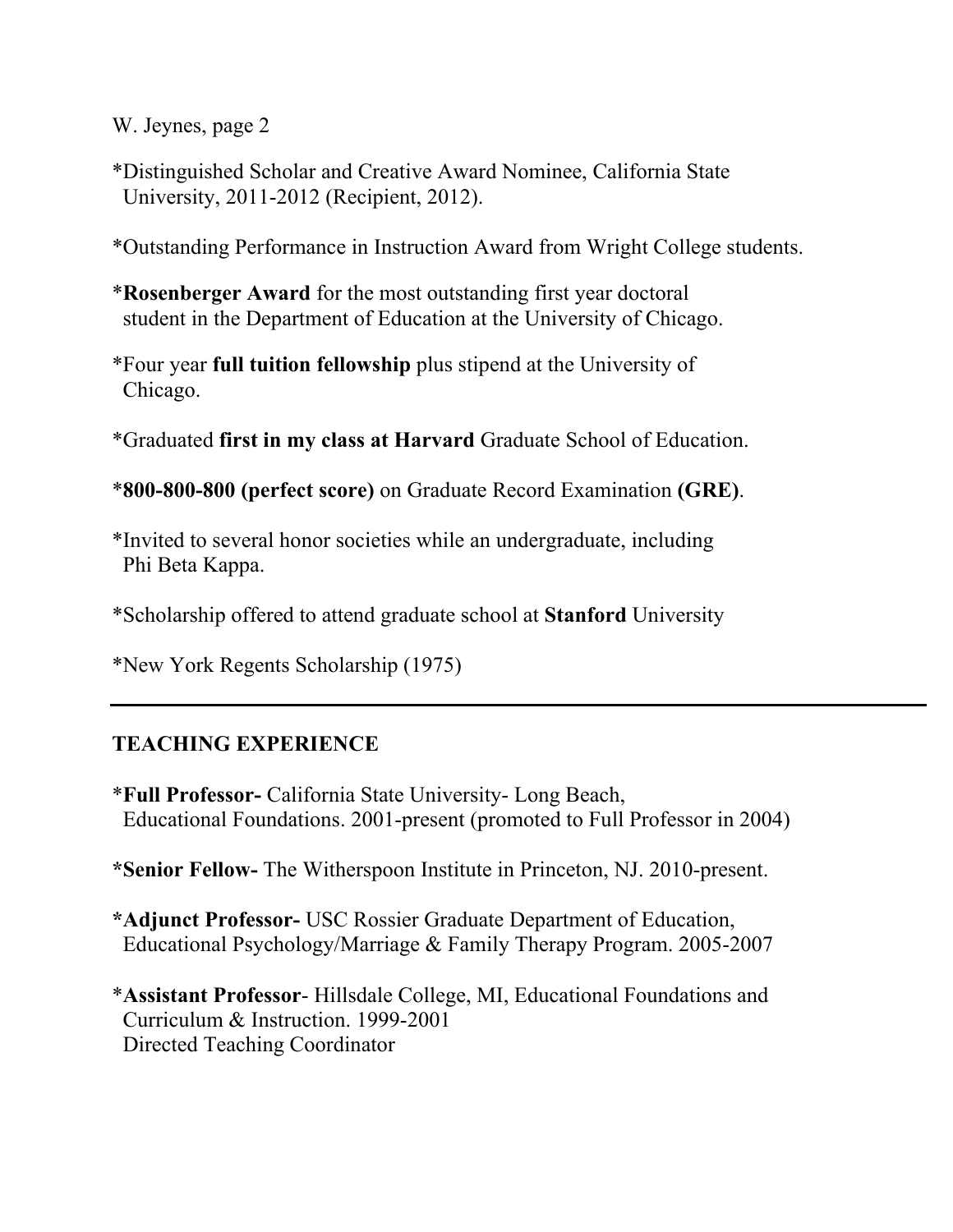**\*Lecturer**- National-Louis University in Evanston, IL, Educational Psychology and Educational Foundations, 1999

**\*Lecturer**- Northeastern Illinois University in Chicago, IL, Child Development, Educational Psychology, and Educational Foundations. 1998-99

**\*Lecturer**- Roosevelt University in Chicago, IL, Educational Foundations. 1999

**\*Lecturer-** University of Chicago in Chicago, IL, Educational History in the Graham School of Adult Education. 1998-99

**\*Instructor-** Wright College in Chicago, IL, Math Instructor. 1997-98

**\*Teacher-** Chicago Language Academy, ESL teacher. 1997-98

\***Tutored** K-12 children in all major subjects about 30 hours per week. 1993-99

 $\mathcal{L}_\text{max}$  , and the contract of the contract of the contract of the contract of the contract of the contract of the contract of the contract of the contract of the contract of the contract of the contract of the contr

 $\mathcal{L}_\text{max}$  , and the contract of the contract of the contract of the contract of the contract of the contract of the contract of the contract of the contract of the contract of the contract of the contract of the contr

\***Teacher-** ESL/EFL classes for K-12 students at the YMCA Language Institute in Utsunomiya, Japan. 1990-92

\***Taught** hundreds of seminars for teens and young adults. 1979-90

#### **RESEARCH EXPERIENCE**

**\*Research Assistant**- University of Wisconsin Psychology Department. Conducted experiments on attribution theory for Dr. Ickes. 1977-78

\***Research Assistant-** University of Wisconsin Primate Lab. Conducted research on learning in animals for various professors. 1976-78

## **PUBLICATIONS AND PRESENTATIONS**

## **\*BOOKS**

Jeynes, William. (2020). Reducing School Shootings. Cham, Switzerland: Springer.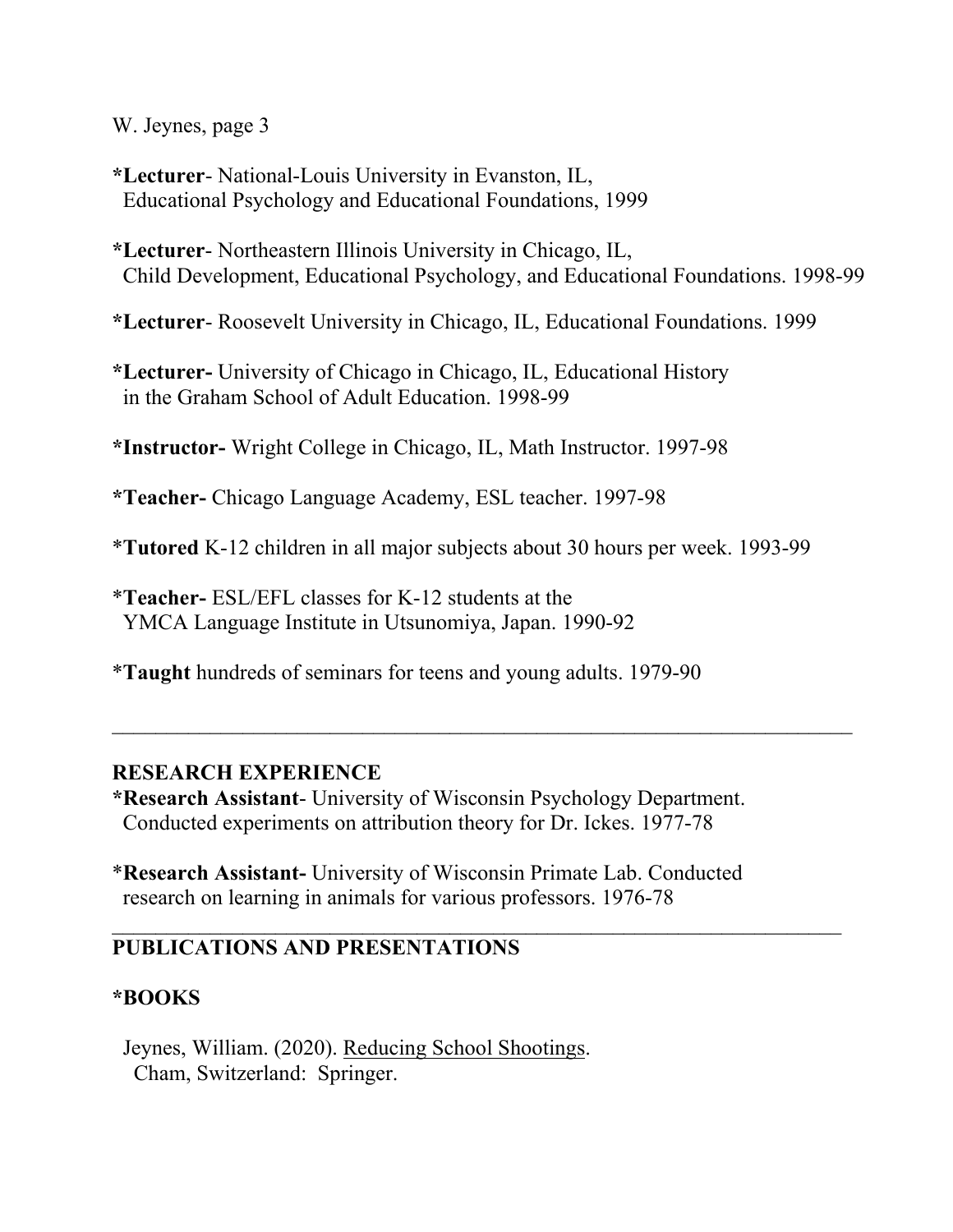Jeynes, William. (2019). Eliminating the Achievement Gap. Lanham, MD: Rowman & Littlefield/Lexington.

 Jeynes, William, Ed. (2018). The Wiley Handbook of Christianity & Education. New York: Wiley/Blackwell.

 Jeynes, William. (2016). What Would Christ Do? Charlotte, NC: Information Age Press.

 Jeynes, William & Martinez, Enedina, Eds. (2015). Ministering Spiritually to Families. New York: Springer.

Jeynes, William. (2014). School Choice: A Balanced Approach. Santa Barbara, CA: Praeger.

 Jeynes, William & Robinson, David, Eds. (2012). The International Handbook of Protestant Education. New York: Springer.

 Jeynes, William. (2012). Getting Closer to God. Greenwich, CT: Information Age Press.

 Jeynes, William. (2011). Parental Involvement & Academic Success. New York: Taylor & Francis/Routledge.

 Jeynes, William, ed. (2010). Family Factors and the Academic Success of Children. New York: Taylor & Francis/Routledge.

 Jeynes, William. (2009). A Call for Character Education and Prayer in the Schools Westport, CT: Praeger.

 Jeynes, William. (2007). American Educational History: School, Society & the Common Good. Thousand Oaks, CA: Sage.

 Jeynes, William & Martinez, Enedina, Eds. (2007). Christianity, Education & Modern Society. Greenwich: Information Age Press.

 Jeynes, William. (2006). A Hand Not Shortened. Greenwich, CT: Information Age Press.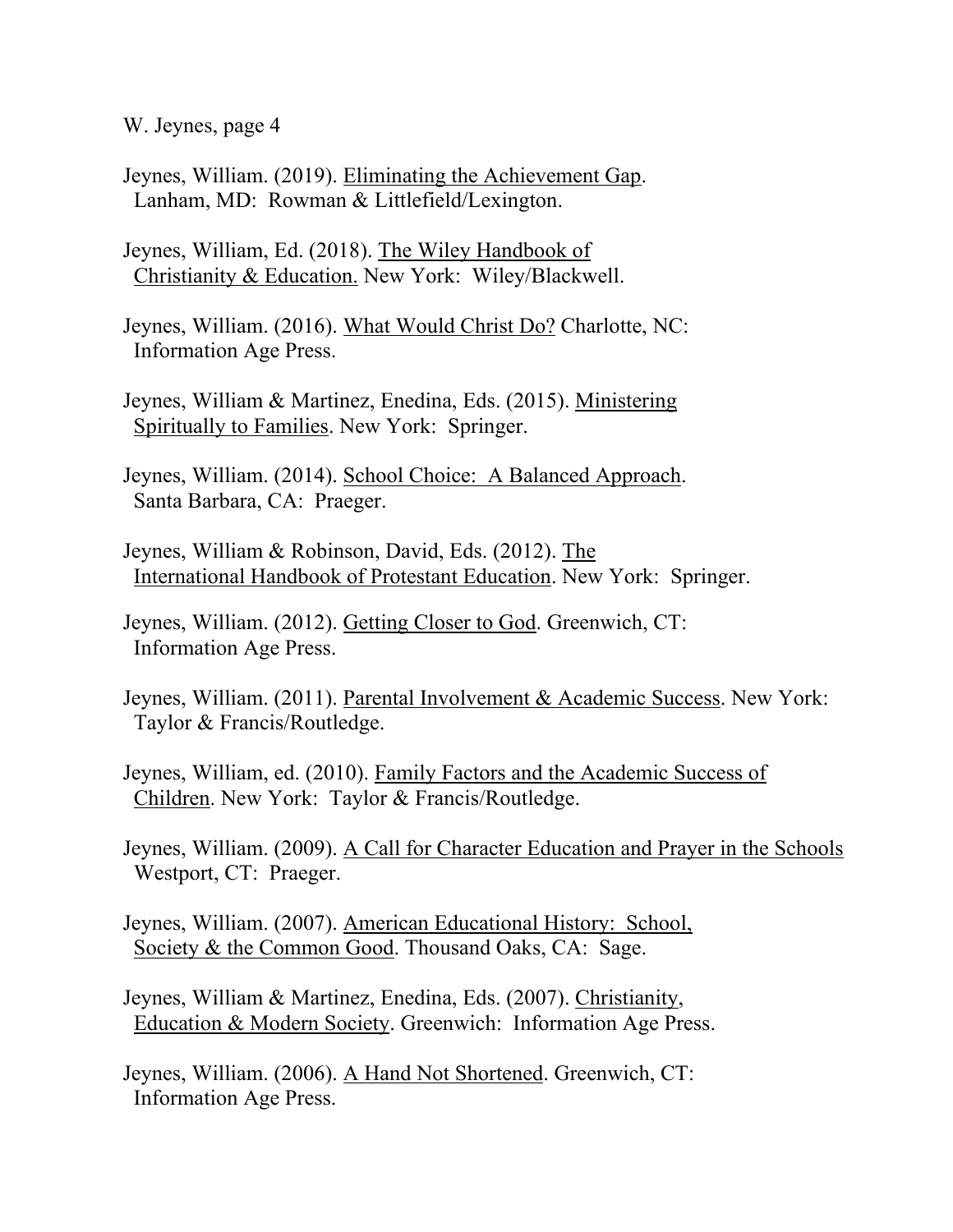Jeynes, page 5

Jeynes, William. (2003). Religion, Education, and Academic Success. Greenwich, CT: Information Age Press.

 $\mathcal{L}_\text{max}$  , and the contribution of the contribution of the contribution of the contribution of the contribution of the contribution of the contribution of the contribution of the contribution of the contribution of t

 Jeynes, William. (2002). Divorce, Family Structure, and the Academic Success of Children. New York, NY: Routledge/Taylor & Francis.

## \***ARTICLES**-

Jeynes, William. (in press, 2021). A Meta-Analysis of the Relationship between Cannabis, Opiates, Cocaine, Heroin, or other Illegal Drug Use and Student Academic and Behavioral Outcomes. Education and Urban Society, in press.

Jeynes, William. (2021). Grading Joe Biden's Foreign Policy on China, North Korea, and Russia. The National Interest, 37, 2 April.

Jeynes, William. (2021). Can Joe Biden Get Relations with Russia and North Korea Right? The National Interest, 37, 19 January.

Jeynes, William. (2020). A Meta-analysis on the Relationship between Prayer and Student Outcomes. Education and Urban Society, 52 (8), 1223-1237.

Jeynes, William. (2020). Joe Biden on North Korea: Will he Build on Trump's Legacy? Donald Trump's Legacy? The National Interest, 36, 8 November.

Jeynes, William. (2020). How Donald Trump is Building a New Alliance to Counter China. The National Interest, 36, 1 October.

Jeynes, William. (2020). Why is North Korea's KimYo-jong Attacking South Korea (and not Kim Jong-un)?, Yahoo News, 36, 22 June.

Jeynes, William. (2020). Why is North Korea's KimYo-jong Attacking South Korea (and not Kim Jong-un)?, The National Interest, 36, 22 June.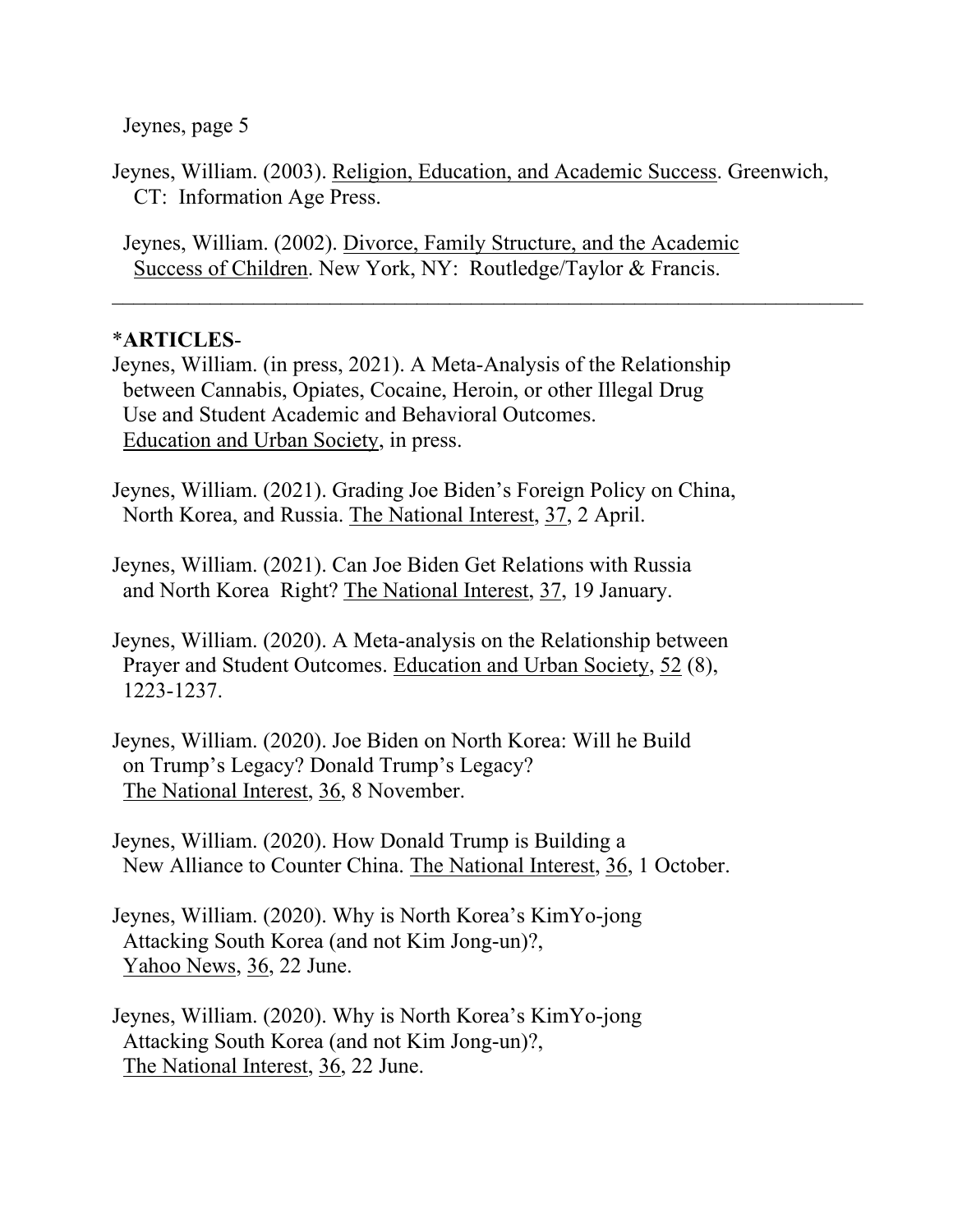Jeynes, William. (2020). Why is North Korea's KimYo-jong Attacking South Korea (and not Kim Jong-un)?, The National Interest, 36, 22 June.

Jeynes, William. (2020). Why North Korea Does Not Want Joe Biden Elected, The National Interest, 36, 15 May.

Jeynes, William. (2020). Yes, We Should Worry if Kin Jong-un Died (But History Demands We Take a Longer View), The National Interest, 36, 4 May.

Jeynes, William. (2020). Faith and Family Play a Bigger Role in Academic Achievement than Race or Socioeconomic Status Real Clear Politics/Real Clear Education, 30 January.

Jeynes, William. (2020). Faith and Family Play a Bigger Role in Academic Achievement than Race or Socioeconomic Status Public Discourse, 13, 30 January.

Jeynes, William. (2020). A Meta-Analysis on the Relationship between Student Abstinence-only Programs and Sexual Behavior and Attitudes. Education & Urban Society, 52, (1), 3-20.

Jeynes, William. (2019). A Meta-Analysis: The Relationship Between Character Education Programs and Student Outcomes. Education & Urban Society, 51, (1), 33-71.

Jeynes, William. (2019). Rediscovering Objectivity: From Groupthink to Civil Dialogue, Journal of Interdisciplinary Studies, 31 (1/2), 55-72.

Jeynes, William. (2018). A practical model for school leaders to Encourage parental involvement and parental engagement. School Leadership and Management, 38 (2), 147-163.

Jeynes, William. (2018). How Might we Reduce Shootings in America. London School of Economics, 6 (8), 1-5.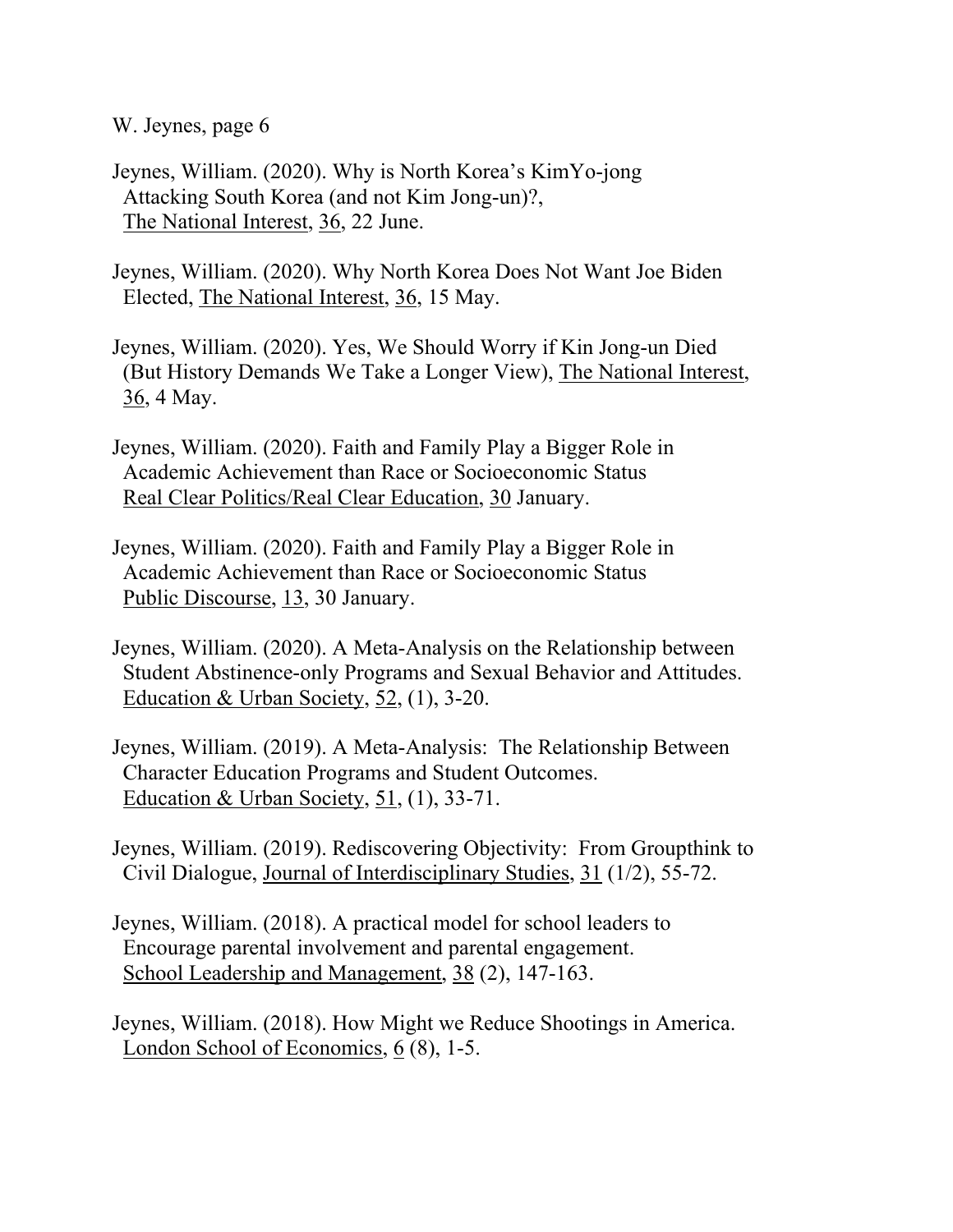- Jeynes, William. (2017). A Meta-Analysis: The Relationship Between Parental Involvement and Latino Student Outcomes. Education & Urban Society, 49 (1), 1-28.
- Jeynes, William. (2017). Meta-analyses on the Relationship between Parental Involvement and Academic and Behavioral Outcomes. Journal of Educational Policy and Educational Law*,* 20 (3), 181-192.
- Jeynes, William. (2017). The Academic Advantages of the Bible. First Things, November 16, 1-2.
- Jeynes, William. (2017). "Fake History" is More Dangerous Than "Fake News." Public Discourse, 10, 15 May.
- Jeynes, William. (2017). School Choice May not be a Shangri La. Religious Education, 112 (5), 517-528.
- Jeynes, William. (2016). A Meta-Analysis: The Relationship Between Parental Involvement and African American School Outcomes. Journal of Black Studies, 47 (3), 195-216.
- Jeynes, William. (2016). Families Hold the Key to Increasing African American Achievement in Schools. London School of Economics American Politics & Policy, 4 (4), 1-5.
- Jeynes, William. (2016). Meta-analysis on the Roles of Fathers in Parenting: Are they Unique? Marriage & Family Review, 52 (7), 665-688.
- Jeynes, William. (2015). People of Faith: The Unrealized Asset in Creating Greater International Understanding and Peace. Religious Education, 110 (5), 534-544.
- Jeynes, William. (2015). 'Defactualization' is Causing American Schools to Become Bastions of Anti-Intellectualism. Public Discourse, 8, 15 July.
- Jeynes, William. (2015). A Meta-Analysis on the Factors that Best Reduce the Achievement Gap. Education & Urban Society*,* 47 (5), 523-554.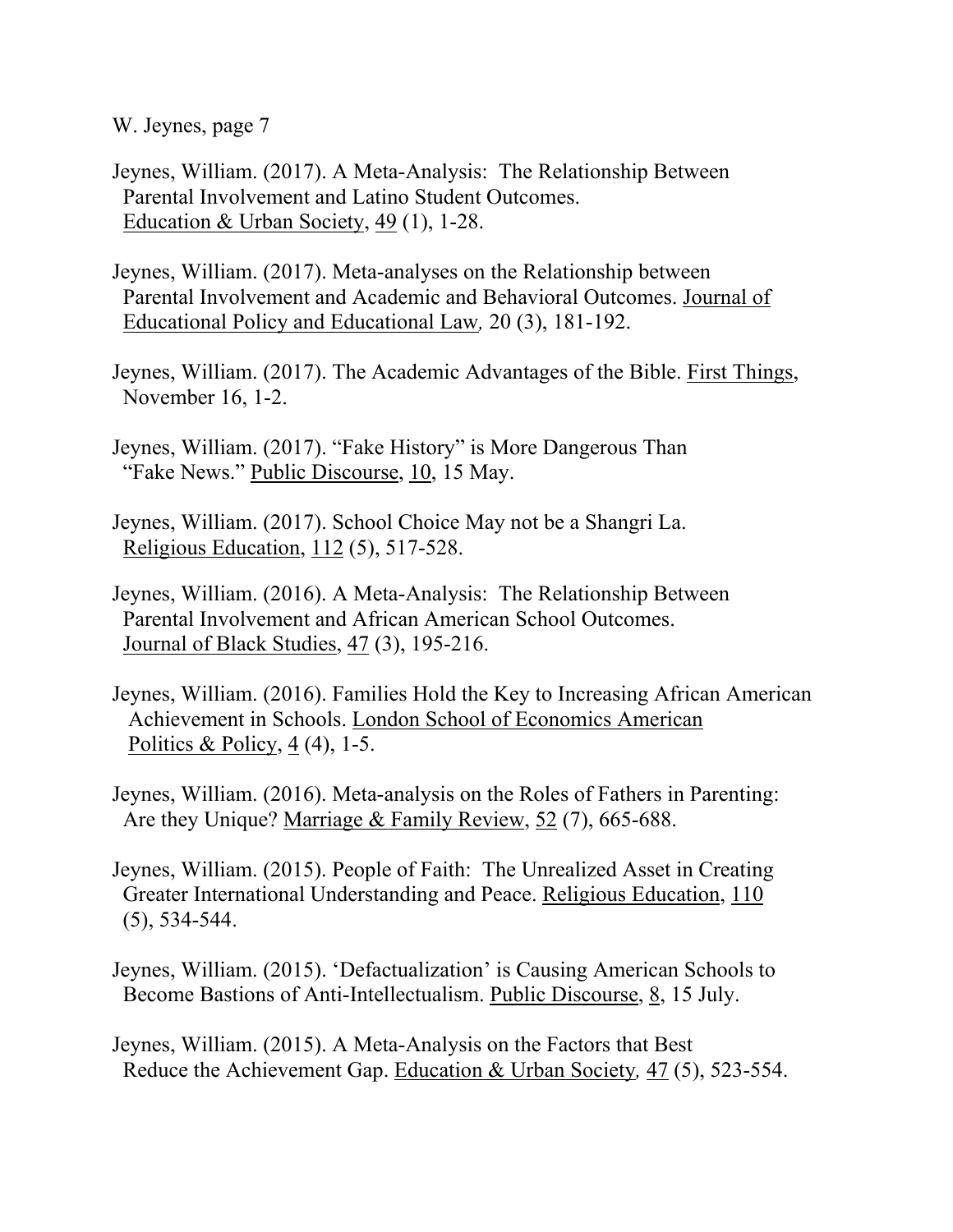- Jeynes, William. (2015). A Meta-Analysis: The Relationship Between Father Involvement and Student Academic Achievement. Urban Education, 50 (4), 387-423.
- Jeynes, William. (2015). First Amendment Under Attack, Orange County Register, February 2, 2015, Editorial Section, p. 2.
- Jeynes, William. (2014). Moves Towards Greater Educational Standardization Epitomized by Common Core have Done Little to Address Decline of American Education. London School of Economics American Politics & Policy, 2 (12), 1-5.
- Jeynes, William. (2014). Parental Involvement that Works… Because it's Age-Appropriate. Kappa Delta Pi Record, 50 (2), 85-88.
- Jeynes, William. (2014). The Family, Religious Commitment, and Economic Prosperity. Journal of Interdisciplinary Studies, 36 (1/2), 95-114.
- Jeynes, William. (2014). Money Can't Buy Everything, Los Angeles/Orange County Register, July 9, 2014, Editorial Section, p. 2.
- Jeynes, William. (2014). Column: Don't Settle for the New Normal, Los Angeles/Orange County Register, June 13, 2014, Editorial Section, p. 2.
- Jeynes, William. (2014). Column: Don't Settle for the New Normal, Orange County Register, June 13, 2014, Editorial Section, p. 2.
- Jeynes, William. (2014). Policymakers should Embrace Greater School Choice to Include Private and Faith Schools to Address the Achievement Gap. London School of Economics American Politics & Policy,  $2(3)$ , 1-5.
- Jeynes, William. (2014). Column: Those Graduation Highs and Lows, Orange County Register, May 30, 2014, Editorial Section, p. 2.
- Jeynes, William. (2014). Column: Education Doesn't Add Up, Orange County Register, May 6, 2014, Editorial Section, p. 2.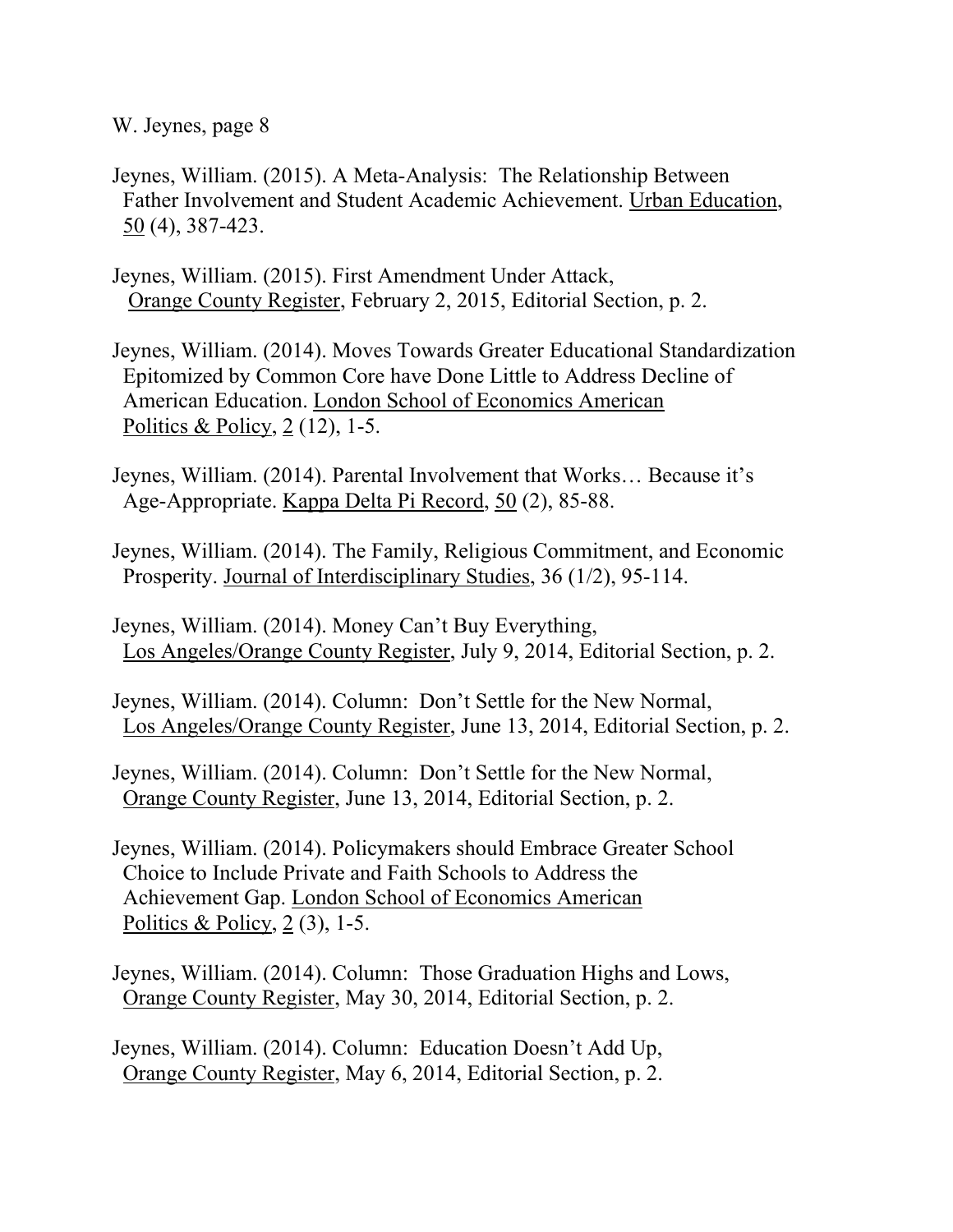- Jeynes, William. (2014). No Child Left Behind on steroids, Orange County Register, April 3, 2014, Editorial Section, p. 2.
- Jeynes, William. (2014). Achievement Key to Better Schools, Orange County Register, January 24, 2014, Editorial Section, p. 2.
- Jeynes, William. (2014). School Choice and the Achievement Gap. Education & Urban Society*,* 46 (2), 163-180.
- Jeynes, William. (2013). The Data are in: Religious Private Schools Deserve a Second Look, Public Discourse, 6 (5), 18 May.
- Jeynes, William, (2013). The Assessment of Various Dimensions of Religious Faith: Based on Four Meta-analyses. Interdisciplinary Journal of Research on Religion, 9 (9), 1-22.
- Jeynes, William. (2013). A Meta- Analysis: of the Efficacy of Different Types of Parental Involvement Programs for Urban Students. Harvard Family Research Project, internet journal, 4 pages.
- Jeynes, William. (2012). A Meta-Analysis on the Effects and Contributions of Public, Public Charter, and Religious Schools on Student Outcomes. Peabody Journal of Education, 87 (3), 305-335.
- Jeynes, William & Beuttler, F. (2012). What Private and Public Schools Can Learn from One Another. Peabody Journal of Education, 87 (3), 285-304.
- Jeynes, William. (2012). What Public and Private Schools Can Learn from Each Other. Peabody Journal of Education, 87 (3), 283-284.
- Jeynes, William. (2012). A Meta-Analysis of the Efficacy of Different Types of Parental Involvement Programs for Urban Students. Urban Education*,* 47, (4), 706-742.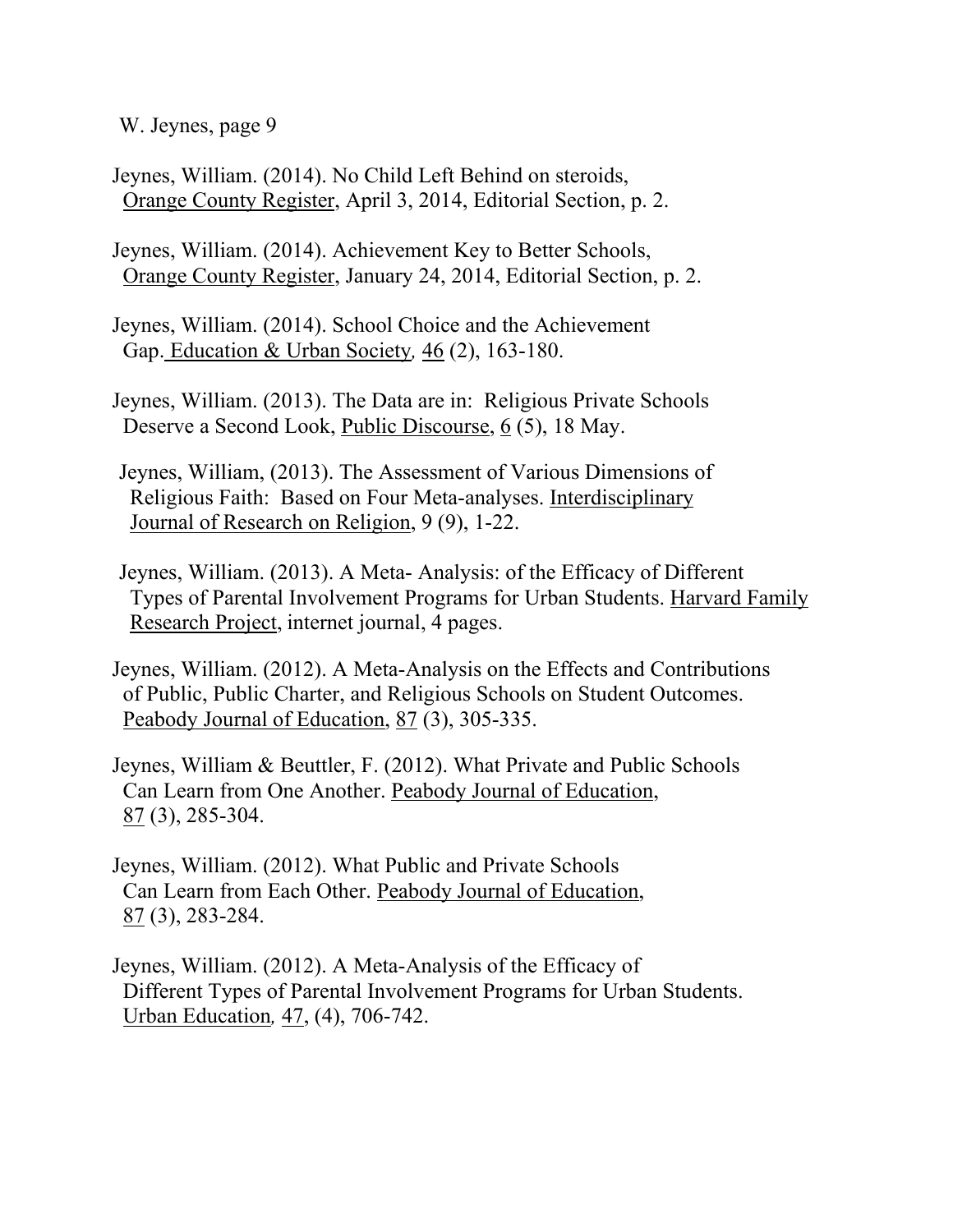- Jeynes, William. (2012). Response to the "Journal of School Choice's" Special Section on "Private religious Protestant and Catholic education in North America: Contributions and Concerns. Journal of School Choice*,* 6, (2), 235-251.
- Jeynes, William. (2012). Reaching Out to Make a Difference. hi Delta Kappan, 93 (6), 80.
- Jeynes, William. (2012). The Need for Changes in the Nature of Christian Seminary Education Christian Higher Education. 11 (2), 69-80.
- Jeynes, William. (2012). Christian Higher Education Reaching the Whole Person. Christian Higher Education, 11 (2), 67-68.
- Jeynes, William. (2012). Learning from the Trends in Higher Education. Christian Higher Education. 11 (1), 2-3.
- Jeynes, William. (2012). Christian Universities and Colleges: The Need to Train Instructors to Teach the Bible as Literature in the Public Schools. Christian Higher Education. 11 (1), 4-14.
- Jeynes, William. (2012). School Voucher Programs Could Help States Balance Their Budgets. Daily Caller, 3 (8), 19 January.
- Jeynes, William. (2011). Help Families by Fostering Parental Involvement. Phi Delta Kappan, 93 (3), 38-39.
- Jeynes, William. (2011). The Two-Biological-Parent Family and Economic Prosperity: What's Gone Wrong? Public Discourse, 4 (7), 20 July
- Jeynes, William. (2011). The Two-Biological-Parent Family and Economic Prosperity: Where to Go From Here? Public Discourse, 4 (7), 22 July
- Jeynes, William. (2011). Race, Racism & Darwinism. Education & Urban Society, 43 (5), 535-559.
- Jeynes, William. (2011). Parental Involvement Research: Moving To the Next Level. School Community Journal, 21 (1), 9-18.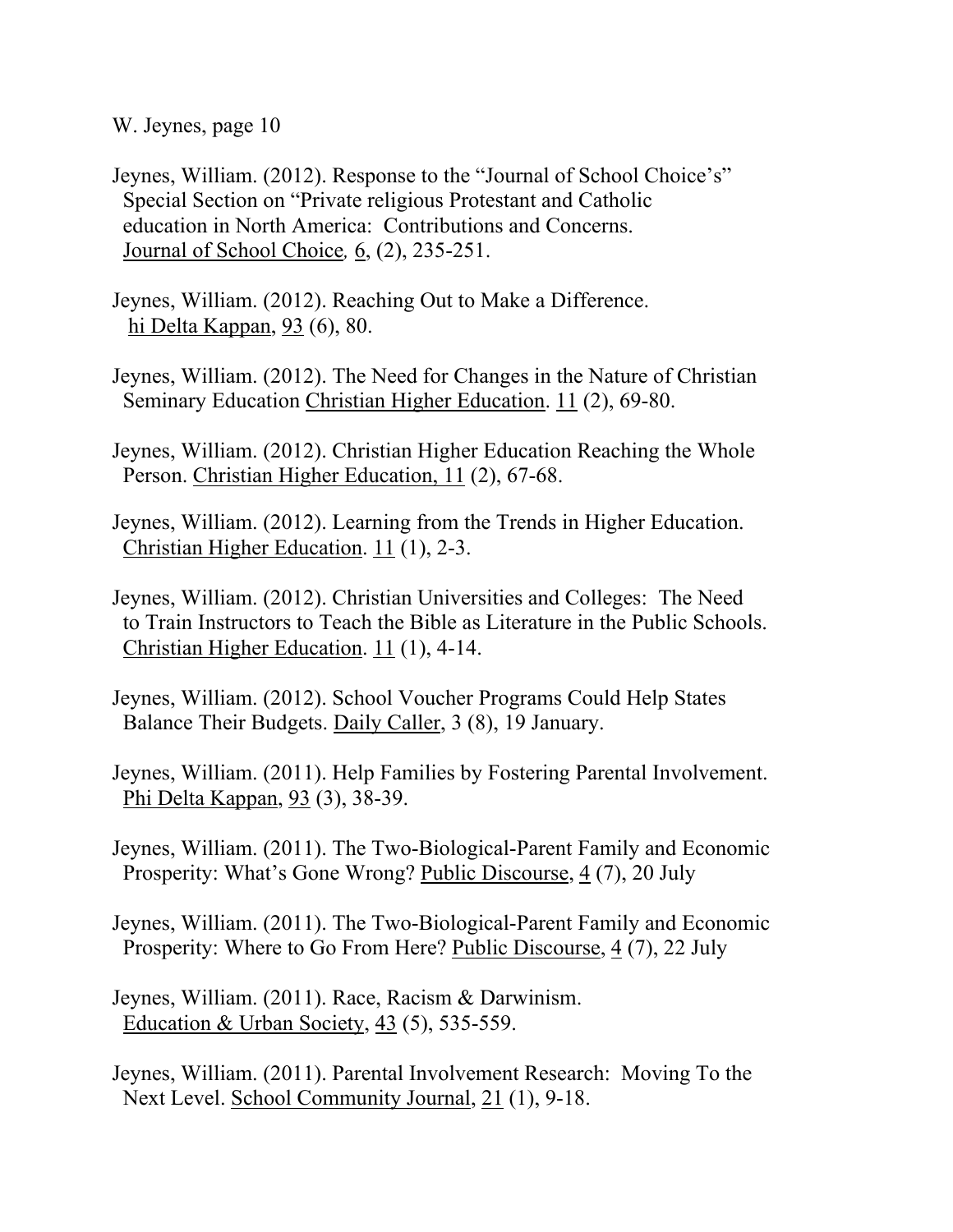- Jeynes, William. (2010). The Salience of the Subtle Aspects of Parental Involvement and Encouraging that Involvement: Implications for School-Based Programs. Teachers College Record, 112 (3), 747-774.
- Jeynes, William. (2010). Religiosity, Religious Schools, and their Relationship with the Achievement Gap: A Research Synthesis and Meta- Analysis. Journal of Negro Education, 79 (3), 263-279.
- Jeynes, William. (2010). The Relationship between Bible Literacy and Academic and Behavioral Outcomes in Urban Areas: A Meta-analysis. Education & Urban Society, 42 (5), 522-544.
- Jeynes, William & Robinson, D. (2010). Character Education in Christian Higher Education: A Historic Analysis and Contemporary Challenge (Part I). Christian Higher Education, 9 (4), 295-315.
- Robinson, D. & Jeynes, William. (2010). Character Education in Christian Higher Education: A Historic Analysis and Contemporary Challenge (Part II). Christian Higher Education, 9 (4), 316-335.
- Jeynes, William. (2009). The Relationship between Bible Literacy and Academic Achievement and School Behavior. Education & Urban Society, 41 (4), 419-436.
- Jeynes, William (2009). Why Marriage Matters. The Therapist, 21 (3), 101-102.
- Jeynes, William. (2009). The Relationship between Biblical Literacy, Academic Achievement, and School Behavior among Christian- and Public School Students. Journal of Research on Christian Education, 18 (1), 36-55.
- Jeynes, William. (2008). What We Should and Should Not Learn from the Japanese and other East Asian Education Systems? Educational Policy, 22 (6), 900-927.
- Jeynes, William. (2008). Effects of Parental Involvement on Experiences of Discrimination and Bullying. Marriage & Family Review, 43 (3/4), 255-268.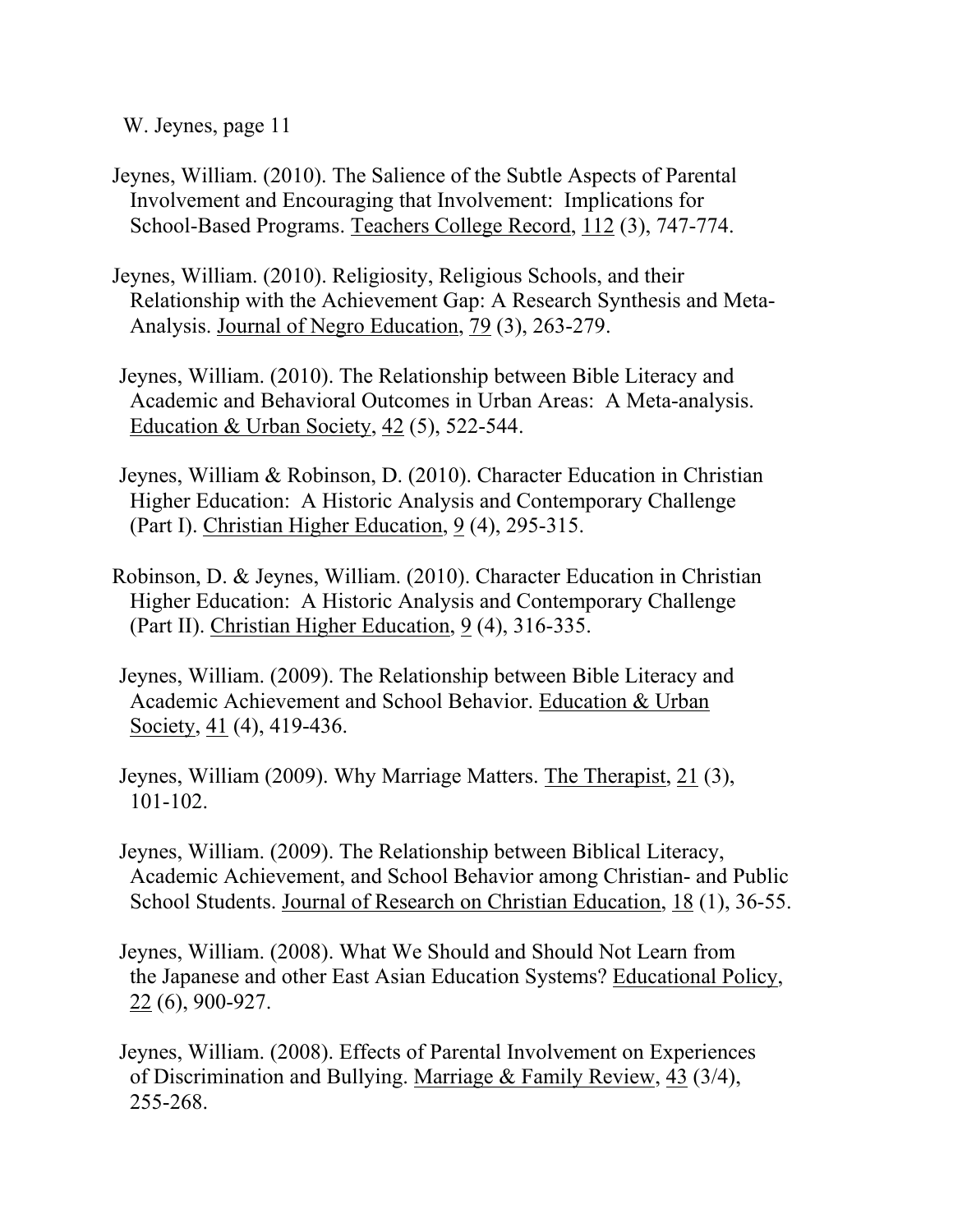- Jeynes, William. (2008). Introduction: The Salience of Family Factors in Children's School Experiences. Marriage & Family Review, 43 (1/2), 4-13.
- Jeynes, William. (2008). The Effect of Catholic and Protestant Schools: A Meta-analysis. Catholic Education, 258-278.
- Jeynes, William. (2008). A Meta-Analysis of the Relationship Between Phonics Instruction and Minority Elementary School Student Academic Achievement Student. Education & Urban Society, 40 (2), 151-166.
- Jeynes, William, (2007). Religion, Intact Families, and The Achievement Gap. Interdisciplinary Journal of Research on Religion, 3 (3), 1-22.
- Jeynes, William. (2007). The Relationship Between Parental Involvement and Urban Secondary School Student Academic Achievement: A Meta-analysis. Urban Education, 42 (1), 82-110.
- Jeynes, William & Naylor, Wendy. (2007). Government Involvement in Religious Education: Perspectives from Abraham Kuyper on School Choice. Religion & Education, 34 (1), 76-97.
- Jeynes, William. (2006). Standardized Tests and Froebel's Original Kindergarten Model. Teachers College Record, 108 (10), 1937-1959.
- Jeynes, William. (2006). The Impact of Parental Remarriage on Children: A Meta-Analysis. Marriage and Family Review, 40 (4), 75-102.
- Jeynes, William. (2006). Methodological Challenges Facing Researchers in Examining the Effects of Divorce on Children. Marriage and Family Review, 40 (2/3), 107-130.
- Jeynes, William. (2006). Adolescent Religious Commitment and their Consumption of Marijuana, Cocaine, and with lower . Journal of Health and Social Policy, 21 (4), 1-20.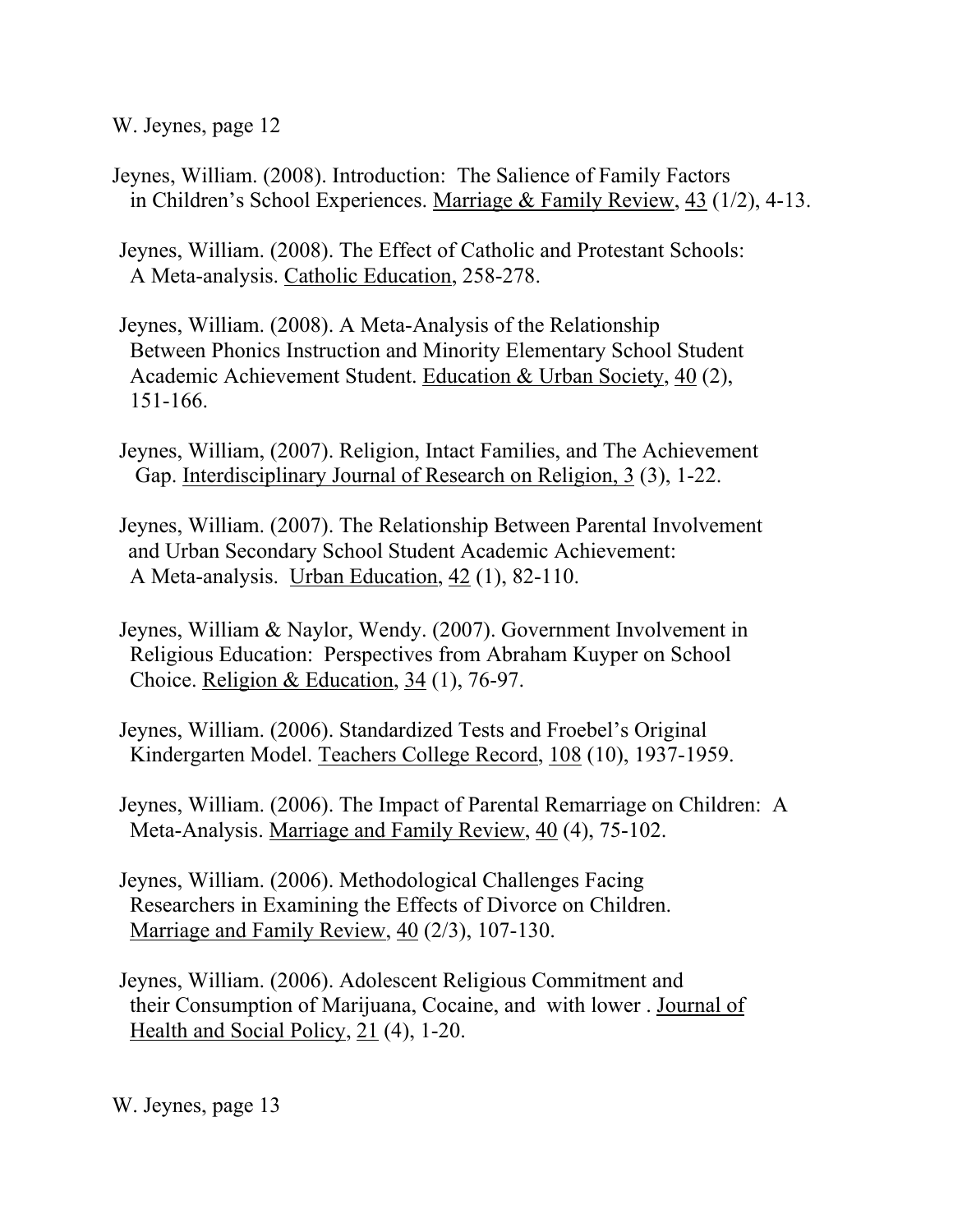- Jeynes, William. (2005). Parental Involvement and Student Student Achievement: A Meta-analysis. Family Involvement Research.Harvard Family Research Project, internet journal, 4 pages.
- Jeynes, William. (2005). The Effects of Parental Involvement on the Academic Achievement of African American Youth. Journal of Negro Education,  $74$  (3), 260-274.
- Jeynes, William. (2005). Parental Involvement and Secondary Student Educational Outcomes: A Meta-Analysis:. Evaluation Exchange of the Harvard Family Research Project, 10 (4), 6.
- Jeynes, William. (2005). A Meta-Analysis of the Relation of Parental Involvement to Urban Elementary School Student Academic Achievement**.**  Urban Education, 40, (3), 237-269.
- Jeynes, William. (2005). The Relationship Between Urban Students Attending Religious Revival Services and Academic and Social Outcomes. Education & Urban Society, 38 (1), 3-20.
- Jeynes, William. (2005). Effects of Parental Involvement and Family Structure on the Academic Achievement of Adolescents. Marriage & Family Review, 37 (3), 99-116.
- Jeynes, William. (2005). The Impact of Religious Schools on the Academic Achievement of Low-SES Students. Journal of Empirical Theology, 18 (1), 22-40.
- Jeynes, William. (2004). A Meta-Analysis: Has the Academic Impact of Religious Schools Changed over the Last Twenty Years? Journal of Empirical Theology, 17 (2), 197-216.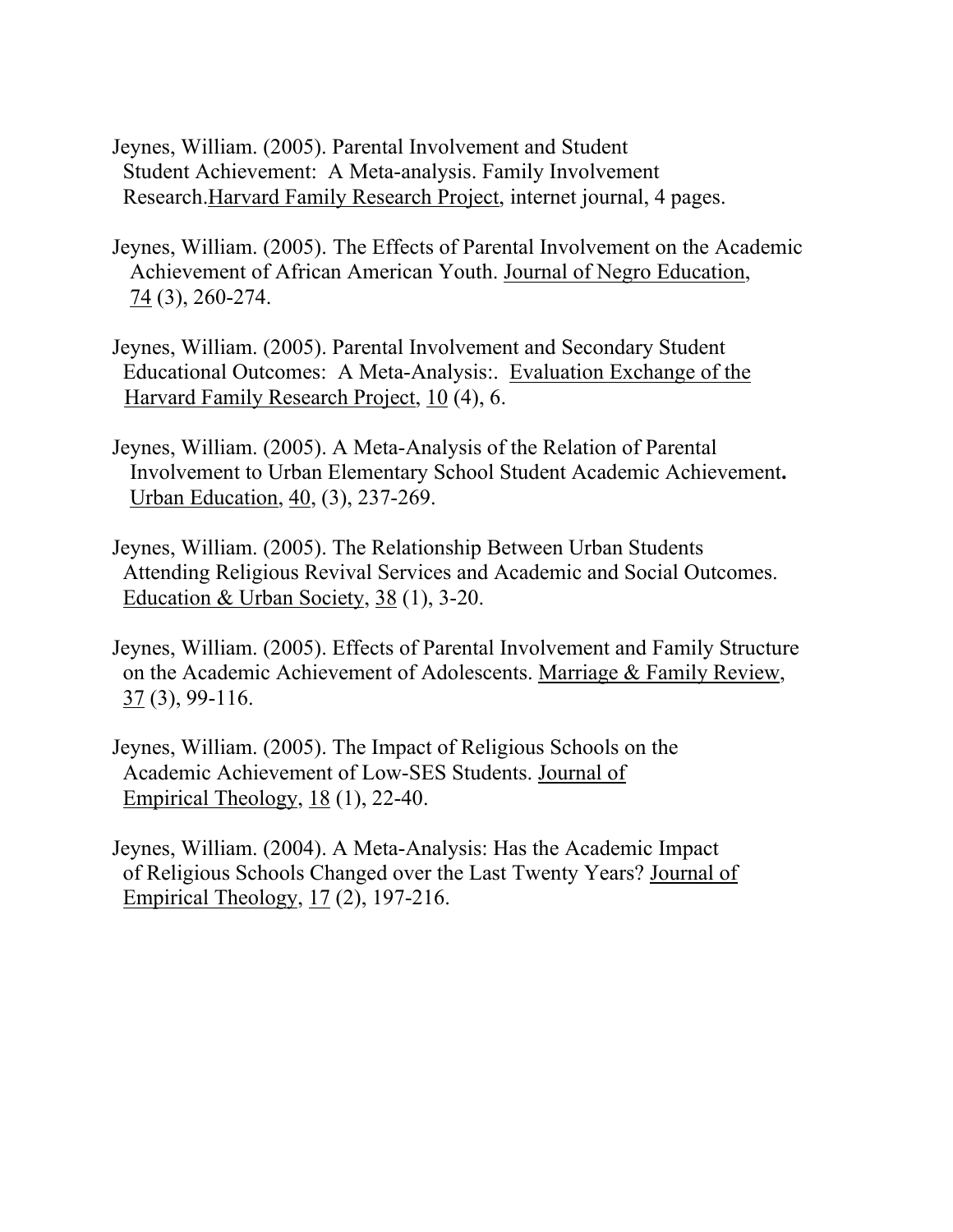- Jeynes, William. (2004). Comparing the Influence of Religion on Education in the United States and Overseas: A Meta-Analysis. Religion & Education,  $31$  (2), 1-15.
- Jeynes, William. (2004). Immigration in The United States and the Golden Age of Education: Was Ravitch Right? Educational Studies, 35 (3), 248-270.
- Jeynes, William. (2003). The Effects of the Religious Commitment of Twelfth Graders Living in Non-Intact Families on their Academic Achievement. Marriage and Family Review, 35 (1/2), 77-97.
- Jeynes, William. (2003). The Learning Habits of Twelfth Graders Attending Religious and Non-Religious Schools. International Journal of Education and Religion, 4 (2), 145-167.
- Jeynes, William. (2003). The Effects of Religious Commitment on the Academic Achievement of Urban and other Children. Education & Urban Society, 36 (1), 44-62.
- Jeynes, William. (2003). A Meta-Analysis: The Effects of Parental Involvement on Minority Children's Academic Achievement. Education & Urban Society, 35 (2), 202-218.
- Jeynes, William. (2003). The Effects of Black and Hispanic Twelfth Graders Living in Intact Families and being Religious on their Academic Achievement. Urban Education, 38 (1), 35-57.
- Jeynes, William. (2003). The Effects of Religious Commitment on the Attitudes and Behavior of Teens Regarding Premarital Childbirth. Journal of Health and Social Policy, 17 (1), 1-17.
- Jeynes, William. (2002). A Meta-Analysis of the Effects of Attending Religious Schools and Religiosity On Black And Hispanic Academic Achievement. Education & Urban Society, 35 (1), 27-49.
- Jeynes, William. (2002). Educational Policy and the Effects of Attending a Religious School on the Academic Achievement of Children. Educational Policy,  $16(3)$ , 406-424.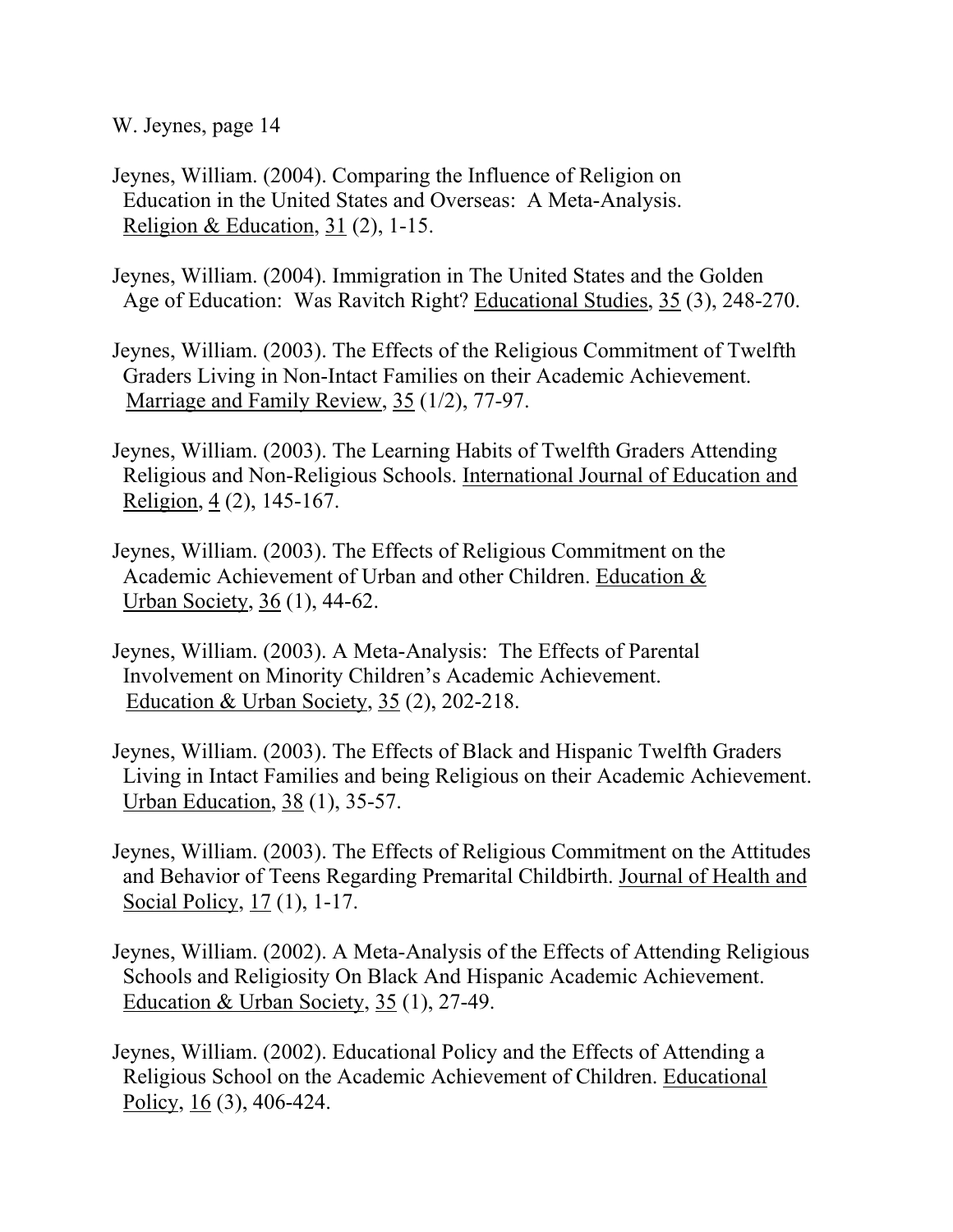- Jeynes, William. (2002). Does Widowhood or Remarriage Have the Greater Impact on the Academic Achievement of Children? Omega: Journal of Death and Dying, 44 (3), 319-343.
- Jeynes, William. (2002). Examining the Effects of Parental Absence on the Academic Achievement of Adolescents: The Challenge of Controlling for Family Income. Journal of Family and Economic Issues, 23 (2), 189-210.
- Jeynes, William. (2002). The Challenge of Controlling for SES in Social Science and Education Research. Educational Psychology Review, 14 (2), 205-221.
- Jeynes, William. (2002). The Relationship between the Consumption of Various Drugs by Adolescents and their Academic Achievement. The American Journal of Drug and Alcohol Abuse, 28 (1), 1-21.
- Jeynes, William. (2002). Does Parental Involvement Eliminate the Effects of Parental Divorce on the Academic Achievement of Adolescents? Journal of Divorce and Remarriage, 37 (1/2), 101-115.
- Jeynes, William. (2002). Why Religious Schools Positively Impact the Academic Achievement of Children. International Journal of Education and Religion, 3 (1), 16-32.
- Jeynes, William. (2002). The Predictive Value of Parental Family Structure on Attitudes Regarding Premarital Pregnancy and the Consumption of Marijuana. Journal of Human Behavior in the Social Environment, 6 (1), 1-16.
- Jeynes, William. (2001). The Effects of Recent Parental Divorce on their Children's Consumption of Marijuana and Cocaine. Journal of Divorce and Remarriage, 35 (3/4), 43-65.
- Jeynes, William. (2001). The Effects of Recent Parental Divorce on Their Children's Consumption of Alcohol. Journal of Youth and Adolescence, 30 (3), 305-319.
- Jeynes, William. (2001). Religious Commitment and Adolescent Behavior. Journal of Interdisciplinary Studies, 23 (1/2), 31-50.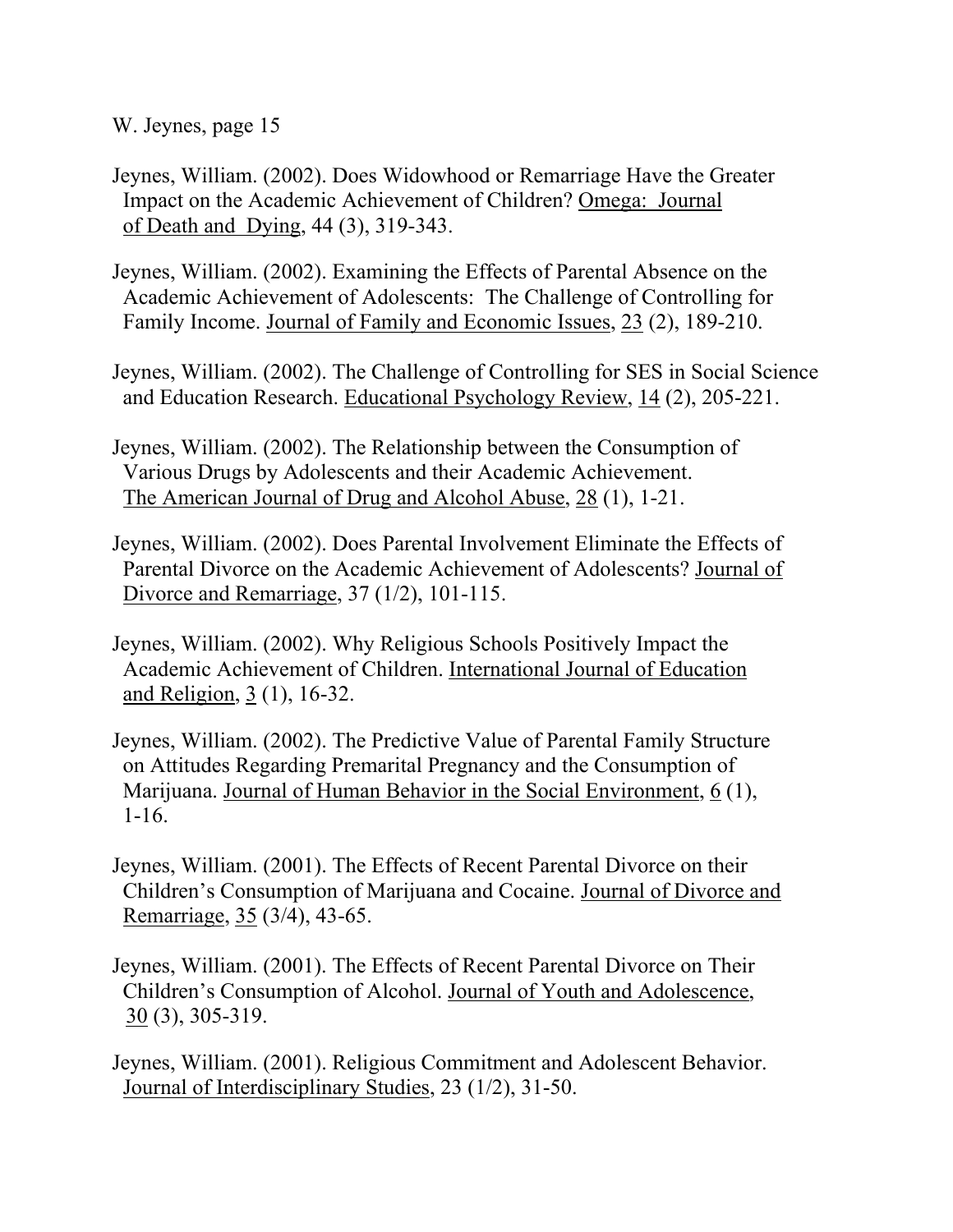- Jeynes, William. (2001). Religious Schools' Positive Impact. The International Principal, 16 (1), 15-16.
- Jeynes, William & Littell, Stephen. (2000). A Meta-analysis of Studies Examining the Effect of Whole Language Instruction on the Literacy of Low-SES Students. Elementary School Journal, 101 (1), 21-33.
- Jeynes, William. (2000). Assessing School Choice: A Balanced Perspective. Cambridge Journal of Education, 30 (2), 223-241.
- Jeynes, William. (2000). The Effects of Several of the Most Common Family Structures on the Academic Achievement of Eighth Graders. Marriage and Family Review, 30 (1/2), 73-97.
- Jeynes, William. (2000). A Longitudinal Analysis on the effects of Remarriage following Divorce on the Academic Achievement of Children. Journal of Divorce and Remarriage, 33 (1/2), 131-148.
- Jeynes, William. (1999). The Role of Family Residential Mobility in Explaining the Lower Academic Achievement of High School Children from Reconstituted Families Journal of Divorce and Remarriage, 32 (1/2), 123-143.
- Jeynes, William. (1999). The Effects of Religious Commitment on the Academic Achievement of Black and Hispanic Children. Urban Education, 34 (4), 458-479.
- Jeynes, William. (1999). The Effects of Remarriage Following Divorce on the Academic Achievement of Children. Journal of Youth and Adolescence, 28 (3), 385-393.
- Jeynes, William. (1999). The Effects of Children of Divorce Living with Neither Parent on the Academic Achievement of those Children. Journal of Divorce and Remarriage, 30 (3/4), 103-120.
- Jeynes, William. (1998). Examining the Effects of Divorce on the Academic Achievement of Children: How should we Control for SES? Journal of Divorce and Remarriage, 29 (3/4), 1-21.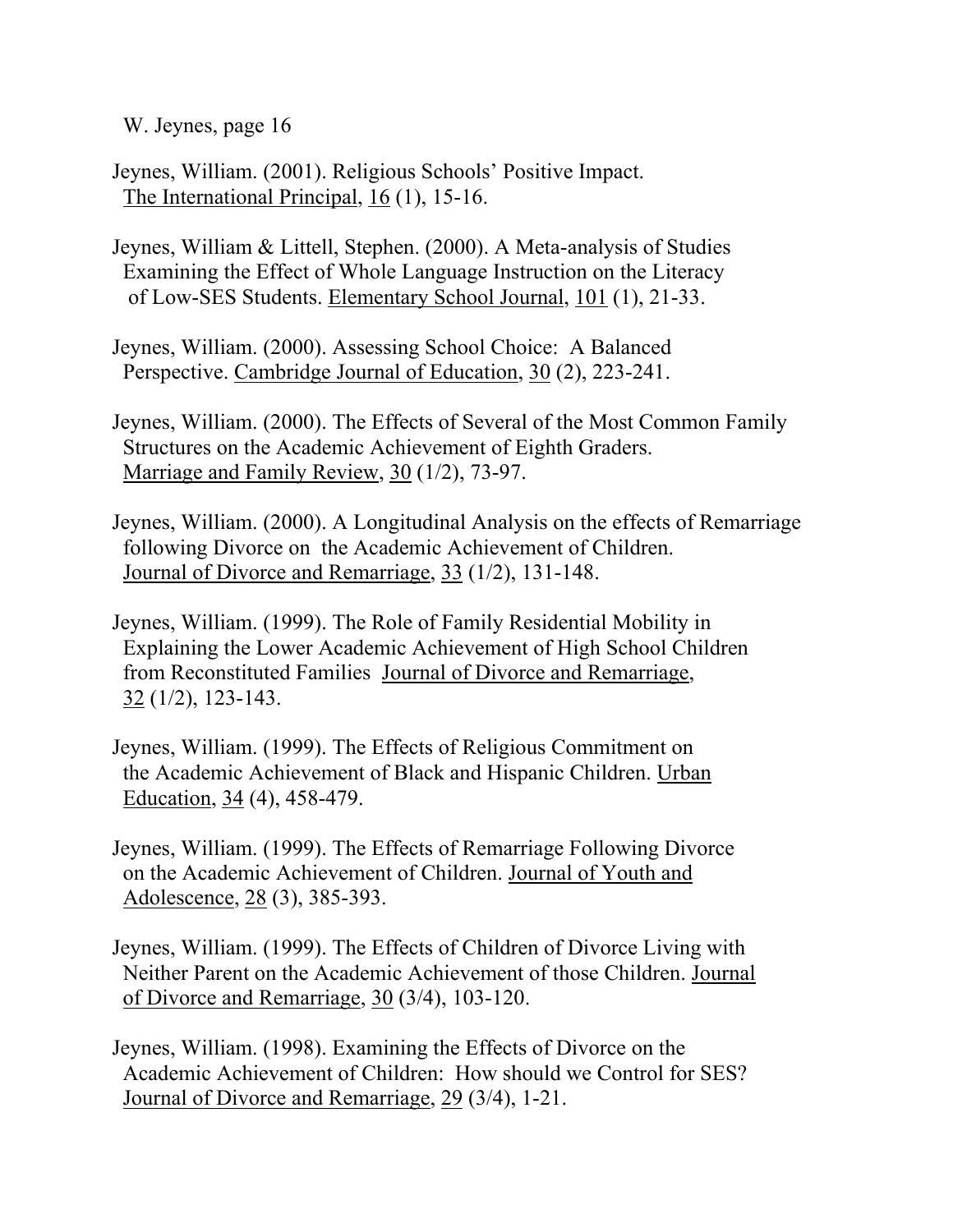Jeynes, William. (1998). A Historical Overview of the Research on the Effects of Remarriage on the Academic Achievement of Children. School Community Journal,  $8(1)$ , 23-30.

Jeynes, William. (1998). Are America's Public Educational Institutions Anti-Religious? Education, 119 (1), 172-175.

Jeynes, William (1998). Does Divorce or Remarriage Following Divorce Have the Greater Impact on the Academic Achievement of Children? Journal of Divorce and Remarriage, 29 (1/2), 79-101.

Jeynes, William (1996). Subtleties of Distributions. Rasch Measurement Transactions, 10, 515. Have published a number of non-academic articles including: A monthly column in the Japanese (English language) newspaper The Tohokusen.

Letters to the editor in the New York Times, Business Week, and the Asian Wall Street Journal.

## **\*BOOK CHAPTERS**

- Jeynes, William. (2018). Research on Religion and Education. In Levin, Jeff (Ed.) Religion and the Social Sciences. (pp. 235-258). West Conshohocken, PA: Templeton Press.
- Jeynes, William. (2017). Effects of Family Educational Cultures on Student Success At School: Directions for Leadership. In Leithwood, Kenneth, Sun, Jingping, and Pollock, Katina (Eds.), How School Leaders Contribute to Student Success. (pp. 311-328). Springer: Cham, Switzerland.
- Jeynes, William. (2017). Recommendations for Maintaining the Christian Identity of Christian Schools in the European Union. In de Groof, J., du Plessis, G. & Smirnova, M. (Eds.), Religion, Law, and Educations: Tensions and Perspectives. (pp. 127-132). Amsterdam, Netherlands: Wolf Publishers.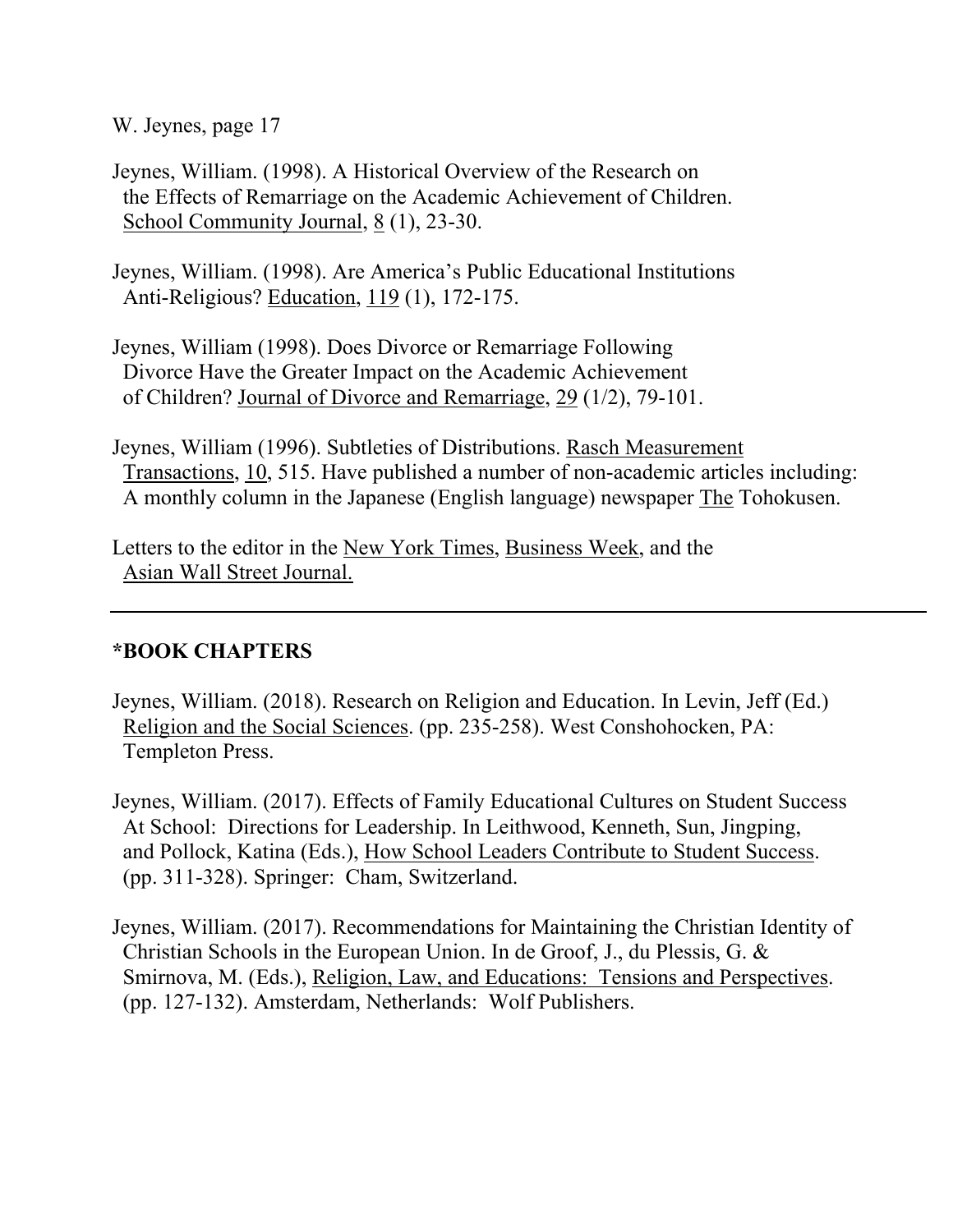- Jeynes, William. (2016). Homeschooling: The Ultimate Personalized Environment. In Murphy, Marilyn, Redding, Sam, Twyman, Janet S. (Eds.). Handbook on Personalized Learning for States, Districts, and Schools. (pp. 99-113). IAP: Charlotte, NC.
- Jeynes, William. (2015). The Powerful Role of Faith in Family Ministry. In Jeynes, William & Martinez, Enedina, (Eds.). Ministering Spiritually to Families. (pp. 1-20). New York: Springer.
- Jeynes, William & Winter, R. (2015). Why Families Do and Do Not Breakdown. In Jeynes, William & Martinez, Enedina, (Eds.). Ministering Spiritually to Families. (pp. 21-44). New York: Springer.
- Jeynes, William. (2015). Preparing for Your Future Spouse. In Jeynes, William & Martinez, Enedina, (Eds.). Ministering Spiritually to Families. (pp. 89-100). New York: Springer.
- Jeynes, William. (2015). Scriptural Views of Parenting. In Jeynes, William & Martinez, Enedina, (Eds.). Ministering Spiritually to Families. (pp. 145-164). New York: Springer.
- Jeynes, William. (2014). A Meta-Analysis Designed to Identify the Factors That Most Reliably Reduce The Achievement Gap. The Future of Education. (pp. 88-102). Rome, Italy: Libreriauniversitaria.
- Jeynes, William. (2014). Parental Involvement for Urban Students and Youth of Color. In Milner, R. H. & Lomotey, K. (Eds.) Handbook of Urban Education, (pp. 149-166). New York: Routledge.

Jeynes, William. (2014). Education Quarterly. Santa Barbara: Praeger

- Jeynes, William. (2013). Yale. Encyclopedia of Christian Education. Hoboken, New Jersey: Wiley & Sons.
- Jeynes, William. (2013). Character Education. Encyclopedia of Christian Education. Hoboken, New Jersey: Wiley & Sons.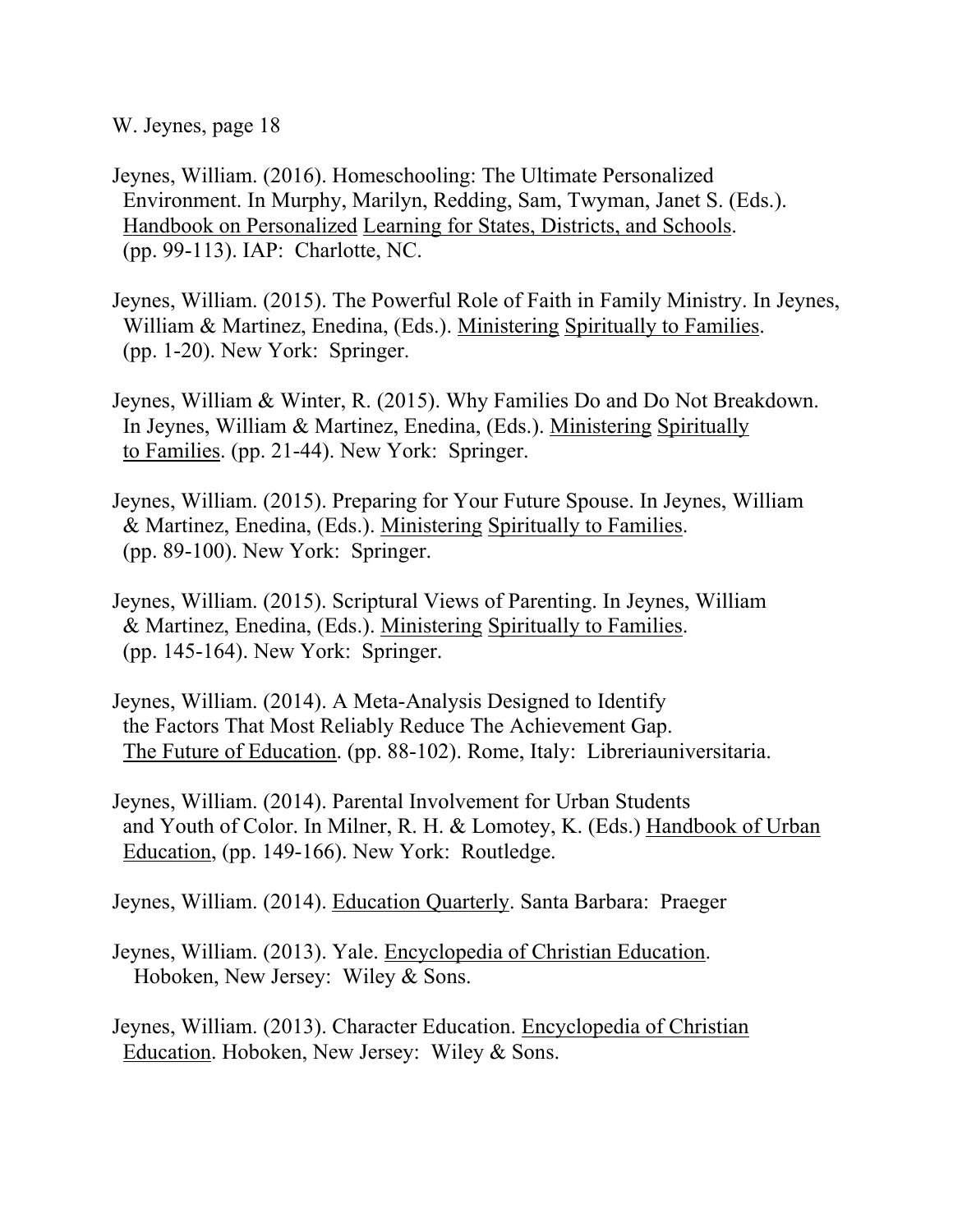- Jeynes, William. (2013). Christian Education Research. Encyclopedia of Christian Education. Hoboken, New Jersey: Wiley & Sons.
- Jeynes, William. (2013). Religious Education (Protestant). In Runehow, A. L. & Oviedo, L. (Eds.), (pp. 2019-2025). The Encyclopedia of Sciences and Religions. New York: Springer.
- Jeynes, William. (2013). Father Involvement, African Americans, and Reducing the Achievement Gap. In Pattnaik, J. (Ed.) Father Involvement Across the Globe. (pp. 71-87). Amsterdam: Springer.
- Jeynes, William (2013). Forward. In Engelhardt, C. S., Education Reform. Charlotte: Information Age Press.
- Jeynes, William. (2012). Resident and Non-resident fathers. In Haittie, J. & Anderman, E.M. (2012). International Guide to Student Achievement. (pp. 85-88). New York: Routledge.
- Jeynes, William. (2012). Should Public School Boards be Allowed to Allowed to Offer Courses on the Bible and other Sacred Texts as Literature. In Russo, C. J. (Ed.), Debating Issues in American Education, Volume 4. (pp. 168-183). Thousand Oaks, CA: Sage.
- Jeynes, William. (2012). Should Students be Encouraged or Required to Salute the Flag? In Russo, C. J. (Ed.), Debating Issues in American Education, Volume 4. (pp. 137-151). Thousand Oaks, CA: Sage.
- Jeynes, William. (2012). Should Schools Teach Both Evolution and Creation Science/Intelligent Design in the Science Classroom? In Russo, C. J. (Ed.), Debating Issues in American Education, Volume 4. (pp. 184-200). Thousand Oaks, CA: Sage.
- Jeynes, William. (2012). Do Private Non-Sectarian Schools Enhance Student Achievement? In Osborne, A. G., Russo, C. J. & Cattaro, G. M. (Ed.), Debating Issues in American Education, Volume 1. (pp. 145-161). Thousand Oaks, CA: Sage.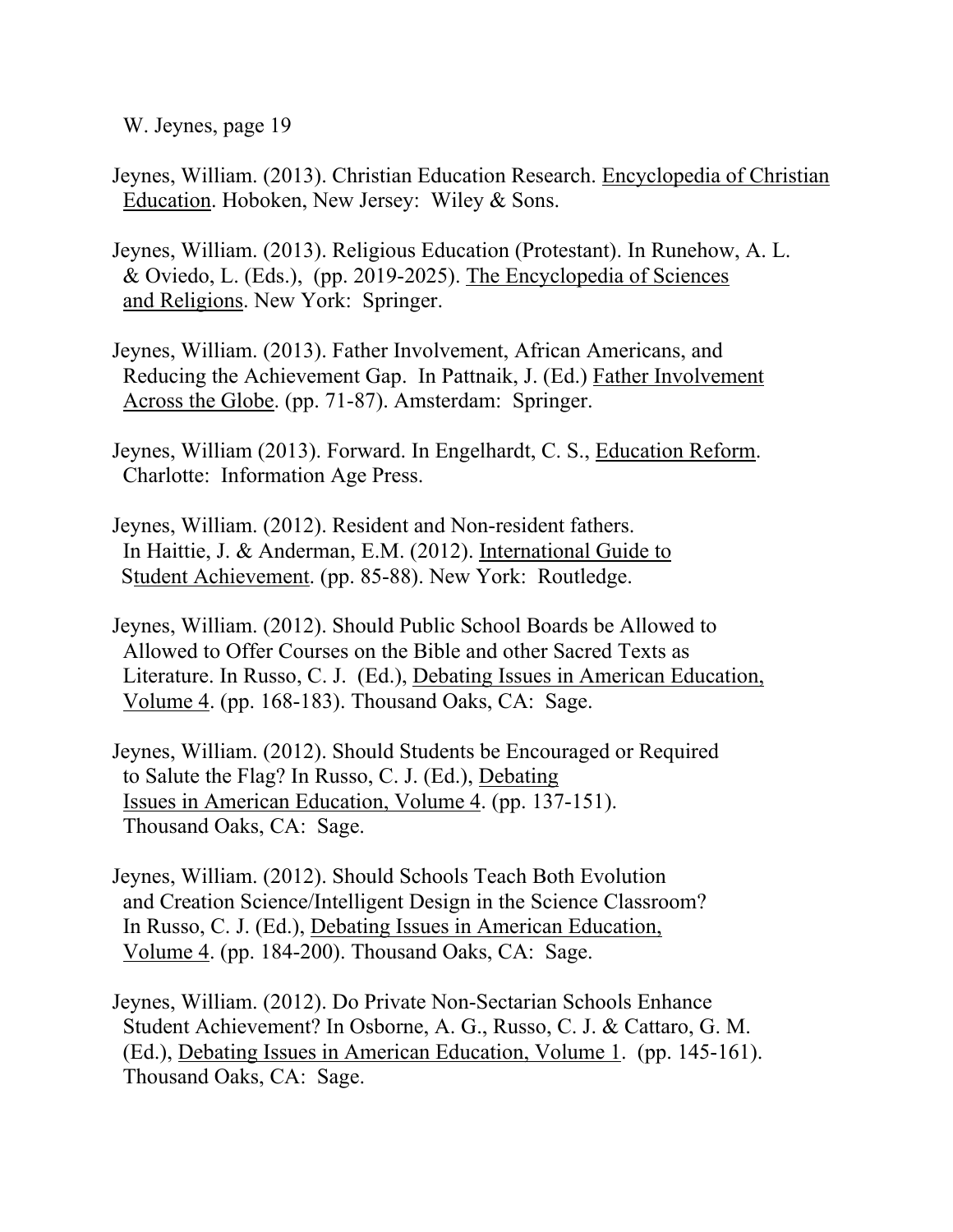Jeynes, William. (2012). Aspiration and Expectation: Providing Pathways to Tomorrow. The FACE Project on Parental Involvement. (pp. 65-67). Washington DC: U.S. Department of Education.

Jeynes, William. (2012). The Case of Jessica. The FACE Project on Parental Involvement. (p. 68).Washington DC: U.S. Department of Education.

Jeynes, William. (2012). The American Experience with and Without Character Education. In Lu, W. (Ed), Values Education in Global Context. Beijing, China: Peking University Press.

Jeynes, William. (2012). Faith and Family and The Freedom to Educate. Rockford, IL: World Congress of Families.

Jeynes, William. (2012). A Meta-Analysis on the Relationship Between Parental Divorce Family Structures and Attitudes And Behaviors Regarding Pre-Marital Intercourse Among Their Youth. In DeLameter, J. & Carpenter, L. (Eds.), Sex for Life. (pp. 109-127). New York: New York University Press.

Jeynes, William. (2012). An Overview of Protestant Education in the Africa. In Jeynes, W. & Robinson, D. (Eds.), The International Handbook of Protestant Education. (pp. 327-340). London: Springer.

Winter, R. & Jeynes, William. (2012). Theological Education by Extension and the Significance of the Armenia, Columbia Meeting. In Jeynes, W. & Robinson, D. (Eds.), The International Handbook of Protestant Education. (pp. 389-398). London: Springer.

Winter, R. & Jeynes, William. (2012). Theological Education by Extension and Protestant Education in Guatemala. In Jeynes, W. & Robinson, D. (Eds.), The International Handbook of Protestant Education. (pp. 373-388). London: Springer.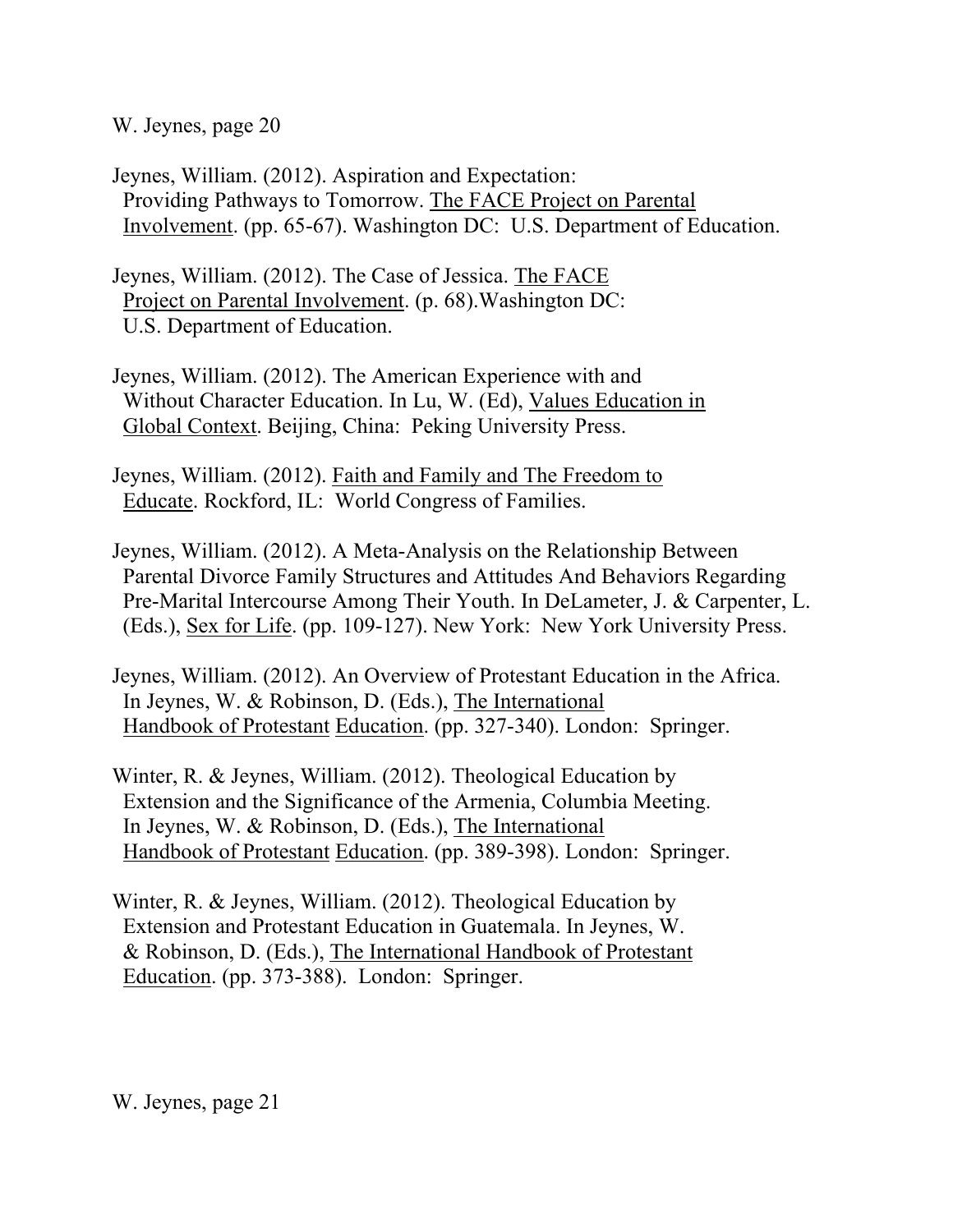- Jeynes, William. (2012). Character Instruction in Protestant Education Throughout History. In Jeynes, W. & Robinson, D. (Eds.), The International Handbook of Protestant Education. (pp. 3-24) London: Springer.
- Jeynes, William. (2012). The Removal of Character Education from the Public Schools and America's Moral Decline Since 1963. In Jeynes, W. & Robinson, D. (Eds.), The International Handbook of Protestant Education. (pp. 25-49) London: Springer.
- Jeynes, William. (2012). The Rise of Home Schooling as a Modern Educational Phenomenon in Protestant Education. In Jeynes, W. & Robinson, D. (Eds.), The International Handbook of Protestant Education. (pp. 77-92). London: Springer.
- Jeynes, William. (2012). Protestant Education in Russia and the Former Soviet Union and the Eastern Bloc. In Jeynes, W. & Robinson, D. (Eds.), The International Handbook of Protestant Education. (pp. 275-294). London: Springer.
- Jeynes, W. (Ed.). (2010). Effects of Parental Involvement on Experiences of Discrimination and Bullying. Family Factors & the Educational Success of Children. (p. 253-266). London/New York: Routledge.
- Jeynes, W. (2010). Effects of Parental Involvement on Experiences of Discrimination and Bullying. In Jeynes, W. (Ed.), Family Factors & the Educational Success of Children. (p. 253-266). London/New York: Routledge.
- Jeynes, William. (2009). The Bible in American Schools. In Carper, J. & Hunt, T. (Eds.), The Handbook of Religion and Education. New York: Praeger.
- Jeynes, William (2009). Prayer in American Schools. In Carper, J. & Hunt, T. (Eds.), The Handbook of Religion and Education. New York: Praeger.
- Jeynes, William. (2008). Preserving a National Asset. Washington DC: White House. (pp. 78-80, 102). W. Jeynes, page 22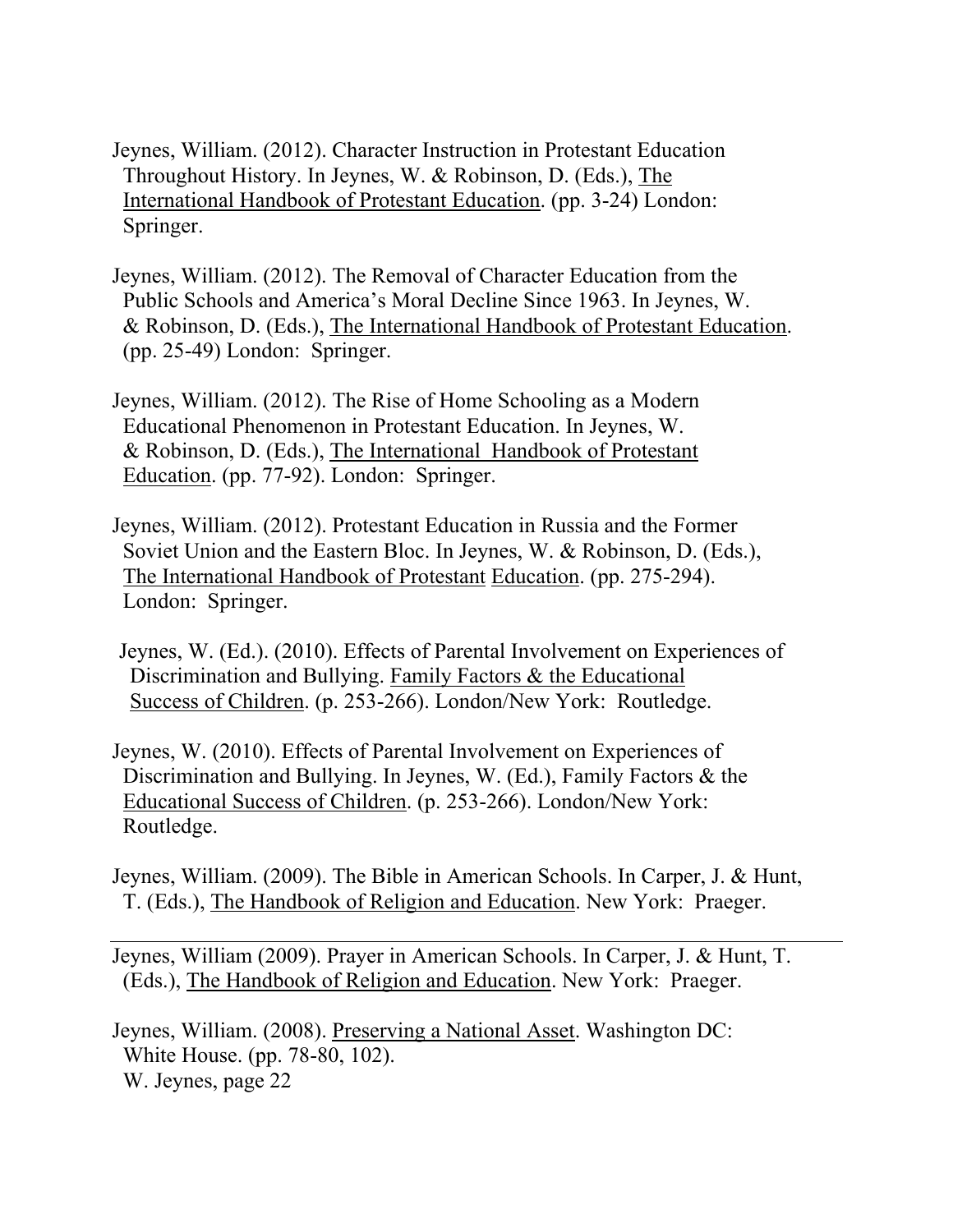- Jeynes, William. (2008). Not by Faith or Government Alone. In Byron Johnson & Rodney Stark (Eds.), Not by Faith or Government Alone. (pp. 15-16). Waco, TX: Baylor University Press.
- Jeynes, William. (2007). Do American Students Need Prayer And Moral Education Returned To The Public Schools? Christianity, Education, and Modern Society. (pp. 1-30). Greenwich, CT: Information Age Press.
- Jeynes, William. (2007). Race, Special Education and Darwinism. Christianity, Education, and Modern Society. (pp. 187-200). Greenwich, CT: Information Age Press.
- Jeynes, William. (2005). Parental involvement in East Asian schools. In Diana Hiatt-Michael (Ed.). International Perspectives on Parental Involvement, (pp. 153-179). Greenwich, CT: Information Age Press.
- Jeynes, William. (2001). Culture, Religion, and Inclusive Public Discourse. Civil Society and Religion in the Third Millennium. (pp. 31-50). Santa Monica, CA: Institute for Interdisciplinary Research.

## **\*DISSERTATION**

Doctoral Dissertation: "Assessing Socio-economic Theory's Explanation for the Effects of Divorce and Remarriage on Academic Achievement."

## **\*BOOK REVIEWS**

- Jeynes, William. (2012). Does God Make a Difference? Taking Religion Seriously in Our Schools and Universities. Christian Scholar's Review, 40 (3), 343-346.
- Jeynes, William. (2006). "Education as Transformation: Religious Pluralism, Spirituality, and a New Vision for Higher Education in America. Teacher's College Record, October 5, ID Number 12773.

 $\mathcal{L}_\text{G}$  , and the contribution of the contribution of the contribution of the contribution of the contribution of the contribution of the contribution of the contribution of the contribution of the contribution of t

 $\mathcal{L}_\text{max}$  , and the contract of the contract of the contract of the contract of the contract of the contract of the contract of the contract of the contract of the contract of the contract of the contract of the contr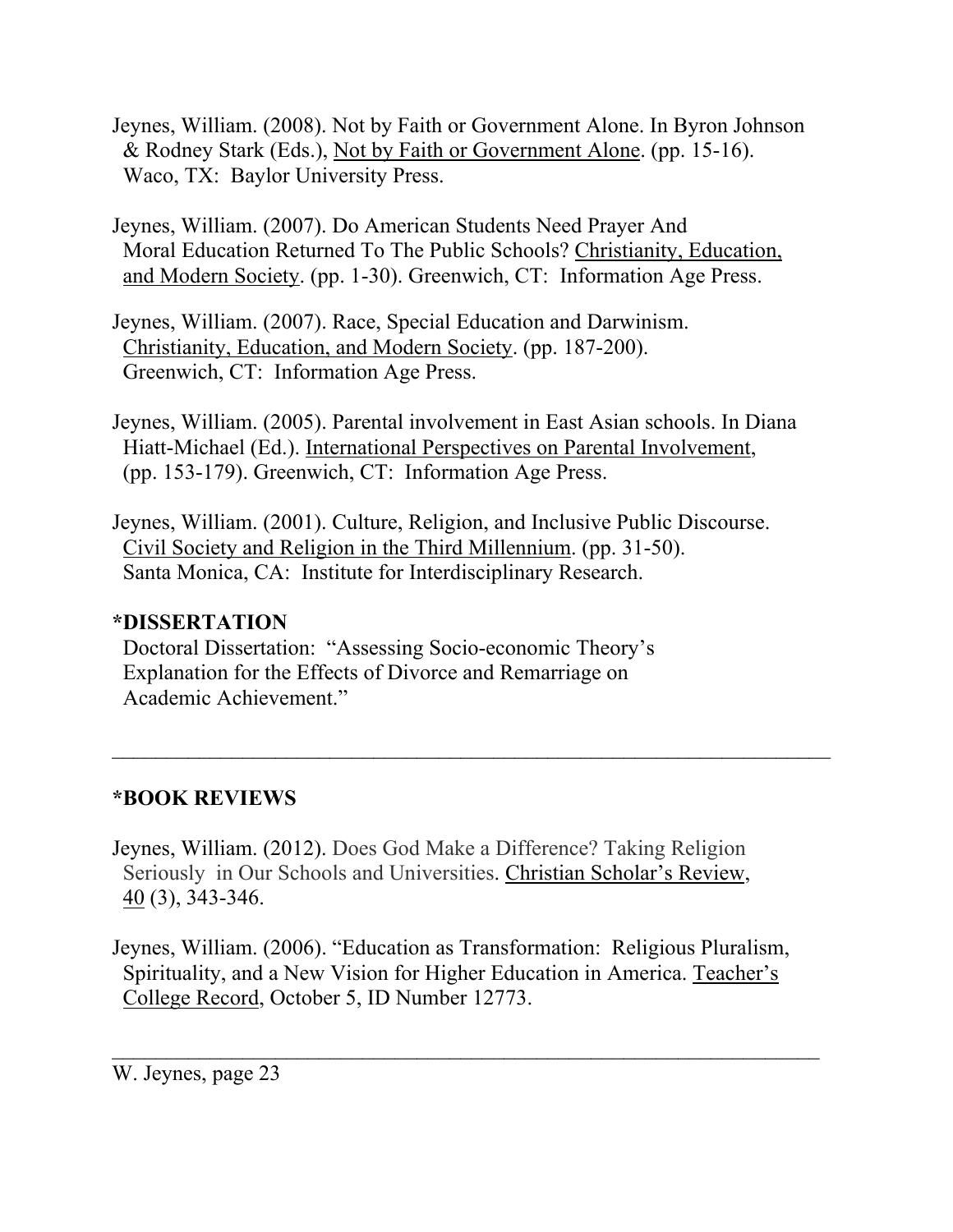## **\*PRESENTATIONS**

- Jeynes, William. (2020, April). A Meta-Analysis on the Parental Expectations Aspect of Parental Involvement. AERA Conference in San Francisco, CA.
- Jeynes, William. (December, 2019). The Korean Economic Recovery out of the Asian Economic Crisis: The Four Point Recovery Plan Yours Truly Proposed, Part I. At Gathering of Leading Democratic Politicians, Former Members of the Clinton Administration, and other Guests.
- Jeynes, William. (December, 2019). The Korean Economic Recovery out of the Asian Economic Crisis: The Four Point Recovery Plan Yours Truly Proposed, Part II. At Gathering of Leading Democratic Politicians, Former Members of the Clinton Administration, and other Guests.
- Jeynes, William. (December, 2019). A Meta-Analysis on the Parental Expectations Component of Parental Involvement For Students of Color. At Gathering of Leading Democratic Politicians, Former Members of the Clinton Administration, and other Guests.
- Jeynes, William. (December, 2019). Family Factors in Student Achievement. At Gathering of Leading Democratic Politicians, Former Members of the Clinton Administration, and other Guests.
- Jeynes, William. (December, 2019). The Need for Civility and Character In Politics. At Gathering of Leading Democratic Politicians, Former Members of the Clinton Administration, and other Guests.
- Jeynes, William. (December, 2019). A Meta-Analysis on the Parental Expectations Component of Parental Involvement For Students of Color. Ministry of Education of the U.A. E. Government. Dubai, U. A. E.
- Jeynes, William. (June, 2019). The Advantages of Bible Literacy for Public School Students. Christian Education Association International. Anaheim, CA.
- Jeynes, William. (June, 2019). A Meta-Analysis on the Parental Expectations Component of Parental Involvement. In Dublin, Ireland.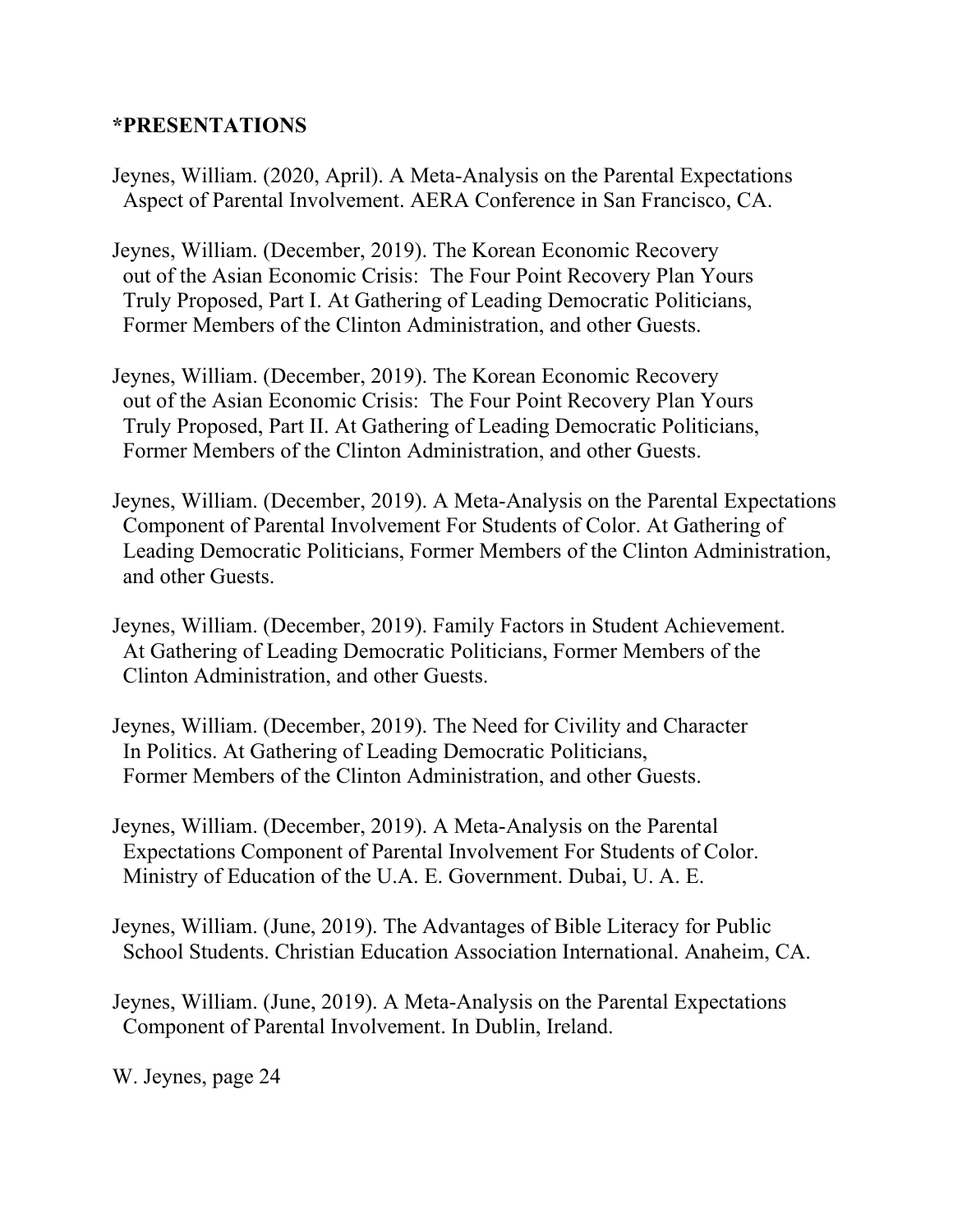- Jeynes, William. (June, 2019). A Meta-Analysis of the Relationship Between Cannabis-, Opiate-, Cocaine-, or Heroin Use and Student Academic and Behavioral Outcomes. Presentation Given at the U.S Department of Education for the White House in Washington D.C.
- Jeynes, William (2018, November). What the November Elections Will Likely Mean for U.S.-Russian Relations. Keynote Speech in Moscow, Russia for a few Moscow-based universities (via live Broadcast via the Internet).
- Jeynes, William (June, 2018). A Meta-analysis of the Relationship between Character Education Programs and Academic and Behavioral Outcomes. In Budapest, Hungary.
- Jeynes, William (May, 2018). A Meta-Analysis on the Relationship Between Abstinence Programs and Sexual Attitudes and Behavior. Department of Health & Human Services, Washington DC.
- Jeynes, William (May, 2018). Researcher to Practitioner Forum. Department of Health & Human Services, Washington DC.
- Jeynes, William (March, 2018). A Meta-Analysis on the Relationship Between Abstinence Programs and Sexual Attitudes and Behavior. Harvard University in Cambridge, MA.
- Jeynes, William (March, 2018). A Meta-Analysis on the Relationship Between Abstinence Programs and Sexual Attitudes and Behavior. Department of Health & Human Services, Washington DC.
- Jeynes, William (March, 2018). Reconstructing Education, Standardization, and Common Core. Harvard University in Cambridge, MA.
- Jeynes, William (December, 2017). A Meta-analysis of the Relationship between Character Education Programs and Academic and Behavioral Outcomes. Oxford University in Oxford, England.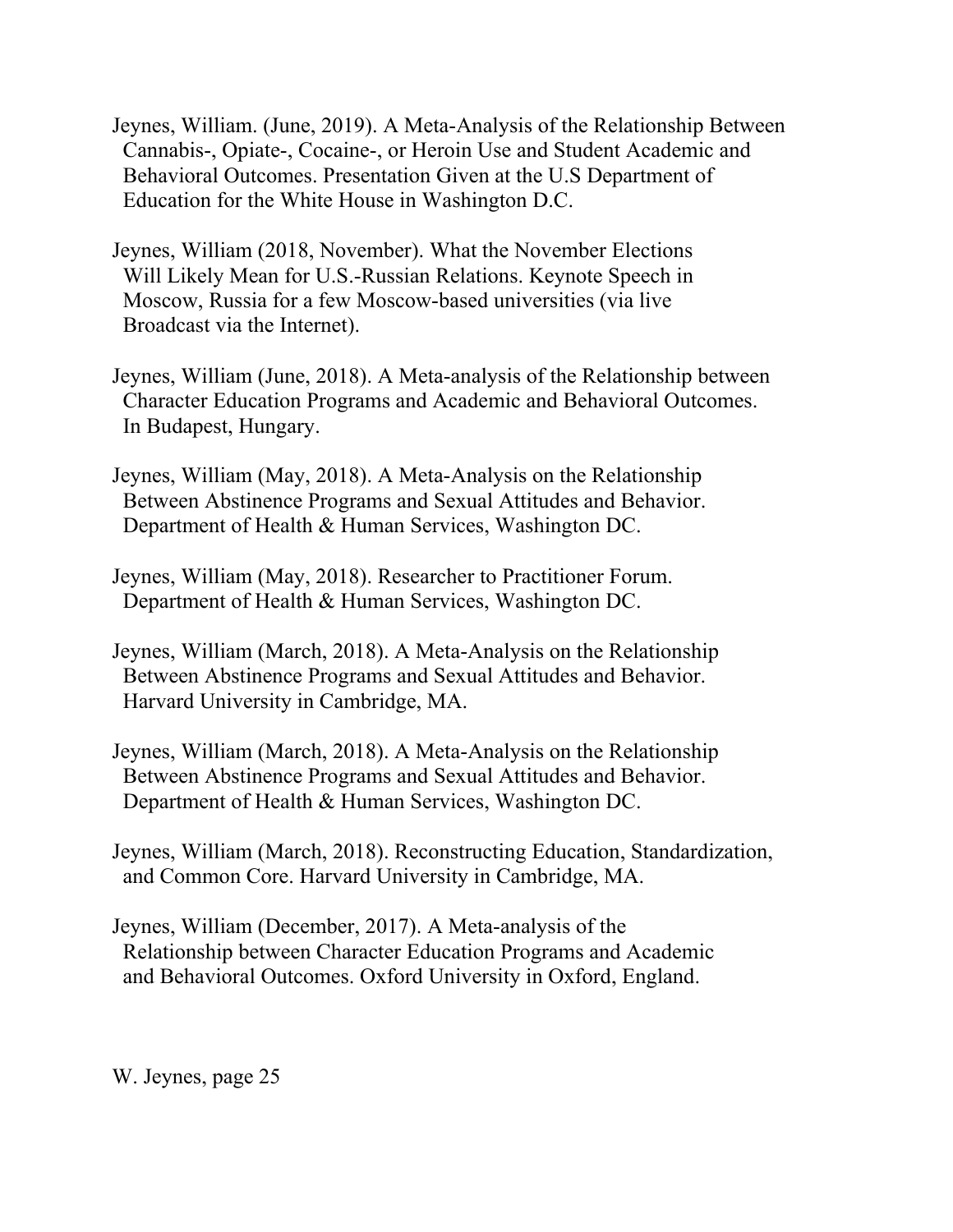- Jeynes, William (June, 2017). A Meta-Analysis on the Relationship between Parental Involvement and Academic and Behavioral Outcomes, Especially among Minority Students. Speech Given at Conference in Stockholm, Sweden.
- Jeynes, William. (2017, April). A Meta-Analysis on the Relationship Between Parental Involvement and School Outcomes for Children of Color. AERA Conference in San Antonio, TX.
- Jeynes, William. (2017, April). Symposium: The Need for Pluralism In Higher Education. AERA Conference in San Antonio, TX.
- Jeynes, William. (December, 2016). Family Factors in Student Achievement. At Gathering of Leading Democratic Politicians, Former Members of the Clinton Administration, and other Guests.
- Jeynes, William. (December, 2016). Character Education. At Gathering of Leading Democratic Politicians, Former Members of the Clinton Administration, and other Guests.
- Jeynes, William. (December, 2016). The Korean Economic Recovery out of the Asian Economic Crisis: The Four Point Recovery Plan Yours Truly Proposed. At Gathering of Leading Democratic Politicians, Former Members of the Clinton Administration, and other Guests.
- Jeynes, William. (December, 2016). Is Academic Freedom Dead? Part I. At Gathering of Leading Democratic Politicians, Former Members of the Clinton Administration, and other Guests.
- Jeynes, William. (December, 2016). Is Academic Freedom Dead? Part II. At Gathering of Leading Democratic Politicians, Former Members of the Clinton Administration, and other Guests.
- Jeynes, William. (December, 2016). Practicing the Presence of God, Part I. At Gathering of Leading Democratic Politicians, Former Members of the Clinton Administration, and other Guests.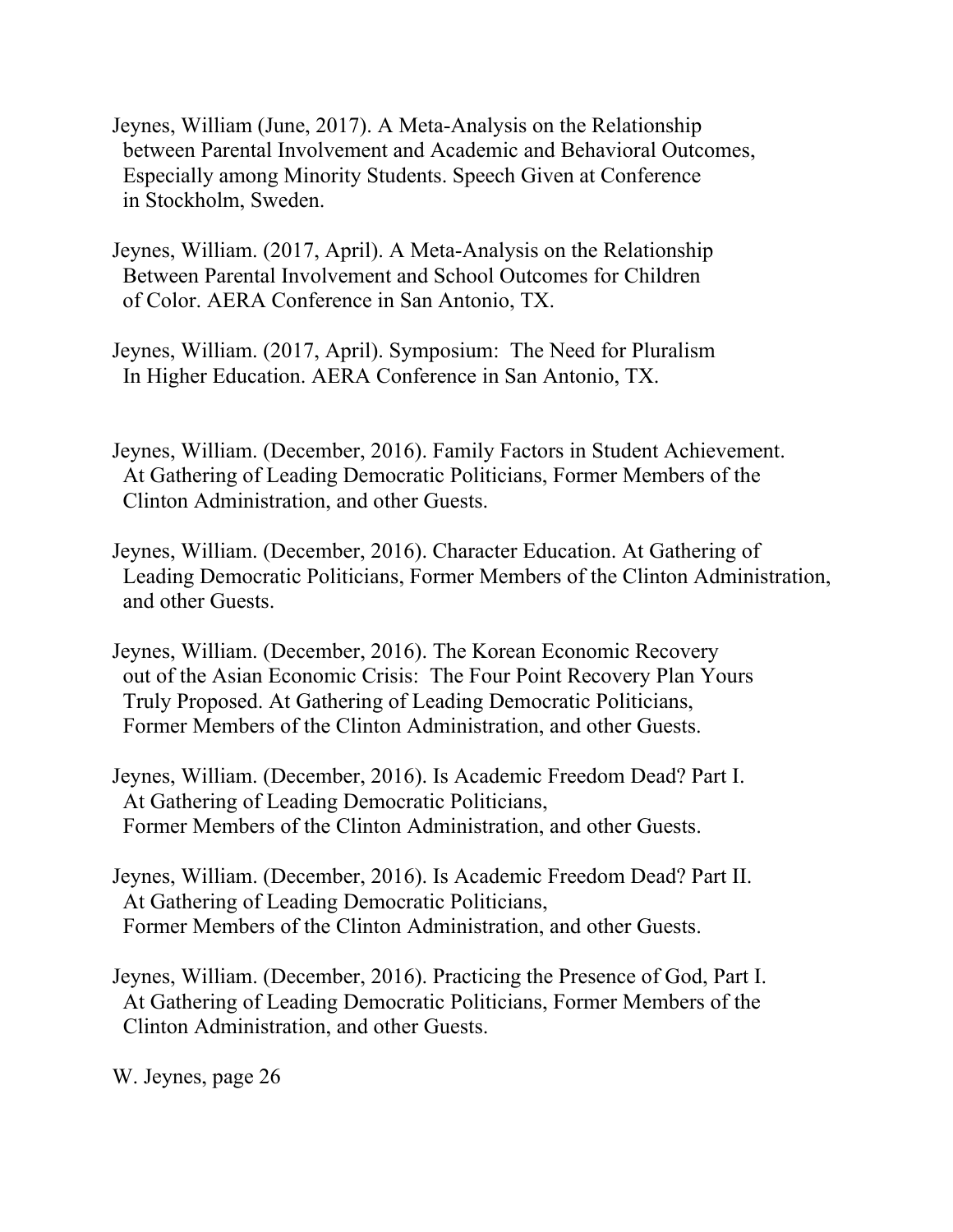- Jeynes, William. (December, 2016). Practicing the Presence of God, Part II. At Gathering of Leading Democratic Politicians, Former Members of the Clinton Administration, and other Guests.
- Jeynes, William (2016, November). The Impact of Family Engagement on African American Student Achievement: Follow-up. Keynote Speech for the U.S. Department of Education: Washington D.C. (given online).
- Jeynes, William (2016, November). The State of US-Russia Relations. Keynote Speech at Moscow State University in Moscow, Russia (via live Broadcast via the Internet).
- Jeynes, William (2016, November). The Benefits of Russia and the United States Working in Greater Cooperation with Each Other. Keynote Speech at Moscow State University in Moscow, Russia (via live Broadcast via the Internet).
- Jeynes, William (2016, October). The Impact of Family Engagement on African American Student Achievement: Follow-up. Keynote Speech for the U.S. Department of Education: Washington D.C.
- Jeynes, William (2016, September). The Impact of Family Engagement on African American Student Achievement, Part II: Keynote Speech for the U.S. Department of Education: Washington D.C.
- Jeynes, William (2016, September). The Impact of Family Engagement on African American Student Achievement, Part I: Keynote Speech for the U.S. Department of Education: Washington D.C.
- Jeynes, William (2016, June 6). Raising the Emotionally, Psychologically, Academically Healthy Child. Speech for California State University at Fullerton in Fullerton, CA.
- Jeynes, William (2016, May). A Meta-analysis on the Relationship Between Parental Involvement and Academic and Behavioral Outcomes. Antwerp, Belgium: University of Antwerp. Invitation From the EU in Brussels, Belgium.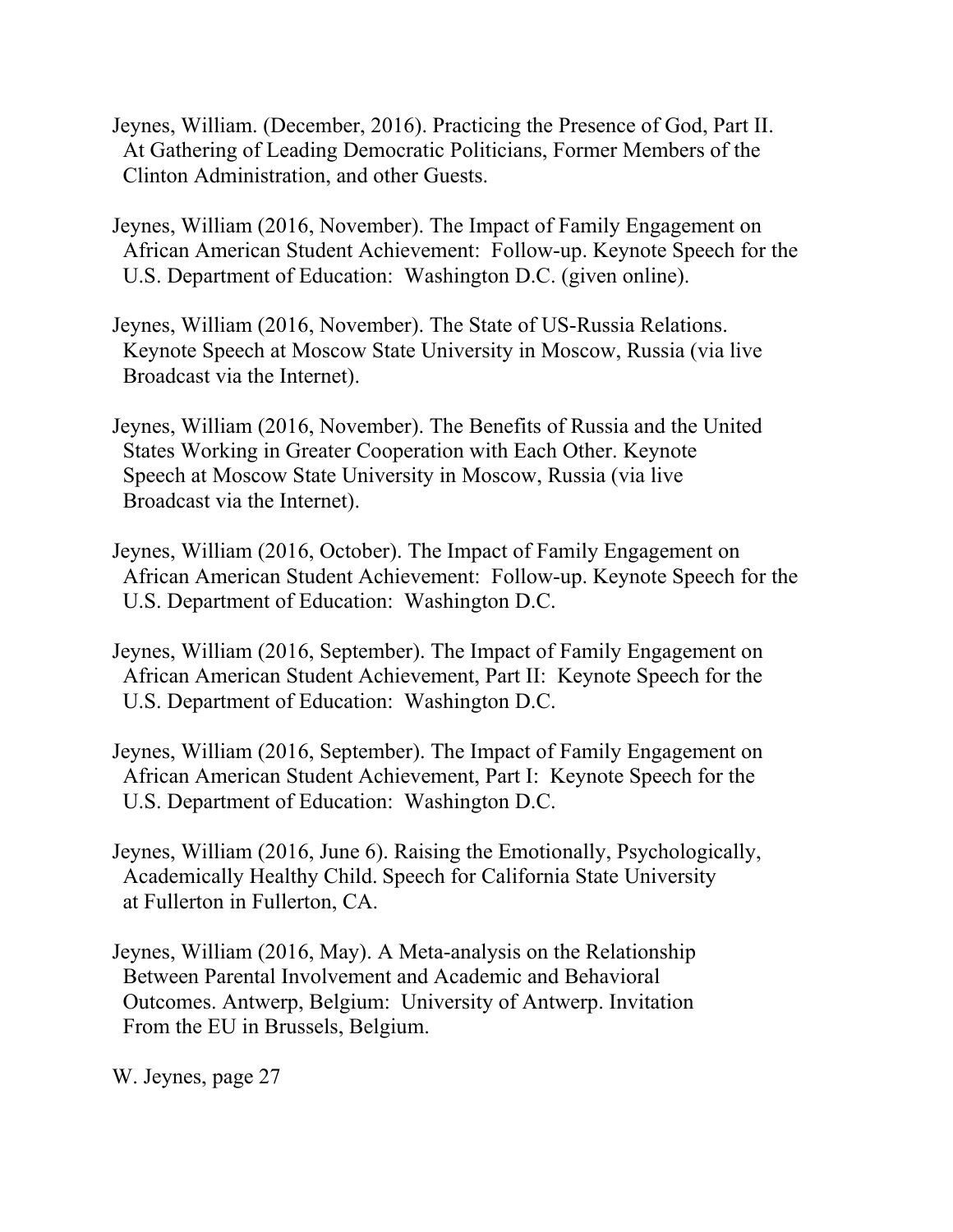- Jeynes, William (2016, May). The Relationship Between Character Education and Academic and Behavioral Outcomes. Athens, Greece: Athens Institute for Education and Research.
- Jeynes, William (2016, April). A Meta-Analysis on the Relationship between Parental Involvement and School Outcomes for Latinos. Paper presented at the Annual Conference of the American Research Association in Washington, DC.
- Jeynes, William (2016, April). A Meta-Analysis Comparing Catholic, Traditional Public Schools & Public Charter Schools. Paper presented at the Annual Conference of the American Research Association in Washington, DC.
- Jeynes, William (2015, November). A Meta-analysis of Catholic Schools. Keynote Speech Given before world government leaders and educators in Vatican City. Vatican Sponsored Conference.
- Jeynes, William (2015, July). The New American Curriculum & the Arts: An Unbalanced Proposal. Speech Given Imperial College in London, England.
- Jeynes, William (2015, June). Individualized and Personalized Education. Keynote Speech Given before government leaders and educators in Philadephia PA.
- Jeynes, William. (2015, April). What Can Iran Learn from The Teaching of Character Education and the Bible in the U.S, Speech Given by Video Broadcast in Kerman City, Iran.
- Jeynes, William. (2015, April). Symposium Speaker: The High Cost of Secularism on the University in the Age of Pluralism. Paper presented at the Annual Conference of the American Research Association in Chicago, IL.
- Jeynes, William. (2015, April). A Meta-Analysis on the Relationship between Parental Involvement and School Outcomes for African Americans. Paper presented at the Annual Conference of the American Research Association in Chicago, IL.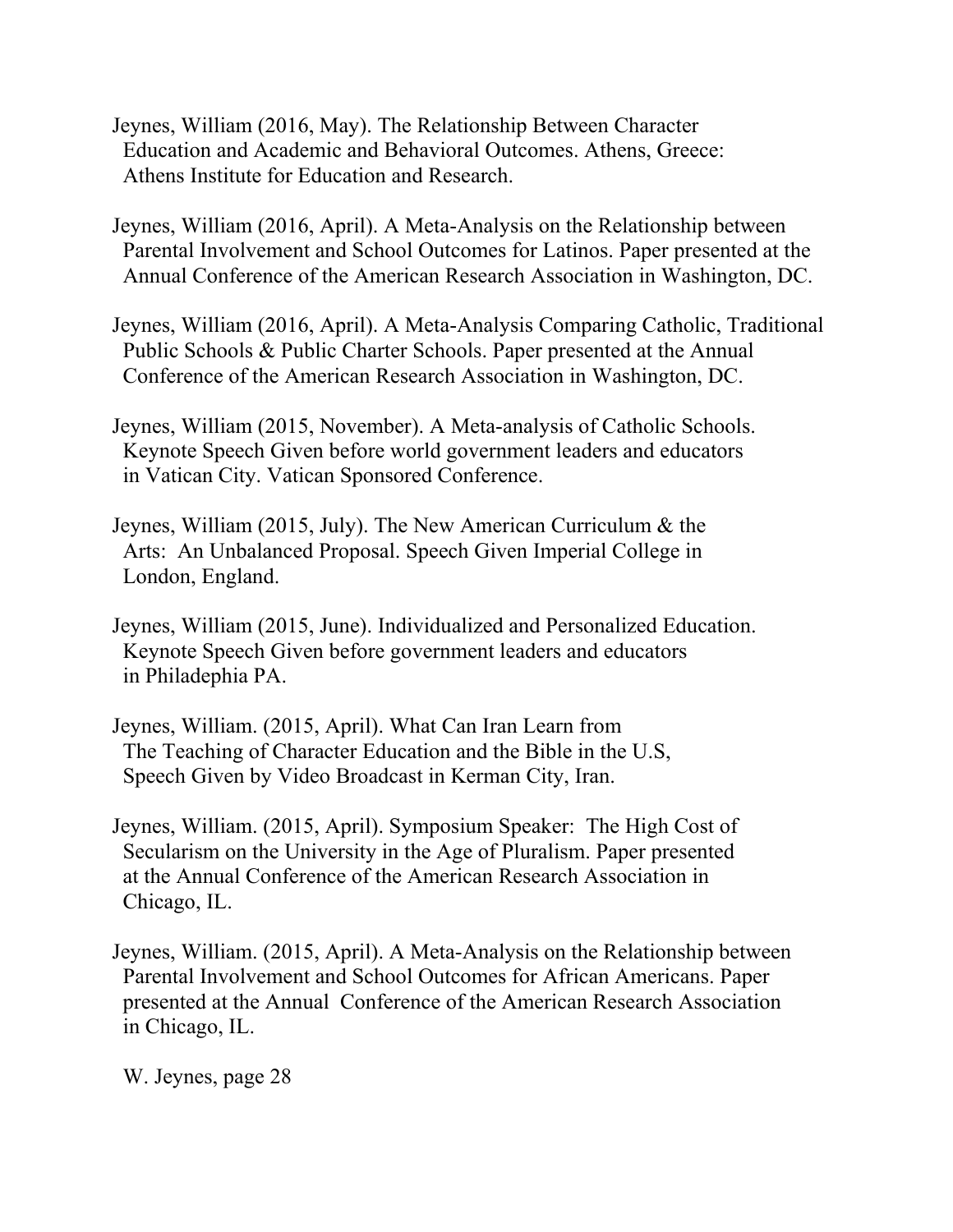- Jeynes, William. (December, 2014). Family Factors. At Gathering of Leading Democratic Politicians, Former Members of the Clinton Administration, and other Guests.
- Jeynes, William. (December, 2014). Family and Faith Factors. At Gathering of Leading Democratic Politicians, Former Members of the Clinton Administration, and other Guests.
- Jeynes, William. (December, 2014). The Need for Character Education. At Gathering of Leading Democratic Politicians, Former Members of the Clinton Administration, and other Guests.
- Jeynes, William. (December, 2014). The Need for Character Education and Civility in Public Life. At Gathering of Leading Democratic Politicians, Former Members of the Clinton Administration, and other Guests.
- Jeynes, William. (December, 2014). The Korean Economic Recovery out of the Asian Economic Crisis: The Four Point Recovery Plan Yours Truly Proposed, Part I. At Gathering of Leading Democratic Politicians, Former Members of the Clinton Administration, and other Guests.
- Jeynes, William. (December, 2014). The Korean Economic Recovery out of the Asian Economic Crisis: The Four Point Recovery Plan Yours Truly Proposed, Part II. At Gathering of Leading Democratic Politicians, Former Members of the Clinton Administration, and other Guests.
- Jeynes, William. (2014, August). Putting the Bible & Prayer Back in the Public Schools. Speech Given before political leaders and the Washington Press in Washington DC.
- Jeynes, William. (February, 2014). Family Factors. At Gathering of Leading Democratic Politicians, Former Members of the Clinton Administration, and other Guests.
- Jeynes, William. (February, 2014). Family and Faith Factors. At Gathering of Leading Democratic Politicians, Former Members of the Clinton Administration, and other Guests.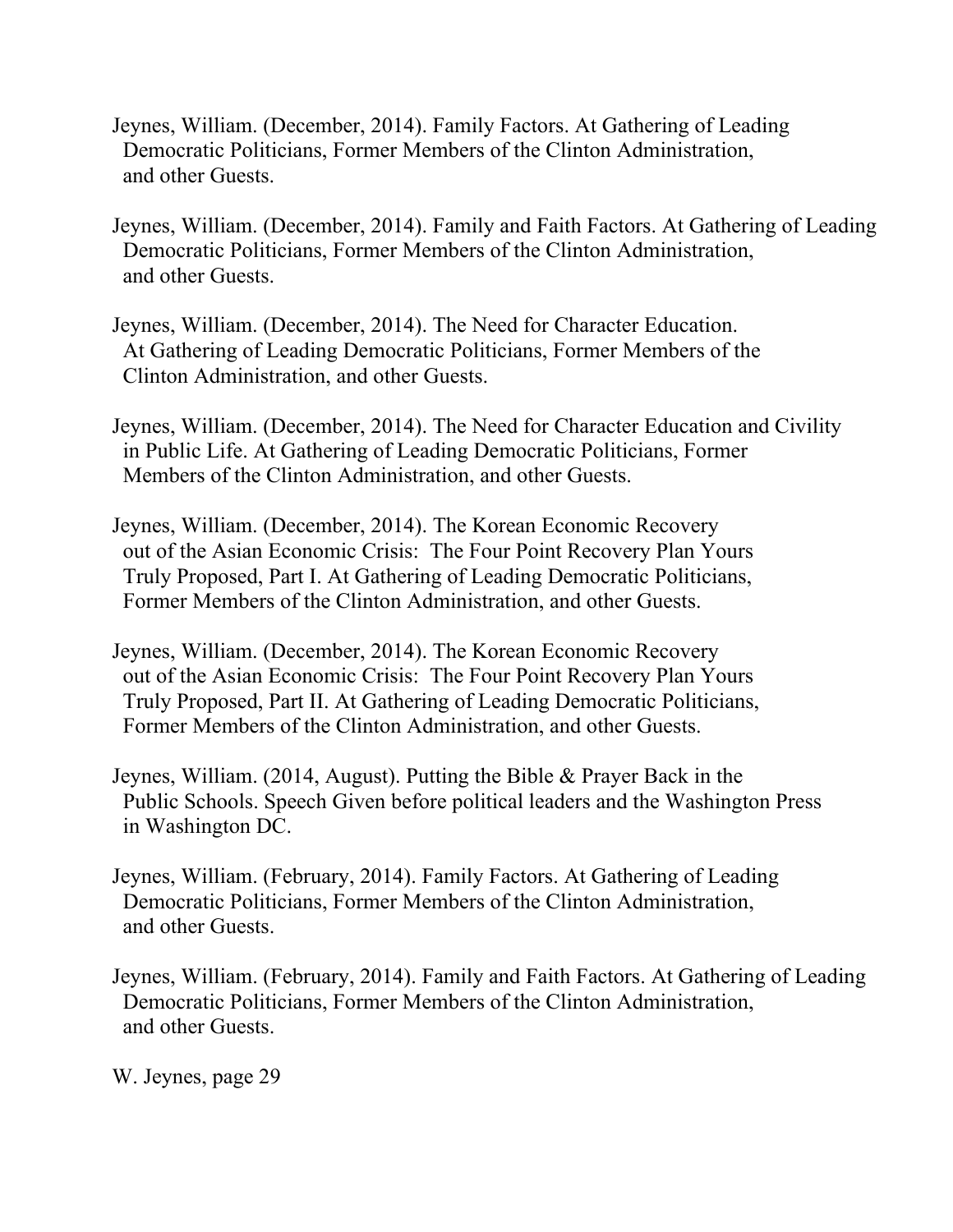- Jeynes, William. (February, 2014). The Need for Character Education. At Gathering of Leading Democratic Politicians, Former Members of the Clinton Administration, and other Guests.
- Jeynes, William. (February, 2014). The Need for Character Education and Civility in Public Life. At Gathering of Leading Democratic Politicians, Former Members of the Clinton Administration, and other Guests.
- Jeynes, William. (February, 2014). The Korean Economic Recovery out of the Asian Economic Crisis: The Four Point Recovery Plan Yours Truly Proposed, Part I. At Gathering of Leading Democratic Politicians, Former Members of the Clinton Administration, and other Guests.
- Jeynes, William. (February, 2014). The Korean Economic Recovery out of the Asian Economic Crisis: The Four Point Recovery Plan Yours Truly Proposed, Part II. At Gathering of Leading Democratic Politicians, Former Members of the Clinton Administration, and other Guests.
- Jeynes, William. (2013, October). Religious Liberty & Public Education. Debate Panelist at University of New Orleans in New Orleans, Louisiana.
- Jeynes, William. (2013, September). Faith-Based Schools & the Achievement Gap. Short Talk at the U.S. Department of Education in Washington DC.
- Jeynes, William. (2013, June). Defactualization and Schooling. Keynote Speech given at Oxford University in Oxford, England.
- Jeynes, William. (2013, April). Evaluation of Comparative Religion and Bible as Literature Programs. Paper presented at the Annual Conference of the American Research Association in San Francisco, CA.
- Jeynes, William. (2013, March). The Roles of Faith-Based Schools. Speech and Presentation Given at Notre Dame University is South Bend, Indiana.
- Jeynes, William & Jeynes, Hyelee. (2013, March). The Intentional Marriage: Simple Ideas that Work. Speech and Presentation given at Vineyard Christian Fellowship in Anaheim, California. W. Jeynes, page 30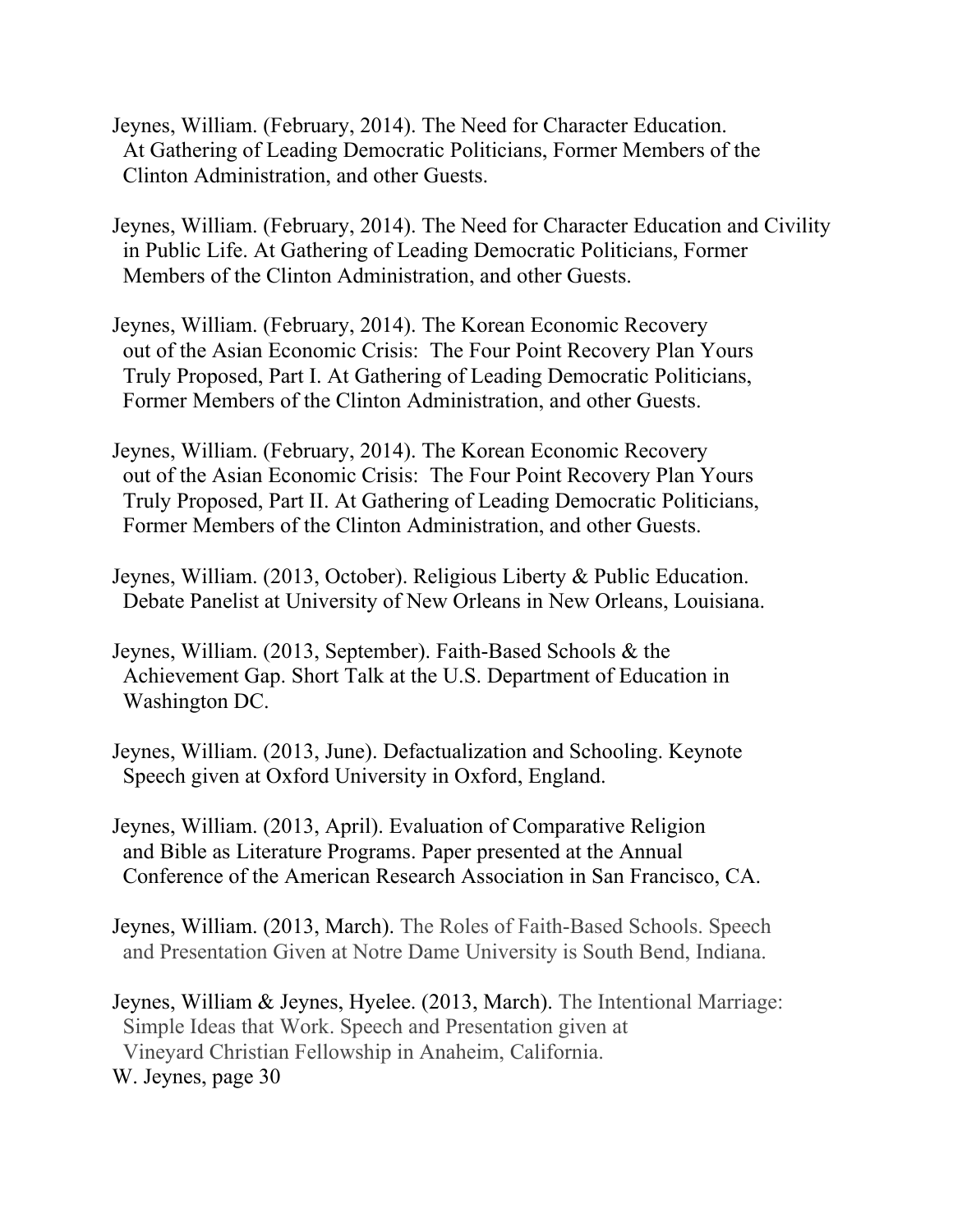Jeynes, William. (2013, February). The Missionary Family: Keys from Going from Strength to Strength. Speech given at Fuller Theological Seminary in Pasadena, California.

 Jeynes, William. (2013, February). Incredible Opportunities to Influence Policy Decisions. Speech given at gathering of Christian Professors in Ontario, California.

- Jeynes, William. (2012, July). Education & Missions Symposium. Speech Given at U.S. Center for World Missions and William Carey University in Pasadena, California.
- Jeynes, William. (2012, June). A Meta-Analysis: Family and Community Efforts in Raising the Academic Achievement of Youth of Color. Cambridge, MA: Harvard University.
- Jeynes, William. (2012, May). Faith and Family  $\frac{1}{15}$  and the Freedom to Educate, World Council On Families in Madrid, Spain.
- Jeynes, William. (2012, April). A Meta-Analysis on What Religious and Public Schools Can Learn from Each Other. Paper presented at the Annual Conference of the American Research Association in Vancouver, Canada.
- Jeynes, William. (2012, April). A Meta-analysis on What Public and Private Faith-Based Schools Can Learn from One Another. Paper presented at the Annual Conference of the American Research Association in Vancouver, Canada.
- Jeynes, William. (2012, April). Private Religious Protestant and Catholic Education In North America: Contributions and Concern. Paper Presented as Part of a Symposium at the Annual Conference of the American Research Association in Vancouver, Canada.
- Jeynes, William. (2012, February). Publishing Without Compromise. Speech given at gathering of Christian Professors in Palos Verdes, California.

W. Jeynes, page 31

Jeynes, William. (2012, February). The Advantages to Bible Literacy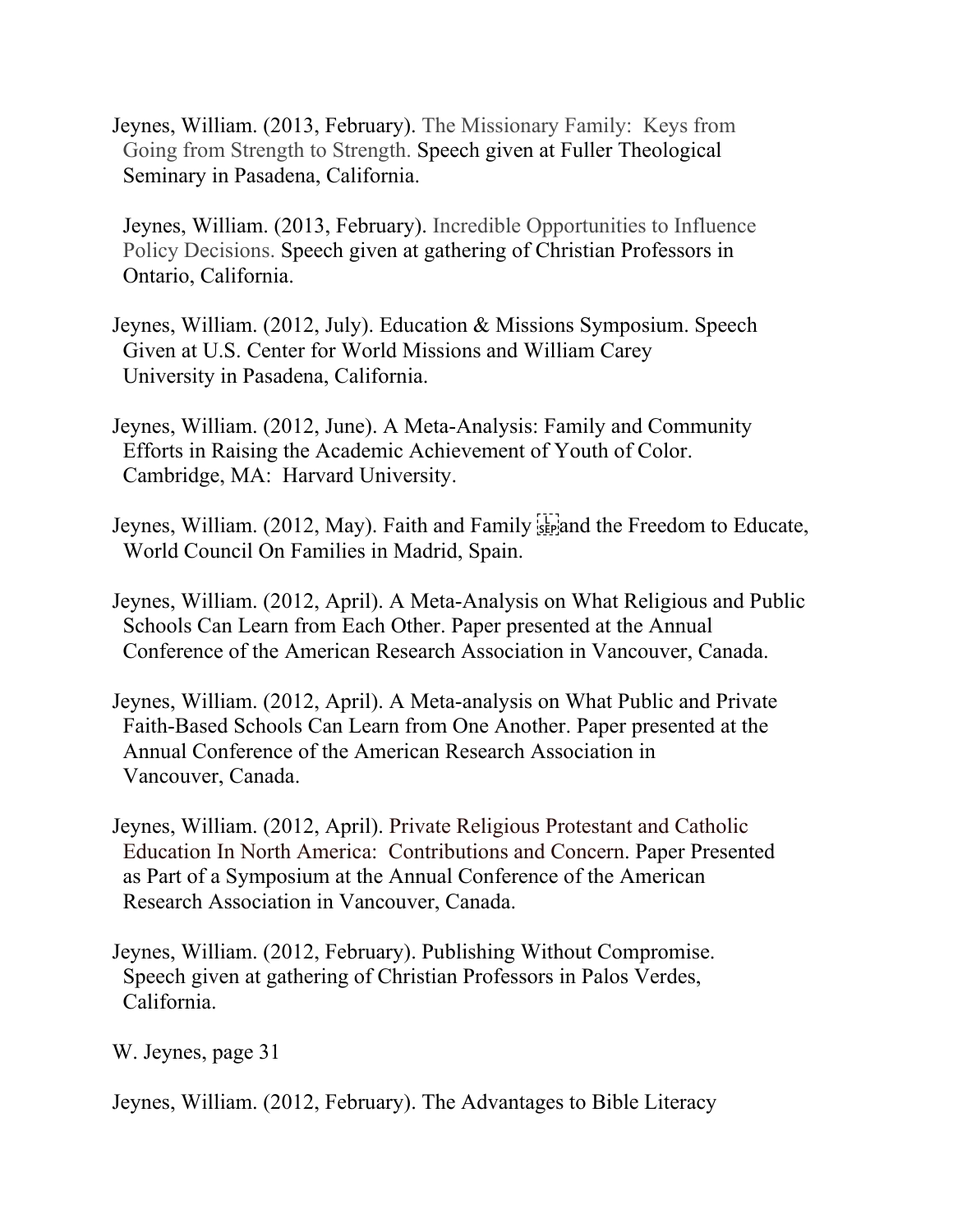for Public School Students. Speech and Presentation before the Arizona House of Representatives in Phoenix, AZ.

- Jeynes, William. (2012, February). Publishing Without Compromise. Paper presented at a conference for Campus Crusade for Christ in Rancho Penasquitos, CA.
- Jeynes, William. (2011, November). Being Effective in the Government and Academic Realm. Speech at Call2All Conference in Long Beach, CA.
- Jeynes, William. (2011, May). The Salience of the Subtle Expressions of Parental Involvement. Presentation at Columbia University in New York, NY.
- Jeynes, William. (2011, April). Adolescent Religious Commitment and their Consumption Of Marijuana, Cocaine, & Alcohol. Speech In Chungking, China.
- Jeynes, William. (2011, September). What Public and Private Faith-Based Schools Can Learn from One Another. Washington D.C.: Department of Education via Conference Call.
- Jeynes, William. (2011, May). God, China, and Capitalism. Speech Given before political leaders and the Washington Press in Washington DC.
- Jeynes, William. (2011, April). Parental Divorce, Remarriage and Student Educational & Health-Related Outcome. Paper presented at the Annual Conference of the American Research Association in New Orleans, LA.
- Jeynes, William. (2011, April). A Meta-Analysis on Religious Factors & other Variables that Reduce the Achievement Gap. Paper presented at the Annual Conference of the American Research Association in New Orleans, LA.
- Jeynes, William. (2011, May). The Advantages of Faith & Family Values for Children. Speech Given before political leaders and the Washington Press in Washington DC.

W. Jeynes, page 32

Jeynes, William. (2010, August). The American Experience With and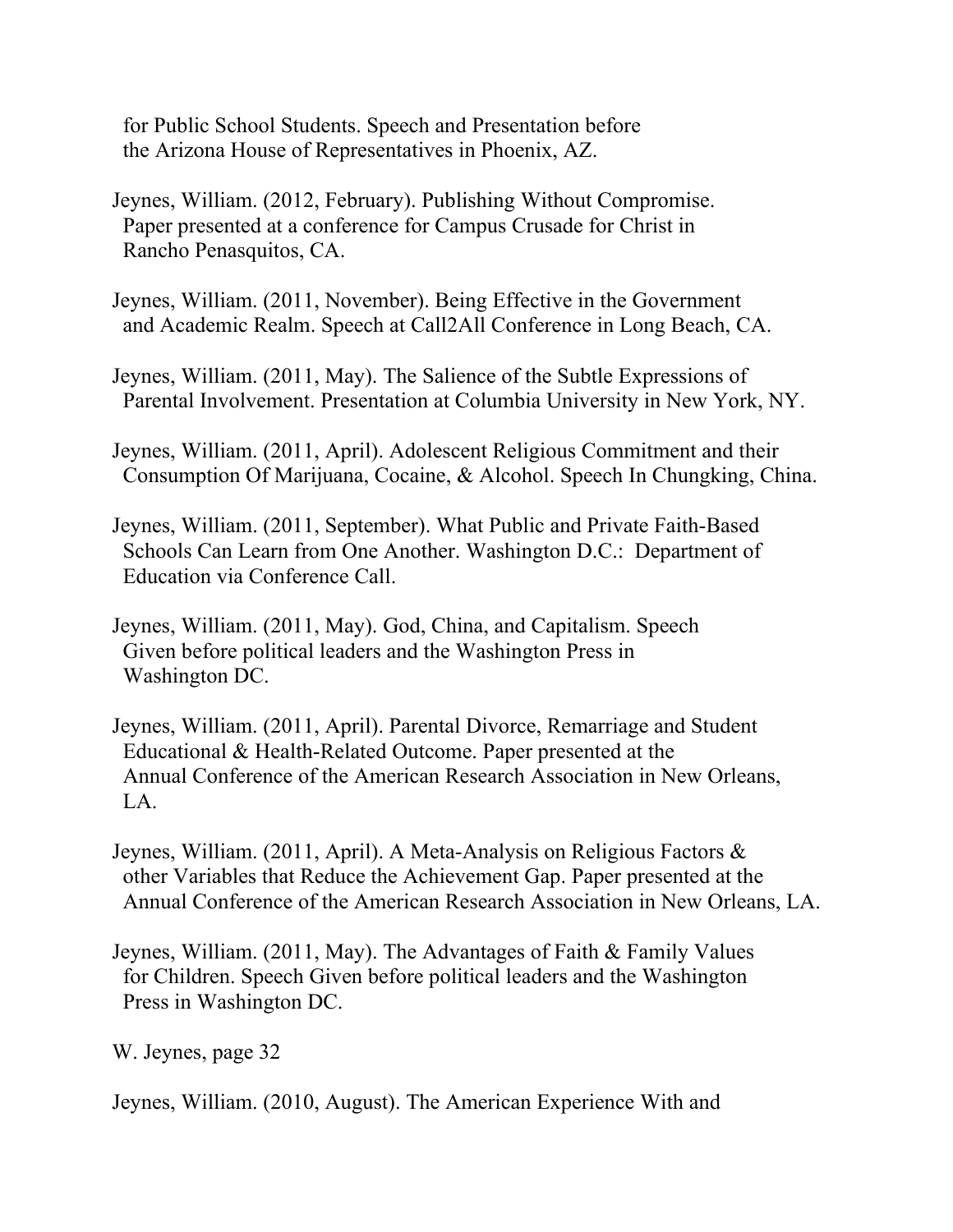Without Character Education: Lessons For China. Speech given at the Department of Marxism at Peking University in Beijing, China.

Jeynes, William. (2010, August). What China can Learn from the Past Practices of Character Education in the United States. Presentation given at the Department of Marxism at Peking University in Beijing, China.

Jeynes, William. (2010, June). Strategies and Factors that Reduce the Achievement Gap. Cambridge University Social Science Conference Cambridge, UK, 2010.

Jeynes, William. (2010, June). Speech and testimony on the effects of family factors on the psychological and academic welfare of their children. Presented before the Missouri Assembly House of Representatives) in Columbia, MO.

Jeynes, William. (2010, April). Parental Divorce, Remarriage and Student Educational and Health-Related Outcomes. Paper presented at the Annual Conference of the American Research Association in Denver, CO.

Jeynes, William. (2010, April). A Meta-Analysis: the Relationship between Religious Education Variables and Outcome Variables that Influence the School Experiences of Youth. Paper presented at the Annual Conference of the American Research Association in Denver, CO.

Jeynes, William. (2009, December). Speech on the Achievement Gap via the Internet at George Fox University in Portland, OR.

Jeynes, William. (2009, October). Speech at USC on "Family Factors and he Achievement Gap," Speech presented at USC in Los Angeles, CA.

Jeynes, William. (2009, July). Speech at the United States Department of Health & Human Services on the "Parenting and Children's Academic Success," in Atlanta, GA.

W. Jeynes, page 33

Jeynes, William. (2009, July). Speech at the United States Department of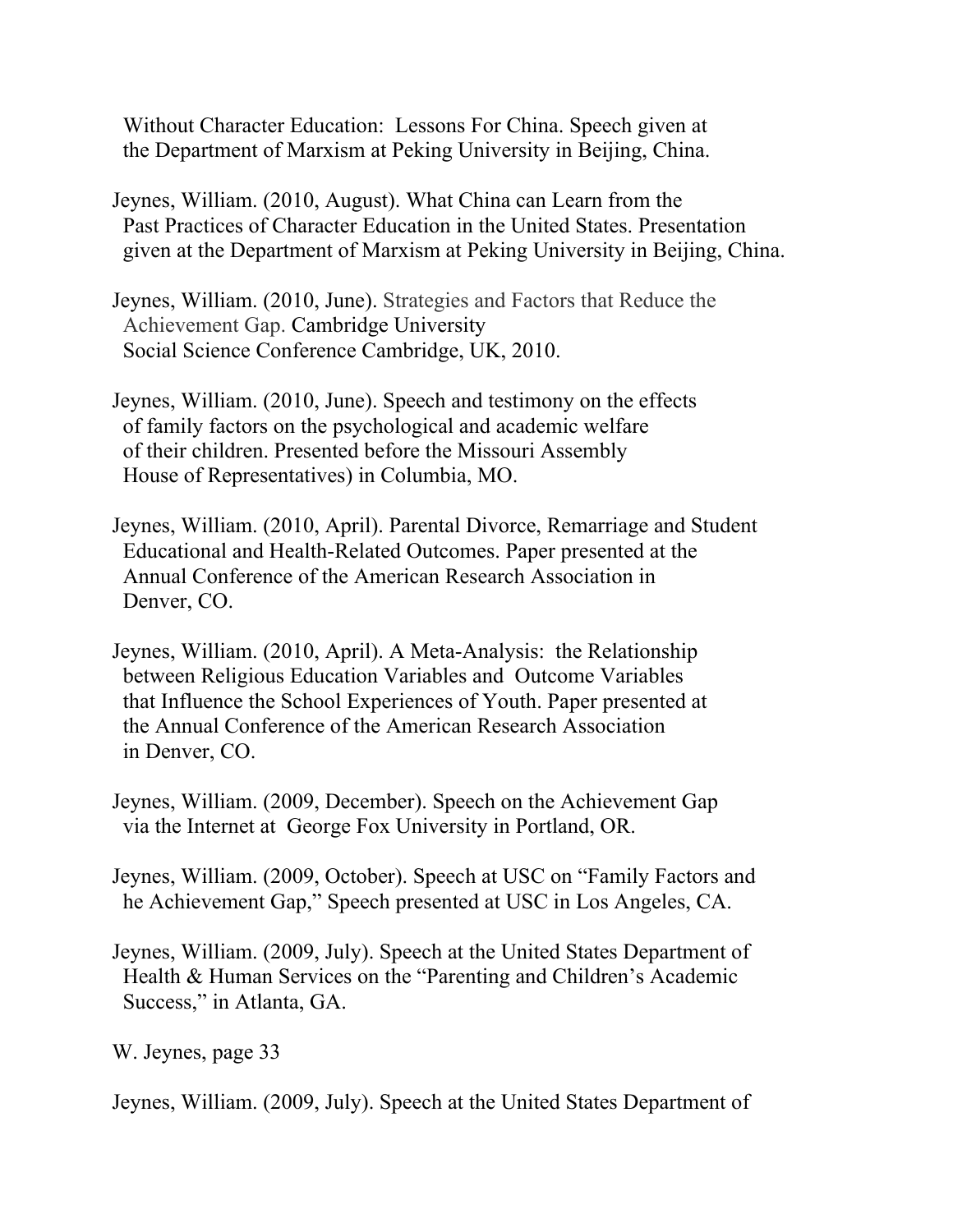Health & Human Services on "Family Factors and Parental Involvement." in Atlanta, GA.

Jeynes, William. (2009, July). Centers for Disease Control of the Department of Health & Human Services. Podcast entitled, "Parenting and Children's Academic Success." MC: Erica Mizelle.

- Jeynes, William. (2009, April). Factors that Reduce or Eliminate the Achievement Gap. Paper presented at the Annual Conference of the American Research Association in San Diego, CA.
- Jeynes, William. (2008, November). Speech at Notre Dame University on "School Choice and the Achievement Gap" in South Bend, IN.
- Jeynes, William. (2008, July). Speech at the White House Conference on Inner City Children and Faith Based Schools. "The Academic Contributions of Faith-Based Schools," in Washington DC.
- Jeynes, William. (2008, February). "Factors that Reduce or Eliminate the Achievement Gap," Paper presented at the Harvard University Conference on the Achievement Gap in Cambridge, Massachusetts, 2008.
- Jeynes, William. (2008, April). "The Relationship Between Bible Literacy and Behavioral and Academic Outcomes: A Meta-Analysis." Paper presented at the Annual Conference of the American Research Association in New York, NY.
- Jeynes, William. (2008, April). "Effects Of Parental Involvement On Experiences of Discrimination and Bullying." Paper presented at the Annual Conference of the American Research Association in New York, NY.
- Jeynes, William. (2008, February). Keynote Speaker for Conference Sponsored by United Teachers of Los Angeles: "Why Music Should have a Prominent Role in the Kindergarten," in Los Angeles, CA.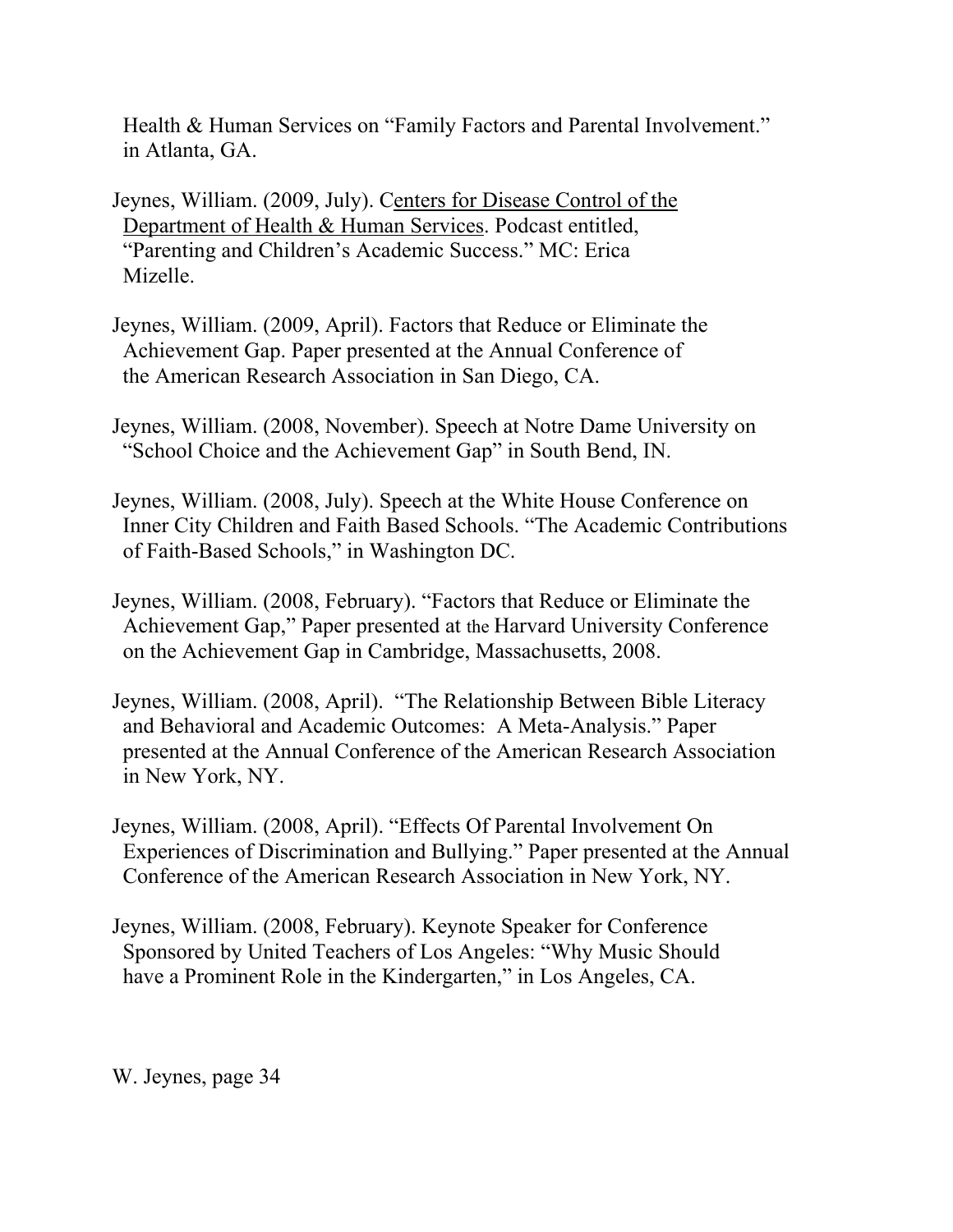- Jeynes, William. (2007, November). Speech at the United States Department of Justice entitled, "Boys Summit: Recommendations for Future Policy Based On Research." Presentation in Washington DC.
- Jeynes, William. (2007, October). Speech at the University of Arkansas in Fayetteville, AR "Religion, Family Factors, and the Achievement Gap,"
- Jeynes, William. (2007, September). Staff Meeting Presentation at the White House on the "Achievement Gap," in Washington DC.
- Jeynes, William. (2007, September). Speech at the United States Department of Education on the "Achievement Gap," in Washington DC.
- Jeynes, William. (2007, May). Speech at Baylor University in Waco, TX. "Religion, Intact Families, and the Achievement Gap."
- Jeynes, William (2007, May). Speech at the University of Wisconsin at Milwaukee on "Faith, faith-based Schools and the Achievement Gap." Speech given in Milwaukee, WI.
- Jeynes, William. (2007, April). "Parental Involvement and Urban Secondary School Children's Achievement: A Meta-Analysis." Paper presented at the Annual Conference of the American Research Association in Chicago, IL.
- Jeynes, William. (2007, April). "Religiosity, Religious Schools, and Reducing the Achievement Gap." Paper presented at the Annual Conference of the American Research Association in Chicago, IL.
- Jeynes, William. (2007, March). Presentation and Press Conference at the National Press Club in Washington D.C. "Religion, Intact Families, and the Achievement Gap."
- Jeynes, William. (2007, March). "Learning from Religious Schools as a Way To Reduce The Achievement Gap." Speech for the North Carolina Department of Education. Raleigh, North Carolina. W. Jeynes, page 35
- Jeynes, William. (2007, February). Keynote Speaker for Conference Sponsored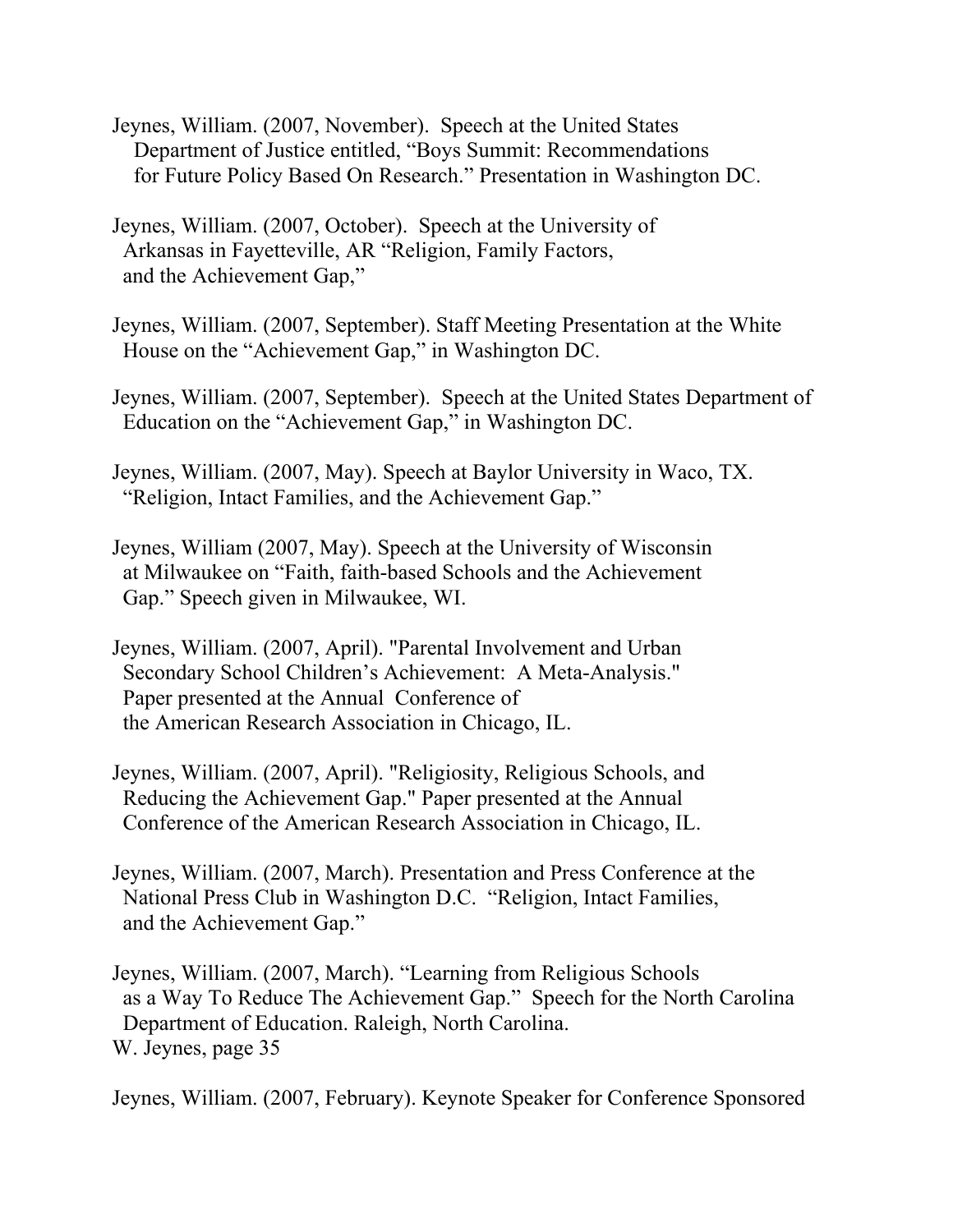by United Teachers of Los Angeles Entitled, "The Artful Kindergartner," in Los Angeles, CA.

- Jeynes, William. (2006, November). Panelist at "Youth and Race" Conference Sponsored by the University of North Carolina (Chapel Hill) and Duke University. Durham, North Carolina. "Marketplace Solutions for Closing the Achievement Gap."
- Jeynes, William. (2006, May). "Standardized Tests and Froebel's Original Kindergarten Model." Paper presented at the Conference Sponsored by United Teachers of Los Angeles.
- Jeynes, William. (2006, April). "A Meta-Analysis: The Effects of Catholic and Protestant Schools" Paper presented at the American Educational Research Association Conference in San Francisco, CA.
- Jeynes, William. (2005, August). "Parental Involvement and Urban Elementary School Children's Achievement: A Meta-Analysis." Paper presented at the American Psychological Association Conference in San Francisco, CA.
- Jeynes, William. (2005, April). "Research and Evaluation of Family Involvement in Education: What Lies Ahead?" Symposium Sponsored by Harvard University. Paper presented at the American Educational Research Association Conference in Montreal, CANADA.
- Jeynes, William. (2005, April). "The Influence of Parental Involvement on Secondary School Student Academic Achievement: A Meta-Analysis." Paper presented at the American Educational Research Association Conference in Montreal, CANADA.
- Jeynes, William. (2005, April). "Comparing the Influence of Religion on Education in the United States and Overseas: A Meta-Analysis." Paper presented at the American Educational Research Association Conference in Montreal, CANADA.

W. Jeynes, page 36

Jeynes, William. (2005, January), Keynote Address, for the Bi-Annual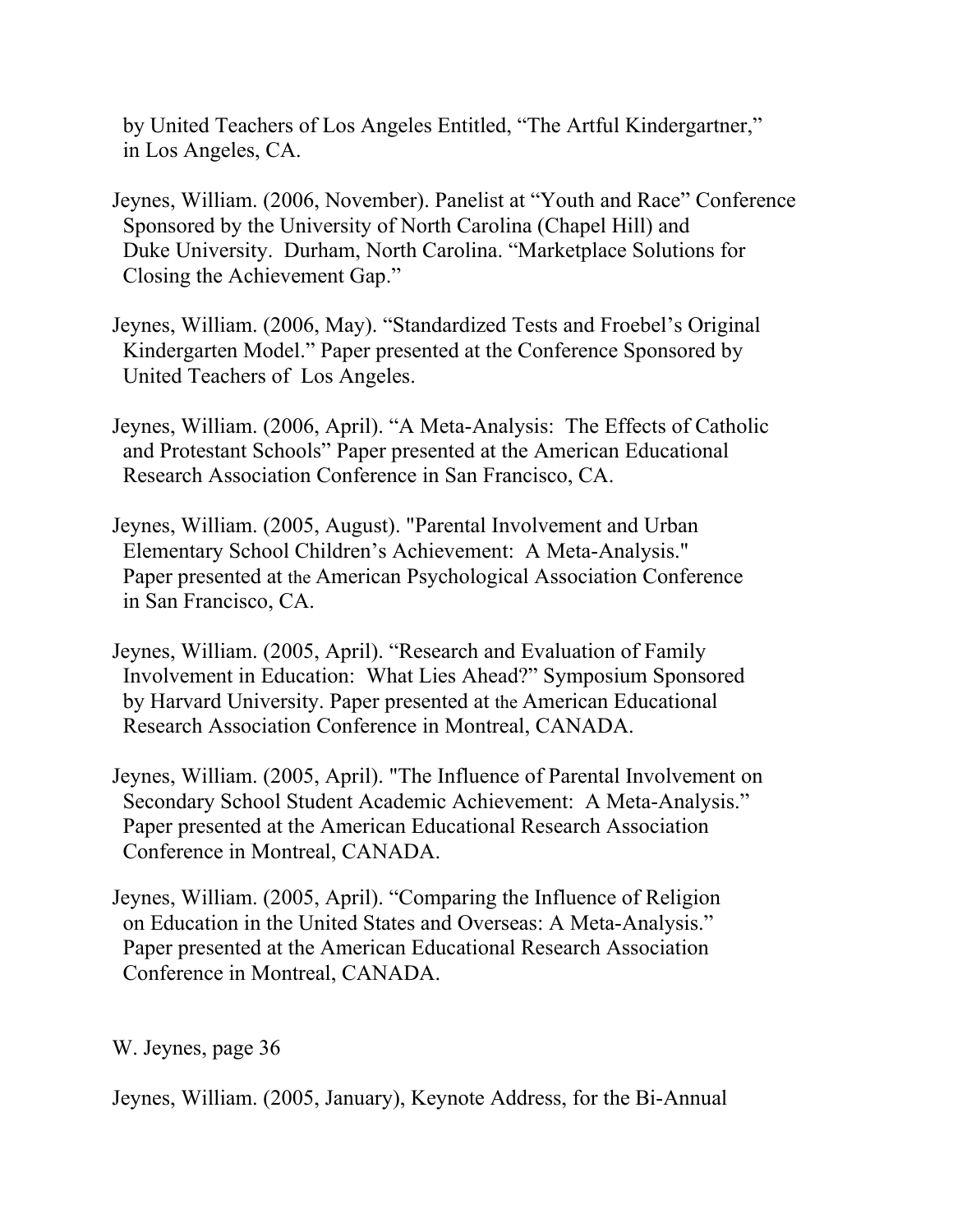Conference of the Education and Ethos Network. "The Impact of Religious Schools on the Academic Achievement of Low-SES Students." Nijmegen, Netherlands.

- Jeynes, William. (2004, April). "The Influence of Parental Involvement on Secondary School Student Academic Achievement: A Meta-Analysis." Paper presented at the American Educational Research Association Conference in San Diego, California.
- Jeynes, William. (2004, April). "Comparing the Influence of Religion on Education in the United States and Overseas: A Meta-Analysis." Paper presented at the American Educational Research Association Conference in San Diego, California.
- Jeynes, William. (2003, August). "Parental Involvement and Elementary Student Academic Achievement: A Meta-Analysis." Paper presented at the American Psychological Association Conference in Toronto, CANADA.
- Jeynes, William. (2003, August). "Parental Remarriage and Student Academic Achievement: A Meta-Analysis." Paper presented at the American Psychological Association Conference in Toronto, CANADA.
- Jeynes, William. (2003, April). "Parental Involvement and Minority Student Academic Achievement: A Meta-Analysis." Paper presented at the American Educational Research Association Conference in Chicago, Illinois.
- Jeynes, William. (2003, April). "A Meta-Analysis: Has the Academic Changed over the Last Twenty or More Years?" Paper presented at the American Educational Research Association Conference in Chicago, Illinois.
- Jeynes, William & Naylor, W. (2003, April). "Assessing School Choice and the Potential for Government Intrusion into Religious Education." Paper presented at the American Educational Research Association Conference in Chicago, Illinois.

W. Jeynes, page 37

Jeynes, William. (2003, January). Invited Discussant for the Bi-Annual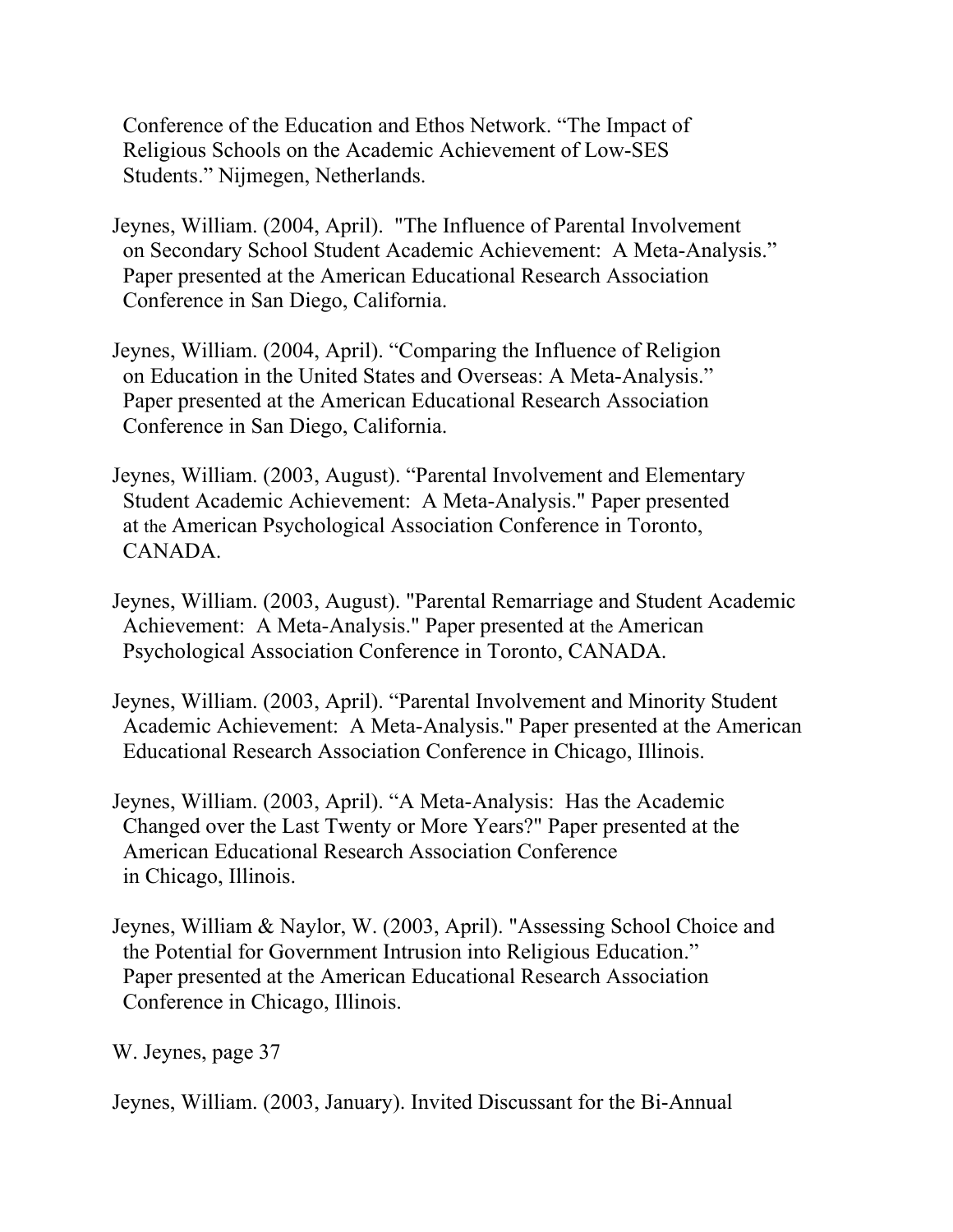Conference of the Education and Ethos Network. "Teachers Matter." Nijmegen, Netherlands.

Jeynes, William. (2002, August). "Parental Involvement and Student Academic Achievement: A Meta-Analysis." Paper presented at the American Psychological Association Conference in Chicago, Illinois.

Jeynes, William. (2002, August). Religiosity, Student Academic Achievement, and School Behavior: A Meta-Analysis. Paper presented at American Psychological Association Conference in Chicago, Illinois.

Jeynes, William. (2002, April). "The Learning Habits of Twelfth Graders Attending Religious and Non-Religious Schools." Paper presented at the American Educational Research Association Conference in New Orleans, Louisiana.

Jeynes, William. (2001, November). "Does Parental Involvement Eliminate the Effects of Parental Divorce on the Academic Achievement of Adolescents?" Paper presented at the National Council on Family Relations Conference in Rochester, NY.

Jeynes, William. (2001, August). "Religiosity, Non-Intact Families, and Black and Hispanic Academic Achievement." Paper presented at the American Psychological Association Conference in San Francisco, CA.

Jeynes, William. (2001, August). "Parental Involvement and the Academic Achievement of Adolescents." Paper presented at the American Psychological Association Conference in San Francisco, CA.

Jeynes, William. (2001, April). "Effects of Parental Involvement on the Academic Achievement of Adolescents." Paper presented at the American Educational Research Association Conference in Seattle, Washington.

Jeynes, William. (2001, April). "Why Religious Schools Positively Impact the Academic Achievement of Children." Paper presented at the American Educational Research Association Conference in Seattle, Washington.

W. Jeynes, page 38

Jeynes, William. (2000, November). "The Effects of The Religious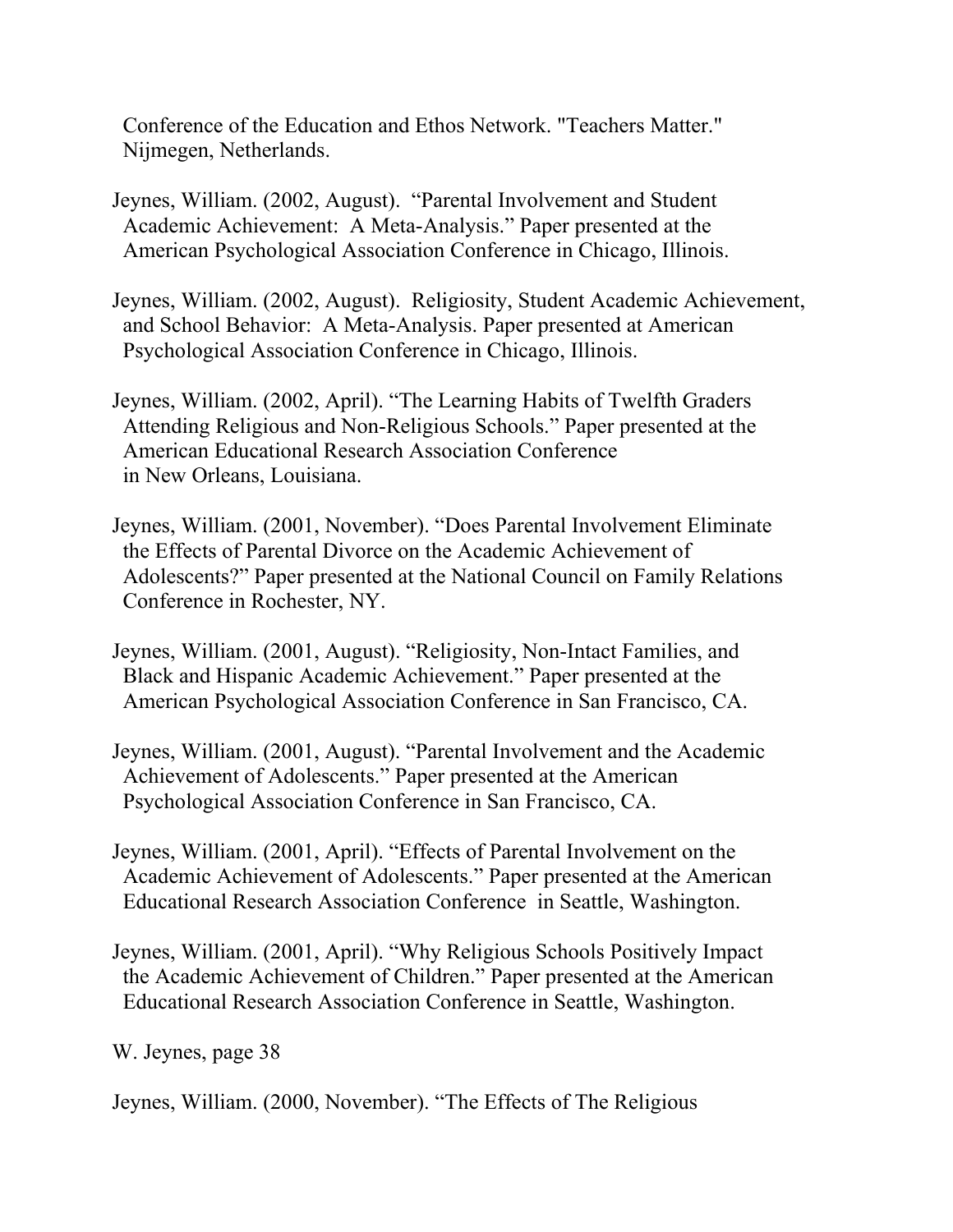Commitment of Adolescents on their Consumption of Marijuana and Cocaine." Paper presented at the National Council on Family Relations Conference in Minneapolis, MN.

- Jeynes, William. (2000, August). "The Relationship between the Marijuana and Cocaine Consumption of Adolescents and their Academic Achievement." Paper presented at the American Psychological Association Conference in Washington DC.
- Jeynes, William. (2000, August). "Religiosity, Parental Family Structure, and Black and Hispanic Academic Achievement." Paper presented at the American Psychological Association Conference in Washington DC.
- Jeynes, William. (2000, April). "The Effects of Religious Schools on the Academic Achievement of Children." Paper presented at the American Educational Research Association Conference in New Orleans, Louisiana.
- Jeynes, William. (1999, November). "The Effects of the Religious Commitment of Adolescents on their Consumption of Alcohol." Paper presented at the National Council on Family Relations Conference in Irvine, CA.
- Jeynes, William. (1999, April). "The Effects of Religious Commitment on the Academic Achievement of Black and Hispanic Children." Paper presented at the American Educational Research Association Conference in Montreal, CANADA.
- Jeynes, William. (1999, April). "Examining the Effects of the Absence of a Parent on the Academic Achievement of Children: How Should we Control for SES? Paper presented at the American Educational Research Association Conference in Montreal, CANADA.
- Jeynes, William. (1998, November). "The Effects of the Religious Commitment of Children on the Academic Achievement of those Children." Paper presented at the National Council on Family Relations Conference in Milwaukee, WI.

W. Jeynes, page 39

Jeynes, William. (1998, April). "The Effects of Several of the Most Common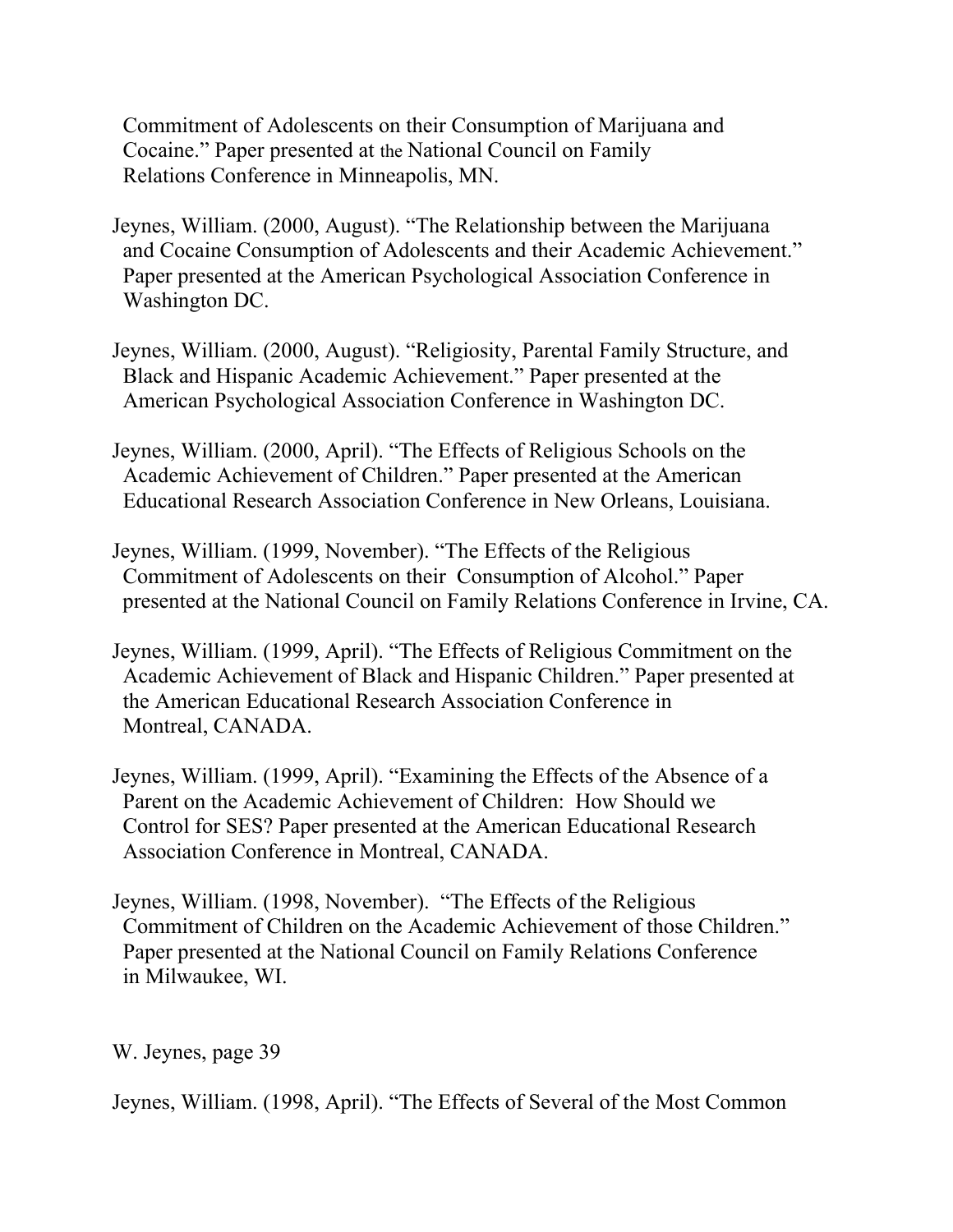Family Structures on the Academic Achievement of Children." Paper presented at the American Educational Research Association Conference in San Diego, California.

- Jeynes, William. (1998, April). "The Relative Impact of Divorce and Remarriage following Divorce on the Academic Achievement of Children." Paper presented at the American Educational Research Association Conference in San Diego, California.
- Jeynes, William. (1998). "Four Point Economic Stimulus Package to Revive South Korean Economy from the Asian Economic Crisis." Given before the Acting President and Head of Parliament of South Korea. Later Passed and Signed into Law. National Government Offices of South Korea, Seoul, South Korea.
- Jeynes, William. (1997). "Lessons from a Multicultural Family on Teaching Multiculturalism." Paper presented at the Teaching Family Science Conference in DeKalb, Illinois.
- Jeynes, William. (1997). "Assessing Socio-economic Theory's Explanation for the Effects of Divorce and Remarriage on the Academic Achievement of Children." Paper presented at the University of Chicago Education and Social Policy Workshop in Chicago, Illinois.
- Jeynes, William. (1997). "Why some Parents choose to send their Children to Private Schools." Paper presented at the University of Chicago Law School Seminar in Chicago, Illinois.
- Jeynes, William. (1997). "Evaluating Socio-economic Theory's Explanation for the Effects of Divorce and Remarriage on the Academic Achievement of Children." Paper presented at the University of Chicago Schools and Schooling Workshop in Chicago, Illinois.

 $\mathcal{L}_\text{max}$  , and the contract of the contract of the contract of the contract of the contract of the contract of the contract of the contract of the contract of the contract of the contract of the contract of the contr

W. Jeynes, page 40

# **JOURNALS EDITED**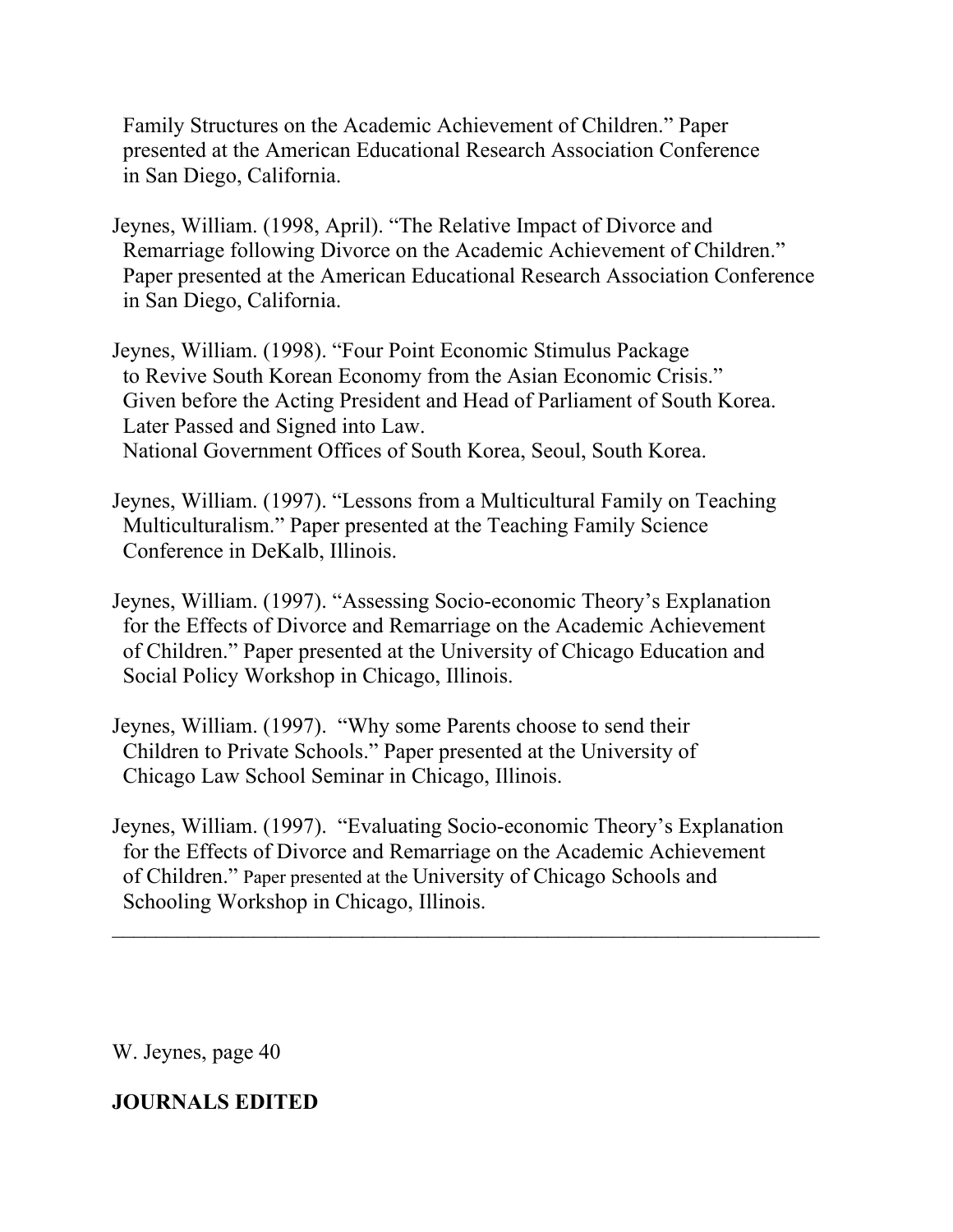- \*Peabody Journal of Education- 1 issue on what public and private school can learn from each other, 2012.
- \*Christian Higher Education- special series of 2 issues on the family and education, 2012.
- \*Marriage and Family Review, special series of 4 issues on the family and education, 2006.

## **MEMBERSHIPS AND PROFESSIONAL ACTIVITIES**

\*American Educational Research Association, -Family & Community Partnership SIG, Board Member, 2004-2006 -Religion & Education SIG, Chair & Co-Chair, 2004-2017 Secretary & Treasurer, 2002-2004

 $\_$  , and the contribution of the contribution of  $\mathcal{L}_1$  , and  $\mathcal{L}_2$  , and  $\mathcal{L}_3$  , and  $\mathcal{L}_4$  , and  $\mathcal{L}_5$ 

\*American Psychological Association

- \*American Educational Research Association
- \*International Network of Scholars (Johns Hopkins University)
- \*Family Involvement Network of Educators. Harvard Family Research Project (Harvard University)
- \*Reviewer for Journal of Educational Psychology

\*Reviewer for Developmental Psychology

\*Reviewer for Educational Researcher

\*Reviewer for Review of Educational Research

\*Reviewer for Review of Research in Education W. Jeynes, page 41

\*Reviewer for Child Development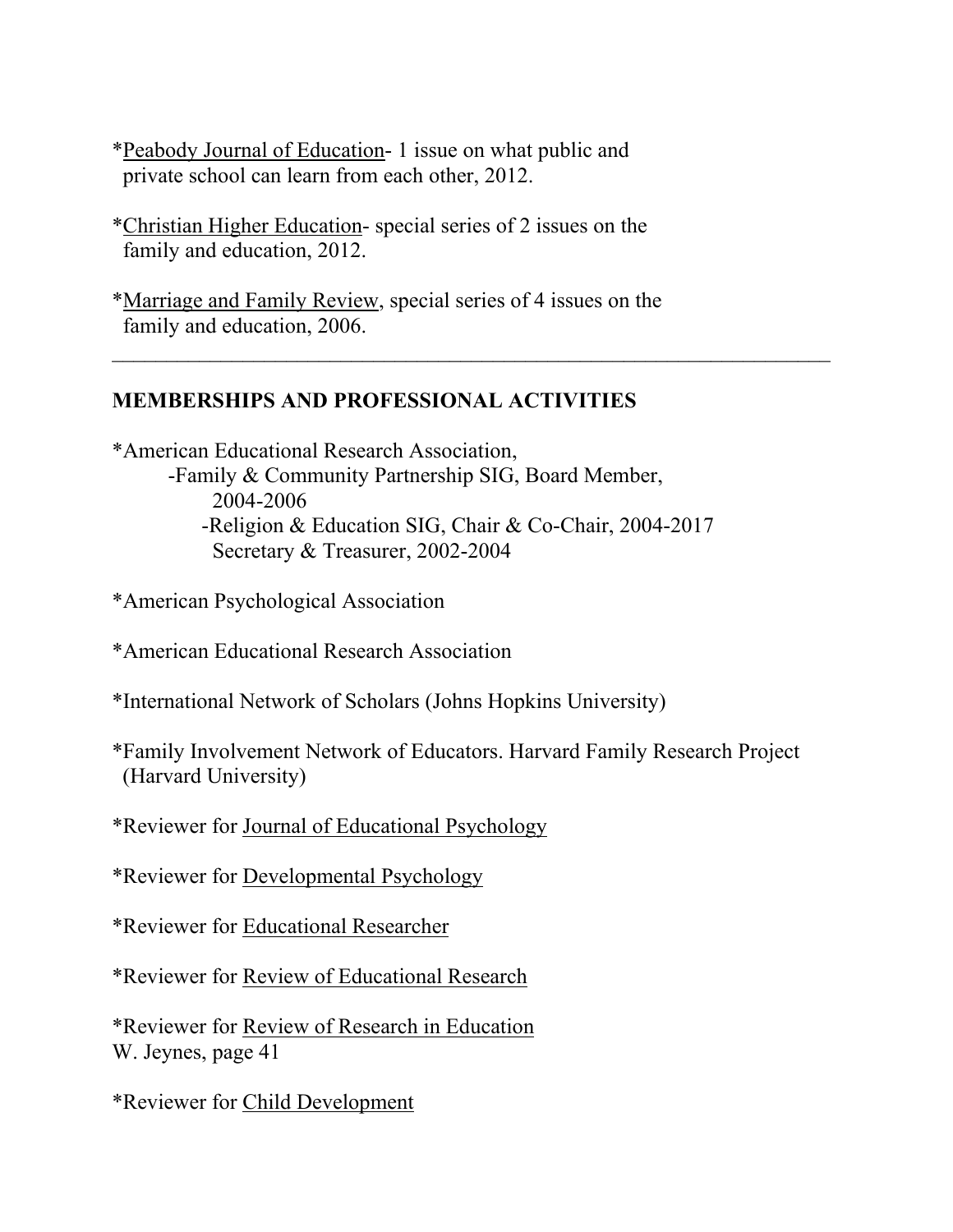\*Reviewer for Social Forces

\*Reviewer for American Educational Research Journal

\*Reviewer for Educational Evaluation and Policy Analysis

\*Reviewer for Elementary School Journal

\*Reviewer for Sociology of Education

\*Reviewer for Journal of Marriage & Family

\*Reviewer for Journal of Negro Education

\*Reviewer for Urban Education

\*Reviewer for Teaching Education

\*Reviewer for Sociological Spectrum

\*Reviewer for Sociological Perspectives

\*Reviewer for Sociological Inquiry

\*Reviewer for Justice Quarterly

\*Reviewer for Educational Administration Quarterly

\*Reviewer for Early Childhood Education Quarterly

\*Reviewer for Education & Urban Society

\*Reviewer for Social Science History

\*Reviewer for Journal of Family and Economic Issues

W. Jeynes, page 42

\*Reviewer for Child & Family Studies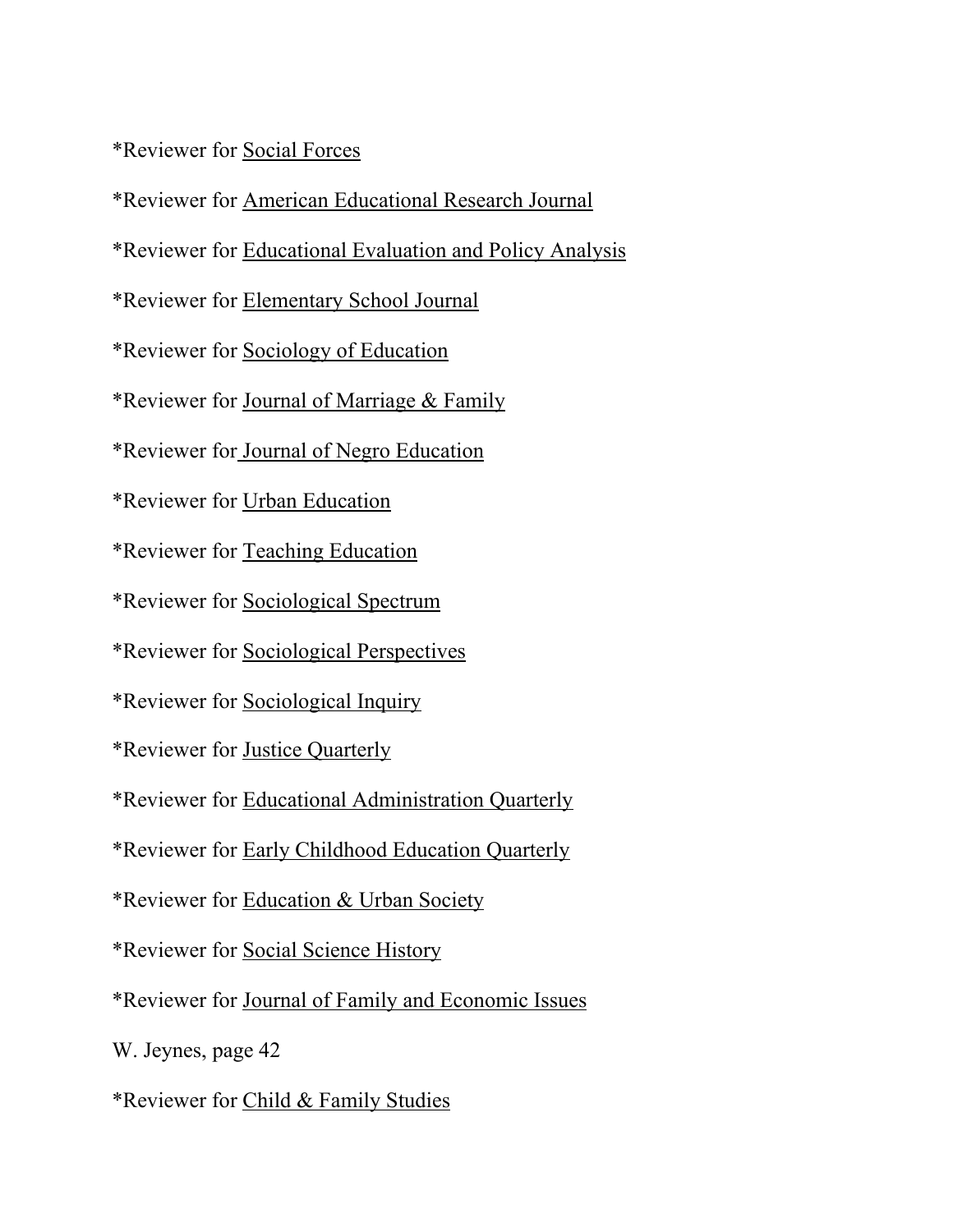\*Reviewer for Social Science Research

- \*Reviewer for Applied Developmental Psychology
- \*Reviewer for Social Science Review
- \*Reviewer for Journal for Adolescent Research
- \*Reviewer for Children and Schools
- \*Reviewer for Child and Family Studies
- \*Reviewer for Critical Studies in Education
- \*Reviewer for Journal of the Scientific Study of Religion
- \*Reviewer for American Educational Research Association Conference
- \*Reviewer for Handbook of Urban Education
- \*Reviewer for Journal of Black Studies
- \*Reviewer for Social Psychology of Education
- \*Reviewer for Parenting: Science & Practice
- \*Reviewer for International Journal of Psychology
- \*Reviewer for Journal of Empirical Theology
- \*Reviewer for Addiction Research and Theory
- \*Reviewer for Learning and Individual Differences
- \*Reviewer for Journal of Adolescent Health
- W. Jeynes, page 43
- \*Reviewer for Children & Youth Services Review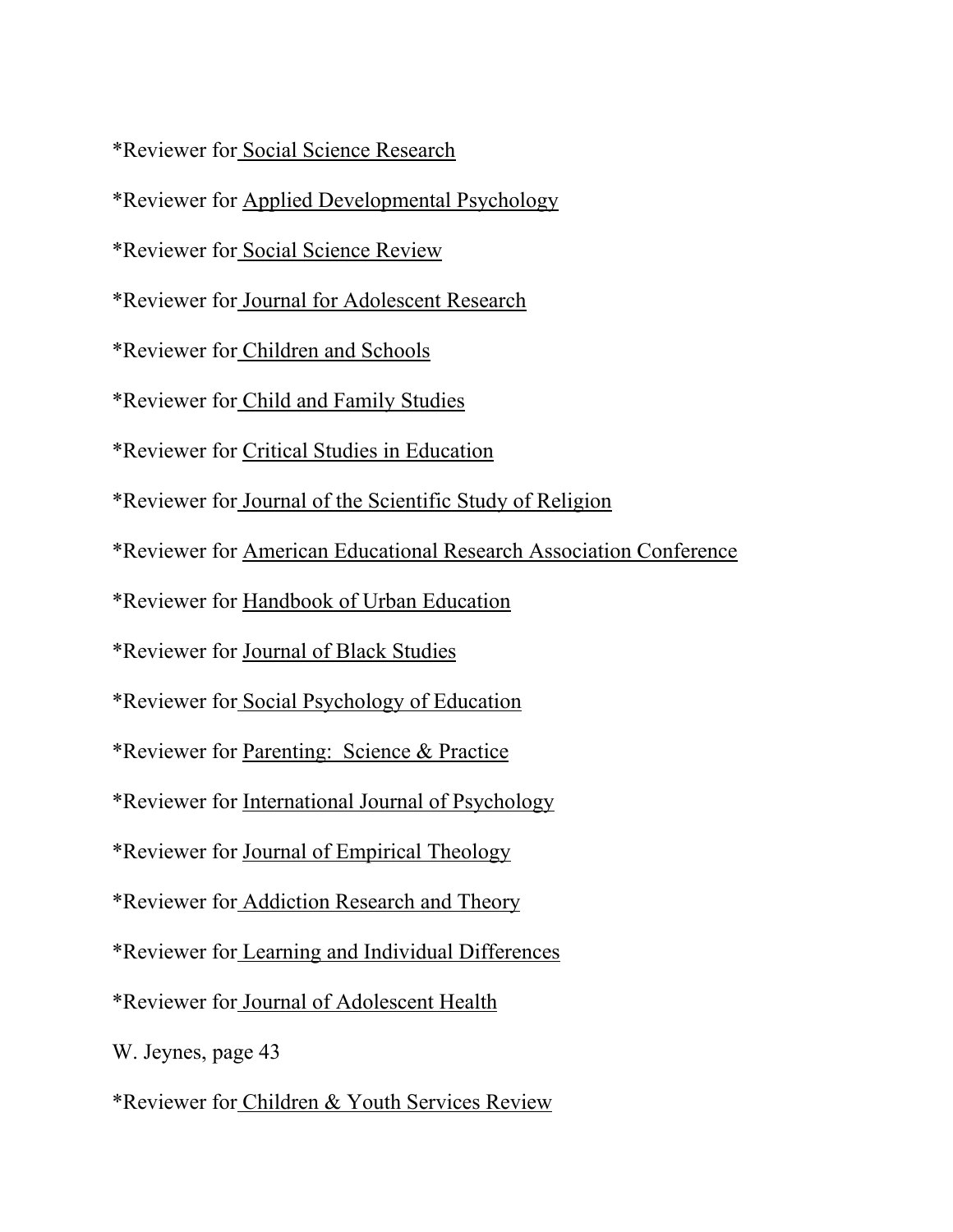\*Reviewer for Journal of Family Studies

\*Reviewer for Asia Pacific Education Review

\*Reviewer for Journal of Clinical Child and Adolescent Psychology

\*Reviewer for Christian Higher Education

\*Reviewer for Journal for Research in Christian Education

\*Reviewer for American Journal of Sexuality Education

\*Reviewer for Journal of Gynecological Research and Obstetrics

\*Reviewer for Contemporary Clinical Trials

\*Reviewer for International Review of Administrative Sciences

\*Reviewer for Cross-Cultural Research

\*Reviewer for Palgrave Communications

\*Reviewer for PLOS One

\*Reviewer for Cognition, Brain, Behavior

\*Reviewer for Social Science

\*National Council on Family Relations- Chair of Student Assistants Committee for the 1998 National Council on Family Relations Conference in Milwaukee, Wisconsin.

# **OTHER EDITORIAL ACTIVITIES**

\*Guest Editor for 1 issue of Peabody Journal of Education, on the theme "What Public and Religious Schools Can Learn from each other," 2012. W. Jeynes, page 44

\*Guest Editor for 4 issues of Marriage & Family Review, on the theme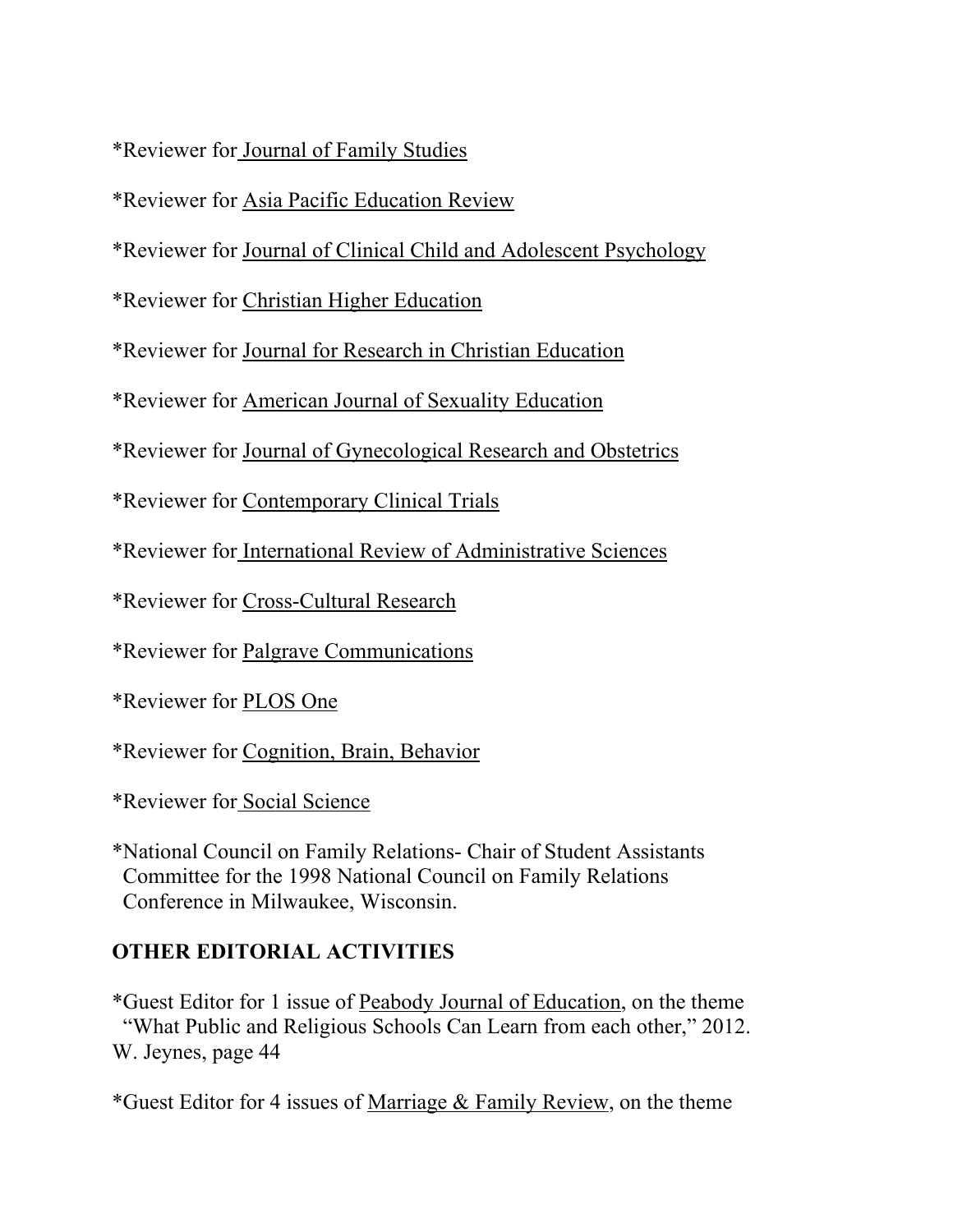"Family & Education," 2006-2007.

\*Editorial Review Board, Education & Urban Society, 2012-present

\*Editorial Review Board, School Community Journal, 2005-present

\*Editorial Review Board, Christian Higher Education, 2009-present

\*Editorial Review Board, Religion & Education, 2009-2014

\*Editorial Advisory Board Member, Worldview magazine, 1999-2001

# **INTERVIEWS AND INQUIRIES INTO MY RESEARCH**

\*Long Beach Post, Long-term effects of COVID on children, With Tim Grobaty, February 3.

\*Iranian Labor News Agency, Kamran Baradaran, How to Improve Relations between the U.S. and Iran, January 22, 2021.

\*Spectrum 1 TV, January 20, 2021- Guest Commentator for President Biden's Inauguration.

\*KNX News Radio 1070, January 16/18, 2021.

**\***FOX NEWS LA, January 10, 2021.

\*Spectrum 1 TV, January 7, 2021.

\*KNX News Radio 1070, January 6, 2021.

\*Spectrum 1 TV, January 6, 2021.

\*Washington Times on the Need for better relations with Russia, December 22, 2020.

W. Jeynes, page 45

\*Tehran Times, On the November 6th Election and Why the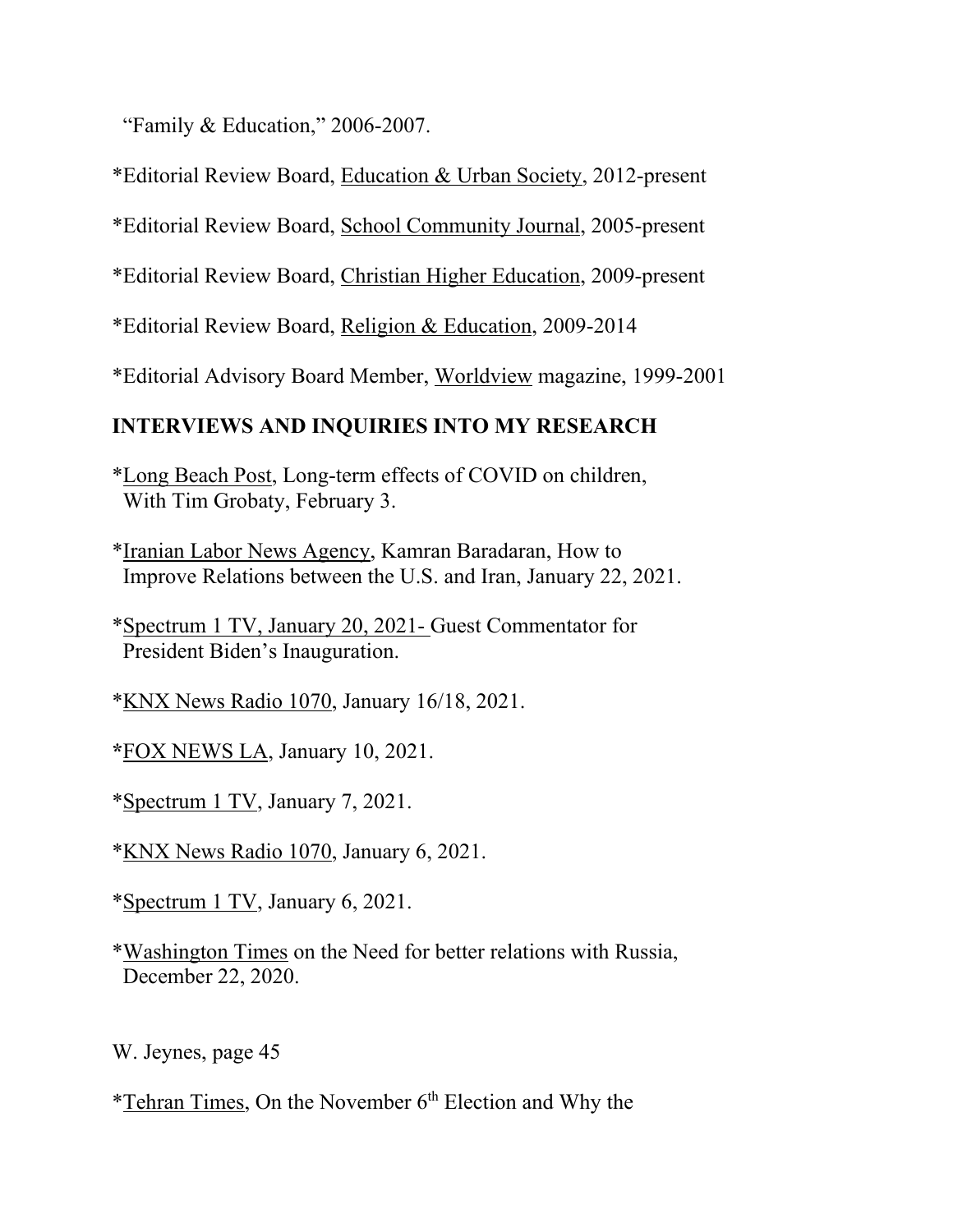United States is so Divided, Muhammad Mazhari, November 11, 2020.

- \*Iranian Labor News Agency, Kamran Baradaran, Relations with North Korea and Foreign Policy, October 31, 2020.
- \*Assessing the Value of Standardized Testing, Documentary Series on Friedrich Froebel, Interview with 3 interviewers, May 14, 2020.
- \*Long Beach Post, For Parents a Lack of Digital Literacy Can Spell Disaster for Pandemic Homeschooling, with Stephanie Rivera, May 10, 2020.
- **\***FOX NEWS LA, Kim-Jong-un Near Death?, Interview with Phil Shuman, News Anchor, April 27, 2020, 5 p.m. PDT.
- **\***FOX NEWS LA, Kim-Jong-un Near Death?, Interview with Phil Shuman, News Anchor, April 25, 2020, 10 p.m. PDT.
- **\***FOX NEWS LA, Kim-Jong-un Near Death?, Interview with Phil Shuman, News Anchor, April 25, 2020, 5 p.m. PDT.
- \*Washington Times, Fighting Corona Virus the George Washington Way. Interview with Cheryl Chomley, April 7, 2020.
- \*Charisma Magazine, National Day of Repentance, April 7, 2020.

\*Christian Educators Association International, April 6, 2020.

- \*Popular Science, Homeschooling and the Coronavirus. Interview with Sandra Gutierrez, April 3, 2020.
- \*Movieguide, National Day of Repentance, April 3, 2020.
- \*South Carolina Times Examiner, National Day of Repentance, April 1, 2020.

W. Jeynes, page 46

\*Brookings Institution, Parental Involvement. Interviewed by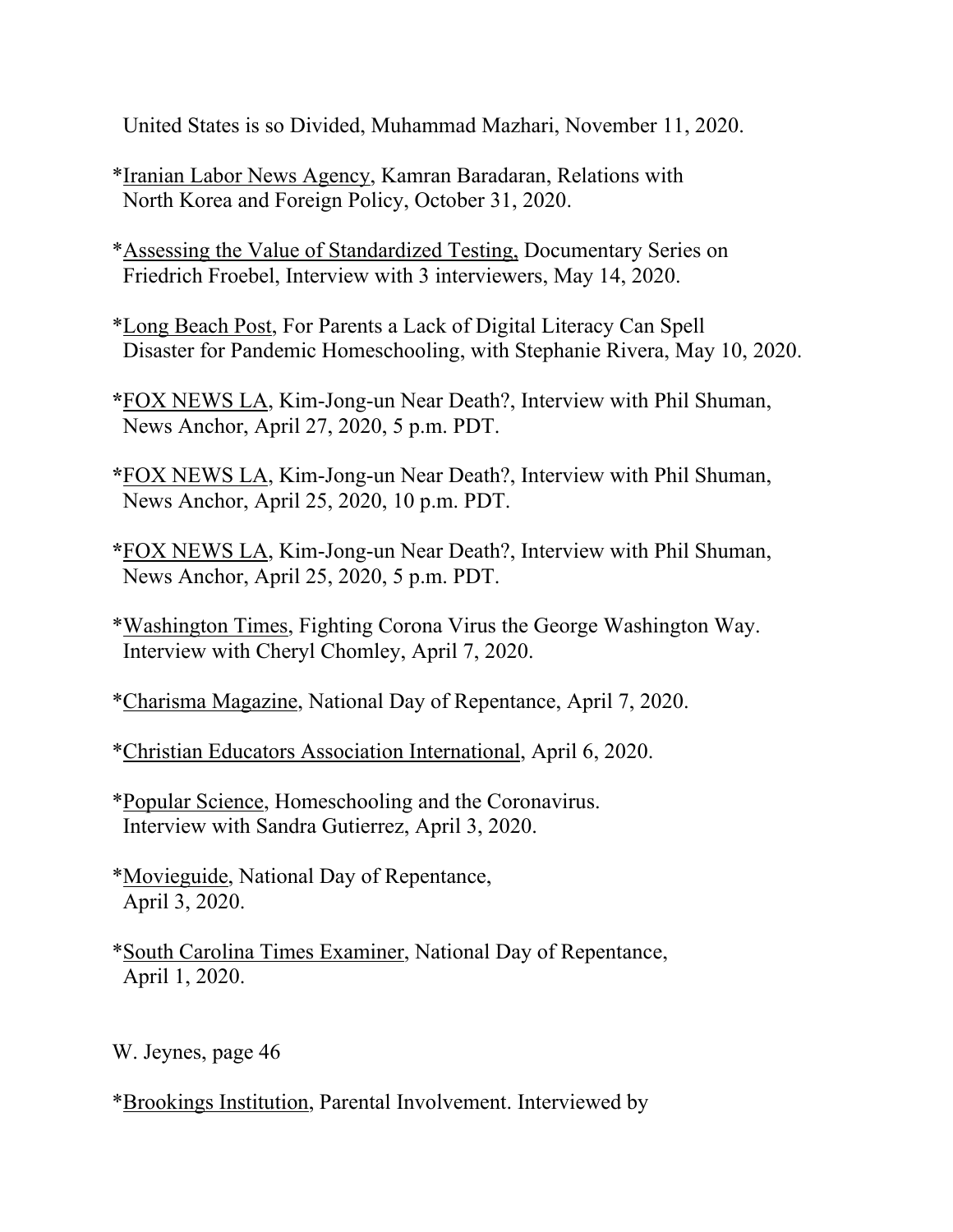Rebecca Winthrop, March 27, 2020.

- \*West Virginia Register-Herald, Jordan Hatfield, Senate Committee Passes Bill Requiring Schools to Offer Elective on Hebrew Scripture, February 21, 2020.
- \*Center for American Progress- Meg Benner & Abby Quirk, "One Size Does Not Fit All, February 20, 2020.
- \*Bridge Builders Radio Program, Minnesota, Jason Adkins, February 19, 2020.
- \*Vision Christian Radio in Australia, February 7, 2020.
- \*Christian Today, God is good for you, Will Jones, February 3, 2020.
- \*WGN, Chicago, Trump Administration Rolls Out New Federal Guidance for Prayer in Public Schools, January 18, 2020.
- \*FOX, Carolina, Trump Administration Updates Public School Prayer Guidance on National Religious Freedom Day, January 17, 2020.
- \*CBS, Indianapolis, Trump Administration Updates Federal Guidance for Public School Prayer, January 17, 2020.
- \*ABC, Medford, Oregon, Trump Administration Updates Public School Prayer Guidance on National Religious Freedom Day, January 17, 2020.
- \*CNN, Maegan Vazquez, Trump Administration Updates Public School Prayer Guidance on National Religious Freedom Day, January 16, 2020.
- \*Philanthropy, Robert Pondiscio, The School Success Sequence, October, 2019.
- \*Education World (India), Evolved Males Redefining Fatherhood, August, 2019

\*Lincoln Herald (near Charlotte, NC), Wayne Howard, August 13, 2019. W. Jeynes, page 47

\*Divorce Magazine, Monica Gill, 8 Ways Divorce can impact a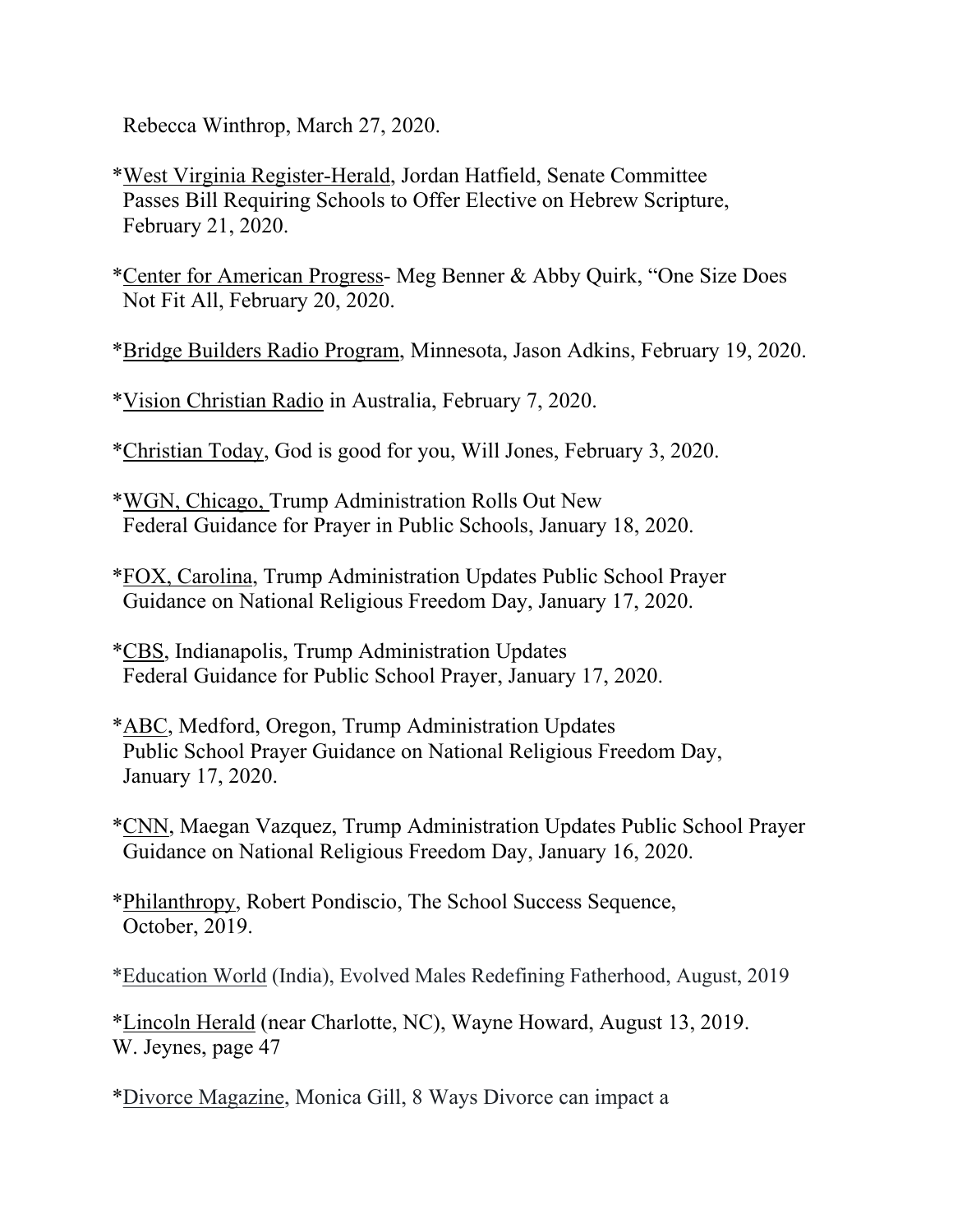Child's Academic Pursuits, August 2, 2019.

- \*Washington Times, Fourth of July? Have a Little Bible with That. Interview with Cheryl Chomley, July 4, 2019.
- \*National Pulse, Karen Effrem, A New Study Shows Why Kids Need Parents, June 24, 2019.
- \*Front Porch Sense (Video), The War on Morality. by Marnie Pehrson Kuhns, June 16, 2019.
- \*National Pulse, Karen Effrem, New Report: 50 Years of 'Fed Ed" Has Failed to Close Achievement Gap, April 2, 2019.
- \*Interview with Science News (formerly a part of United Press International, March 12, 2019.
- \*Badger Herald, Point Counterpoint: Evers must unfreeze voucher Program Intended to Mend Achievement Gap, by Greta Zimmerman, March 5, 2019.
- \*National Pulse, "6 Big Problems with Latest 'Social Emotional Learning' Report, by Karen Effrem, January 25, 2019.
- \*CTN in South Korea, Broadcast of my speeches, January 12-14, 2019.
- \*FOX 4 The Morning Blend, Florida, Amy Lynn, Academic Success & Character, November 28, 2018.
- \*New York Business Journal, Study Shows Academic Success is Tied to Character Education, November 12, 2018.
- \*Yahoo Finance, Study Shows Academic Success is Tied to Character Education, November 12, 2018.

\*Oklahoman, Study Shows Academic Success is Tied to Character Education, November 12, 2018. W. Jeynes, page 48

\*Self-Educated American- "Flawed Report Uses Pseudo Science to Promote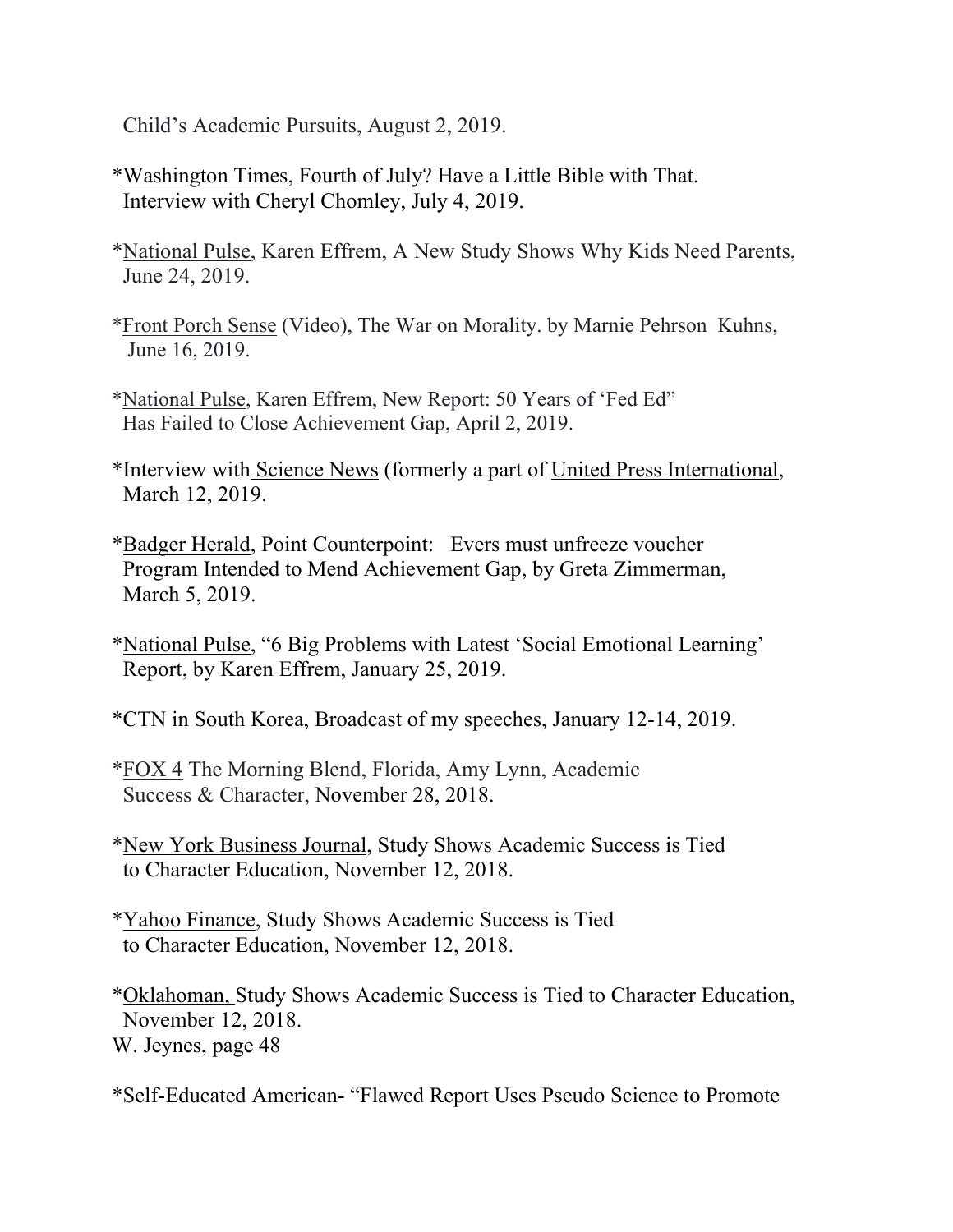Socio Emotional Learning." By Karen Effran, October 13, 2018.

- \*AFA Journal, Carolyn Reeves, "Common Core Explained and Critiqued," September 4, 2018.
- \*Random House, Author, Robert Pondiscio, Interviewed me for his book on family and school factors, August 3, 2018.

\*KPRZ San Diego, Radio Interview with Judy Secor, July 11, 2018.

- \*Times Free Press, "Do Fathers Make a Difference?" by Julie Baumgartner, June 24, 2018.
- \*Lehigh Valley Express Times, Phillip Beach, June 11, 2018.
- \*Inquiry from Shiena Bernadino from the Christian Post, June 7, 2018, "Why Christian Education is Best for Children."
- \*Black Christian News, by Shane Idleman, May 30, 2018.
- \*Christian Post, A Shocking Truth about School Violence, May 30, 2018.

\*Charisma News, by Shane Idleman, May 28, 2018

\*Christian News, "Three Ways to Combat School Violence." May 24, 2018.

\*Washington Education Watch, by John Mitchell, May 2, 2018.

\*Inquiry into research by Auburn (California) Journal, April 11, 2018.

\*Inquiry into research from Christian Conservative Daily, March 10, 2018.

\*Nuvo, Dan Grossman, February 21. 2018.

W. Jeynes, page 49

\*USA Today. How do we reduce the number of school shootings?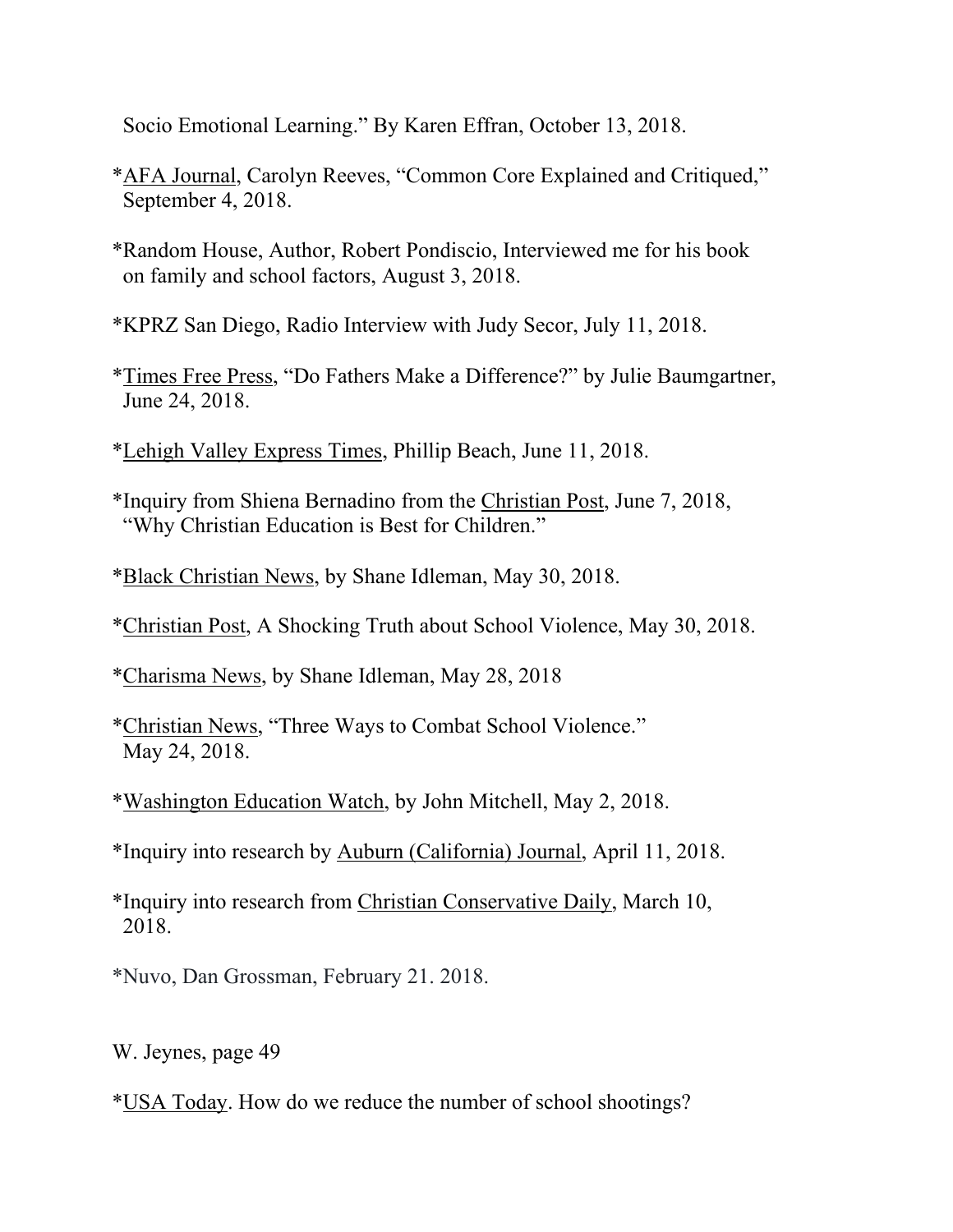Alia Dastagir, February 19, 2018.

- \*Indianapolis Star. What causes mass shootings and how we stop them, by Gary Varvel, February 16, 2018.
- \*Interview with ABC reporter from Mobile, AL, D'Argo Chatman, February 16, 2018.

\*Inquiry from Culture Feed, December 23, 2017. On Character Education.

- \*CBS Radio in Seattle KIRO, the Ron & Don Show, Interview, December 14, 2017.
- \*Interview with Michael Gryboski from the Christian Post, December 12, 2017.
- \*On Call. Radio program aired on 30 stations nationwide (e.g., in Chicago, Detroit, Milwaukee & Minneapolis). 30 minute interview with Wendy Wiese. September 25, 2017.
- \*Educational Leadership. Inquiry by Bryan Goodwin for his article, "Research Matters: The Power of Parental Expectations." September 1, 2017.

\*Interview with Rick Monroe, Good News, etc., August 25, 2017.

\*Inquiry from Mark Prvulovic, Christian News, July 7, 2017.

\*Inquiry from Sam Bushman Liberty Radio Hour 1, June 6, 2017.

\*Interview John Loeffler, Information Radio, Memphis, TN 1 Hour Interview, June 3, 2017.

\*Interview of Denver KNUS Radio, 1 Hour Interview by Peter Boyles, May 15, 2017.

\*Inquiry from Critical Information in Great Britain, May, 2017.

\*Inquiry from Ava Maria Radio, May 12, 2017.

W. Jeynes, page 50

\*Interview with Education News, regarding Common Core, May 8, 2017.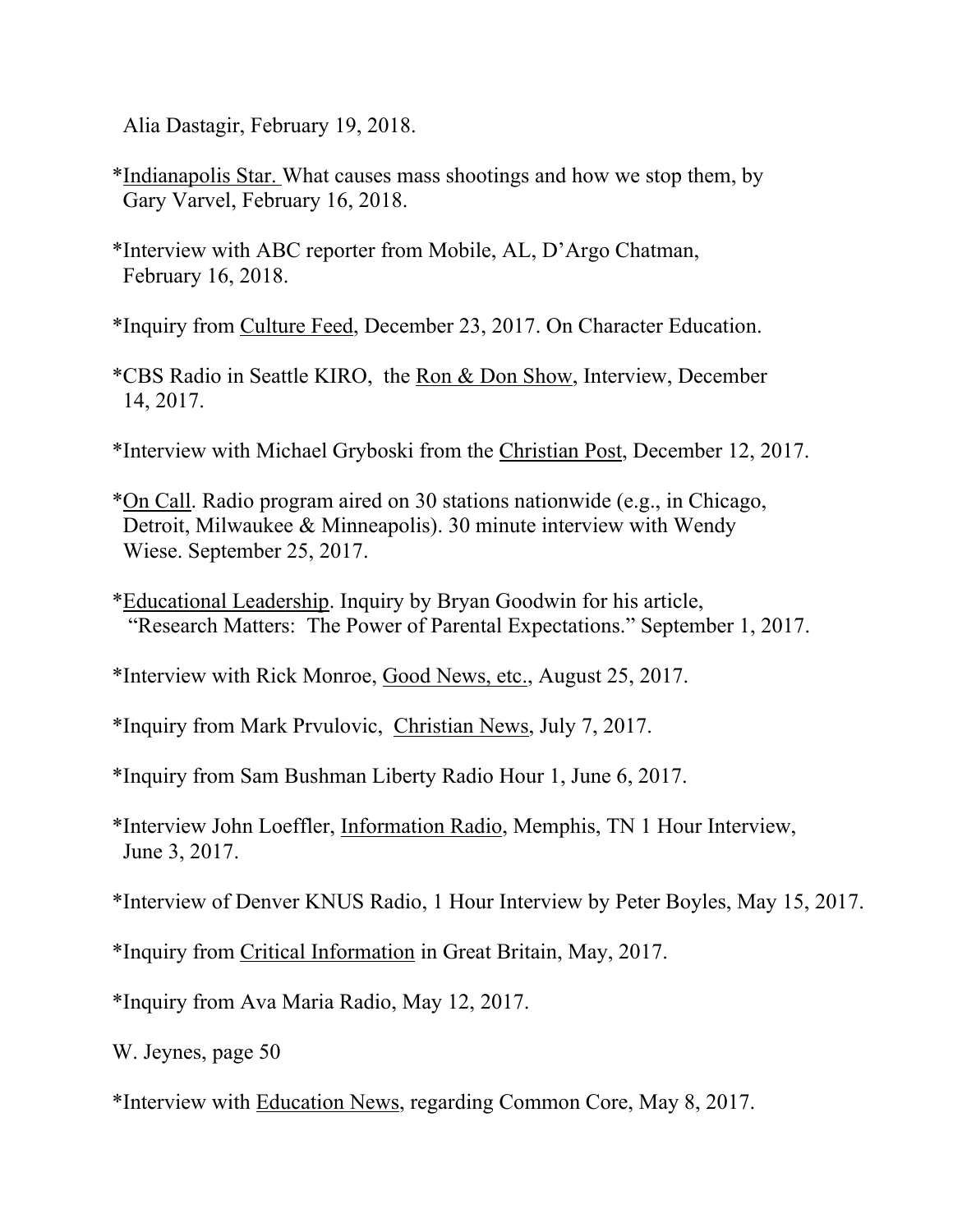\*National Pulse, Karen Effrem, Common Core Charter Schools Why Jeb Bush's Latest Scheme Won't Work?, May 5, 2017.

\*Interview with James MacPherson of the Associated Press. After Testimony Given for North Dakota State Senate Judiciary Committee. March, 22, 2017.

\*Inquiry from Carnegie Reporter,  $9(1)$ , p. 31, February, 2017.

\*Inquiry from Visalia Times Delta, Sam Lukes, January 8, 2017.

\*Interview with Martta Kelly with New Jersey Family, December 18, 2016.

\*Interview with Education News, regarding Common Core, December 6, 2016.

\*Interview with James Haug for U.S. Department of Education for Title 1 Website, October, 10, 2016.

\*Inquiry from Krissie Allen of Crisis Magazine, October 6, 2016.

\*Interview for U.S. & World Report, September 20, 2016.

\*Inquiry from Madeline Crabb for Renew America, August 18, 2016.

Interview in preparation for Worship March in Washington D.C., July 30, 2016.

Interview with Karen Effram of The Federalist, July 12, 2016.

\*Buffalo News interview on parental involvement with Deidre Williams. June 23, 2016.

\*On Call. Radio program aired on 30 stations nationwide (e.g., in Chicago, Detroit, Milwaukee & Minneapolis). 55 minute interview with Wendy Wiese. May 13, 2016.

W. Jeynes, page 51

\*Argus Leader in South Dakota by Cindy Flakoll, "My Voice: Minimize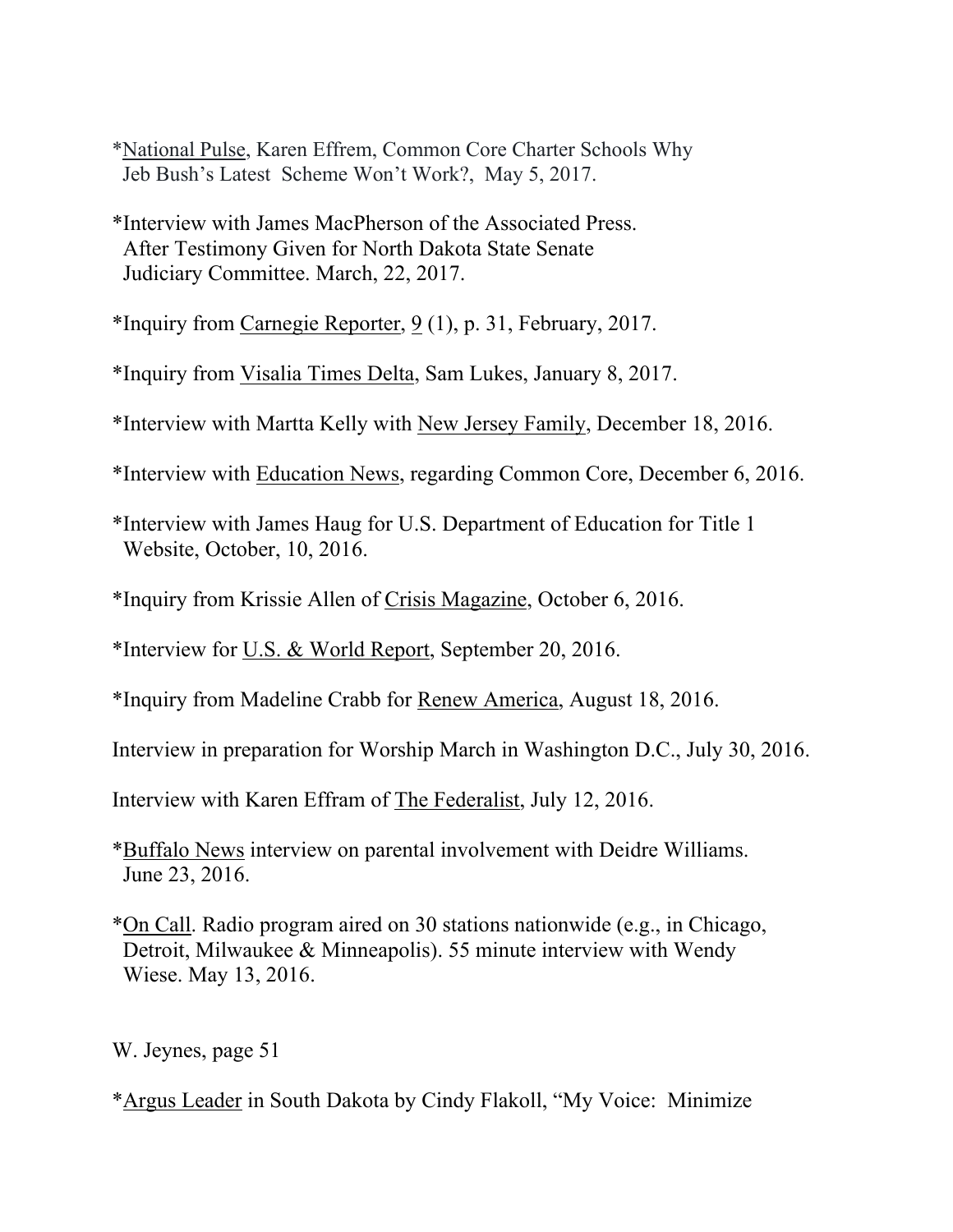Government Involvement in Preschools, May 11, 2016.

\*Interview with Misako Hida of Newsweek Japan, May 1, 2016.

\*Interview with Ted Hesson of the National Journal*,*  January 25, 2016.

**\***Interview with Vatican News Service, November 20, 2015.

\*Filmed Documentary on Friedrich Froebel. Studio interview for 1 hour and 5 minutes with Scott Bultman in Grand Rapids, MI. October 19, 2015.

\*Buffalo News interview on parental involvement with Deidre Williams. October 12, 2015.

\*Bam Radio. 12-15 minute interview with Vicki Davis. Wiese. October 7, 2015.

\*Interview with Jesse Gomez with Generations with Vision*,* August 5, 2015.

\*Inquiry on Parental Involvement by The Atlantic, August 1, 2015.

\*Interview with Bob Carlson of Breakpoint, July 17, 2015.

\*Interview with Ray Nothstine of the Christian Post, July 17, 2015.

\*Interview for a podcast entitled, The Great Education Struggle, July 5, 2015.

\*Interview with Gerald Robinson of Richmond Times Dispatch*,* May 9, 2015

\*Inquiry with Saemina Park of Christianity Daily, May 4, 2015.

\*Interview with Shawn Akers of Charisma Magazine, April 27, 2015.

\*Interview with Carolina Journal with Kristen Blair, December 9, 2014

W. Jeynes, page 52

\*Education Week, "School Teach Common Core Math to Two Generations,"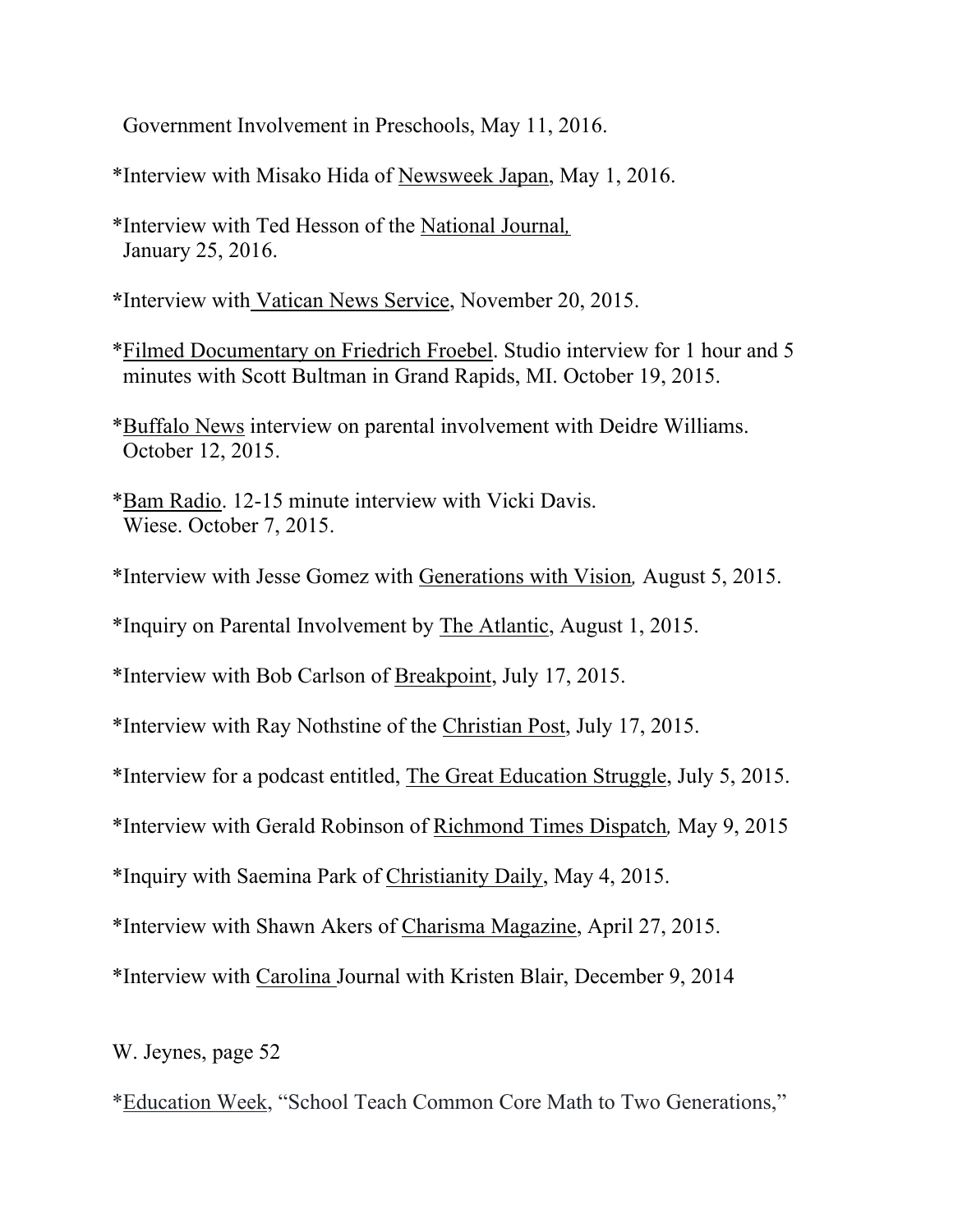Liana Heitin, December 2, 2014.

\*Interview with the Christian Post TV with Napp Nazworth October 21, 2014.

\*On Call. Radio program aired on 30 stations nationwide (e.g., in Chicago, Detroit, Milwaukee & Minneapolis). 55 minute interview with Wendy Wiese. September 2, 2014.

\*Cleveland Radio 94.5, August 14, 2014.

\*Interview with Toshiyuki Hayakawa for a Japanese Magazine, August 13, 2014

\*Interview with the Politico, August 13, 2014 W. Jeynes, page 50

\*Interview with the Japan Times, August 13, 2014

\*Interview with the CNS, August 13, 2014

\*Radio Coverage by Philadelphia FM Radio 107.9, August 13, 2014

\*Interview with the Christian Post, August 13, 2014

**\***Interview with a South Korean magazine for the cover story for their August, 2014 issue, July 15, 2014

\*Interview with the Korea Times, June 5, 2014

\*Interview for the television program Reform School with Bob Bowdon, June 3, 2014.

\*Interview with the Korea Times, May 28, 2014

\*Interview with Matt Barber of Barbwire on Christianity In China, April 28, 2014.

W. Jeynes, page 53

\*Interview with Lauren Williams of the Orange County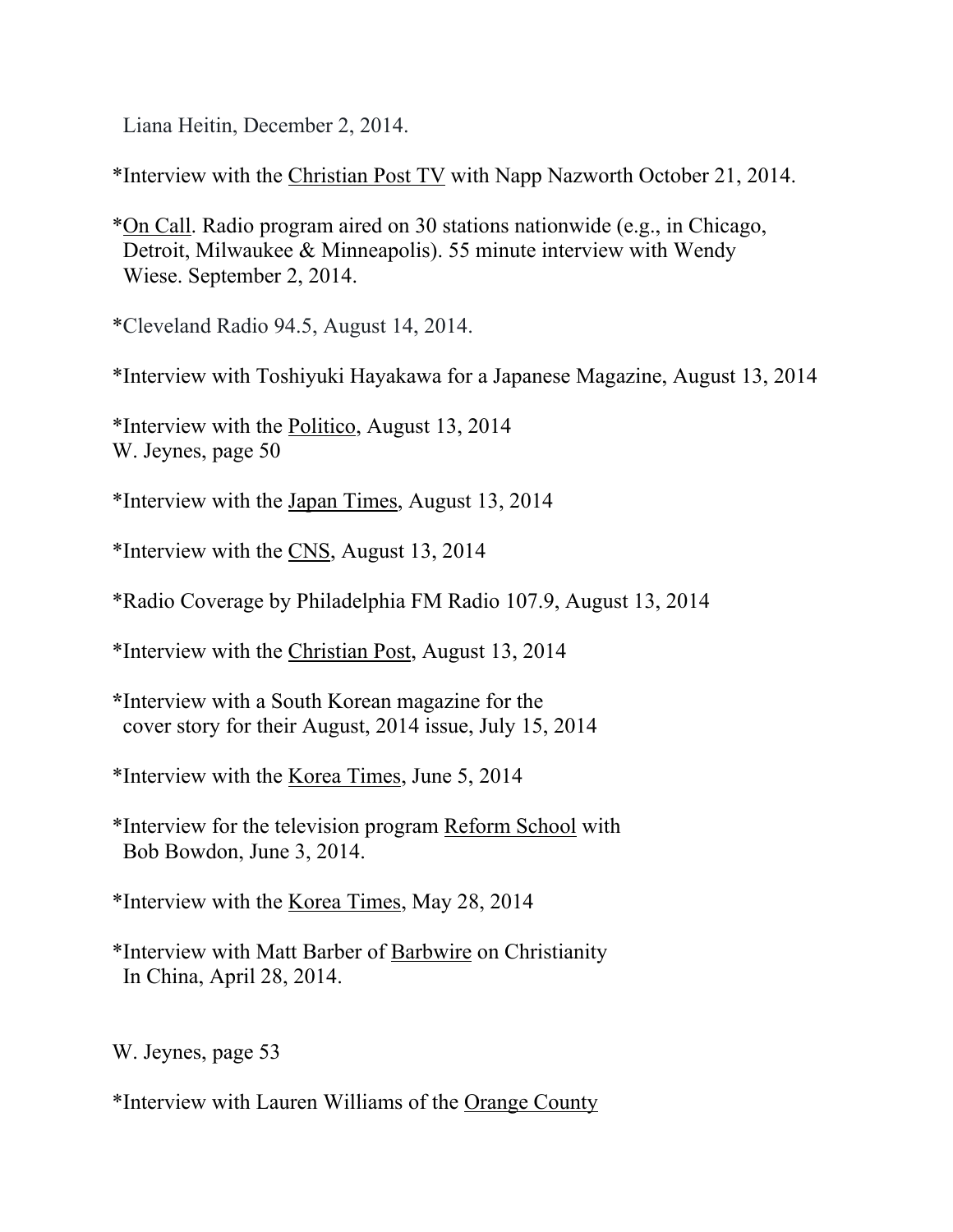Register on why school dropout rates are so inconsistent from one year to the next, April 28, 2014.

**\***Education Week, *Latest CREDO Study Identifies Strengths in Los Angeles Charter Schools*, by Holly Yettick, March 17, 2014.

\*Interview with Wendy Gushta for World Net Daily, February 23, 2014.

**\***Naples News, *The Darwinian Evolution*, February 14, 2014.

- **\***San Diego Union Tribune, *Choosing the Right Kind of School for Your Children*. February 6, 2014.
- \*Article on my Research in the Washington Post, Valerie Strauss. Five Stereotypes about Poor Families and Education. October 28, 2013.
- \*Article on my speech at Oxford University on "Defactualization." *St. Augustine Beaches Journal/University of Florida*. October 1, 2013.
- \*Interview with Roxanne Holcomb for Christian Home & School, September 22, 2013.
- \*Article on my Research in Women's Scope Magazine on August 5, 2013.

\*Television Interview for California Edition on July 11, 2013.

\*Interview with Christian Examiner, *Expansive Study Shows Charter Schools Fare No Better than Public Campuses*. July 3, 2013

\*Ivy League Observer Interview with Pam Traeger. June 6, 2013.

\*Heartland USA, interview with Joy Pullman. June 6, 2013.

W. Jeynes, page 54

\*Power for Living Cover Story Interview for Publication in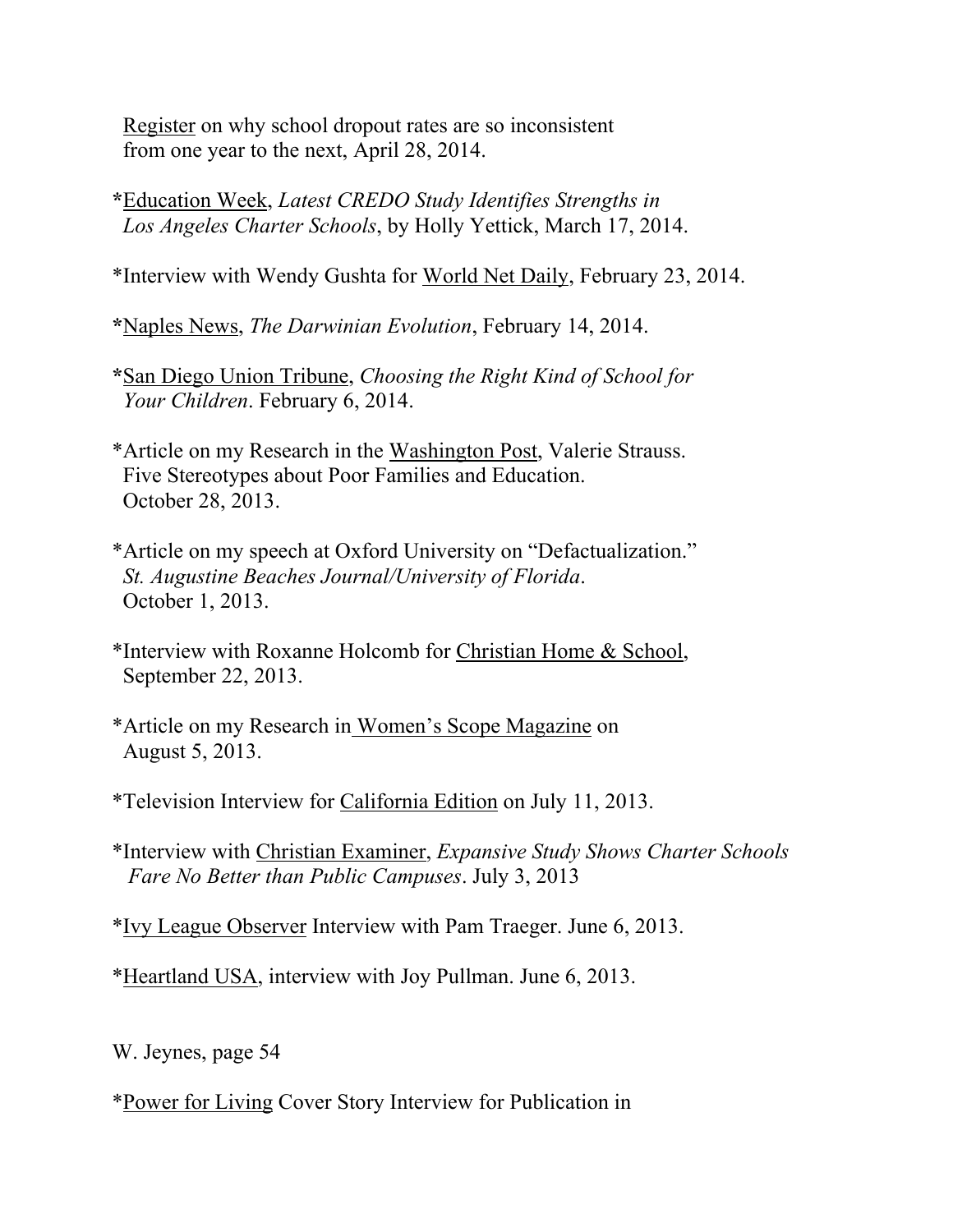2015 with John Kennedy, June 10, 2013.

\*Inquiry from Ken Conner for Renew America, June 4, 2013.

- \*USA Today Interview on the Meta-analysis on Charter, Public, and Private Schools. May 27, 2013.
- \*Education News Interview, *Study: Private Faith-Based School Students a Year Ahead*. May 16, 2013.
- \*Interview with Ron Matus of Tampa Bay Times and RedefinED. May 13, 2013.
- \*Interview for Anderson Observer on meta-analyses. April 20, 2013.
- \*Radio program (syndicated) called World and Everything in it*,* in Mesa, Arizona, with Nick Eicher, April 12, 2013.
- \*Korean Christian Today, a Korean newspaper based in Seoul Korea, April 12, 2013.
- \*Hampshire Gazette by Dylan Peers McCoy, April 11, 2013.
- \*Renegade Radio in Reno, NV, 101.3 FM, April 11, 2013.
- \*Semnele Tempului, a Romanian newspaper based in Bucharest, Romania. April 10, 2013.
- \*World Magazine interview with Stephanie Perrault on the results of the meta-analyses that I presented at Notre Dame University. April 8, 2013.
- \*Christian Post interview with Napp Nazworth on my speech at Notre Dame University, April 8, 2013.

W. Jeynes, page 55

\*Outlook Magazine, interview with Joe McTighe,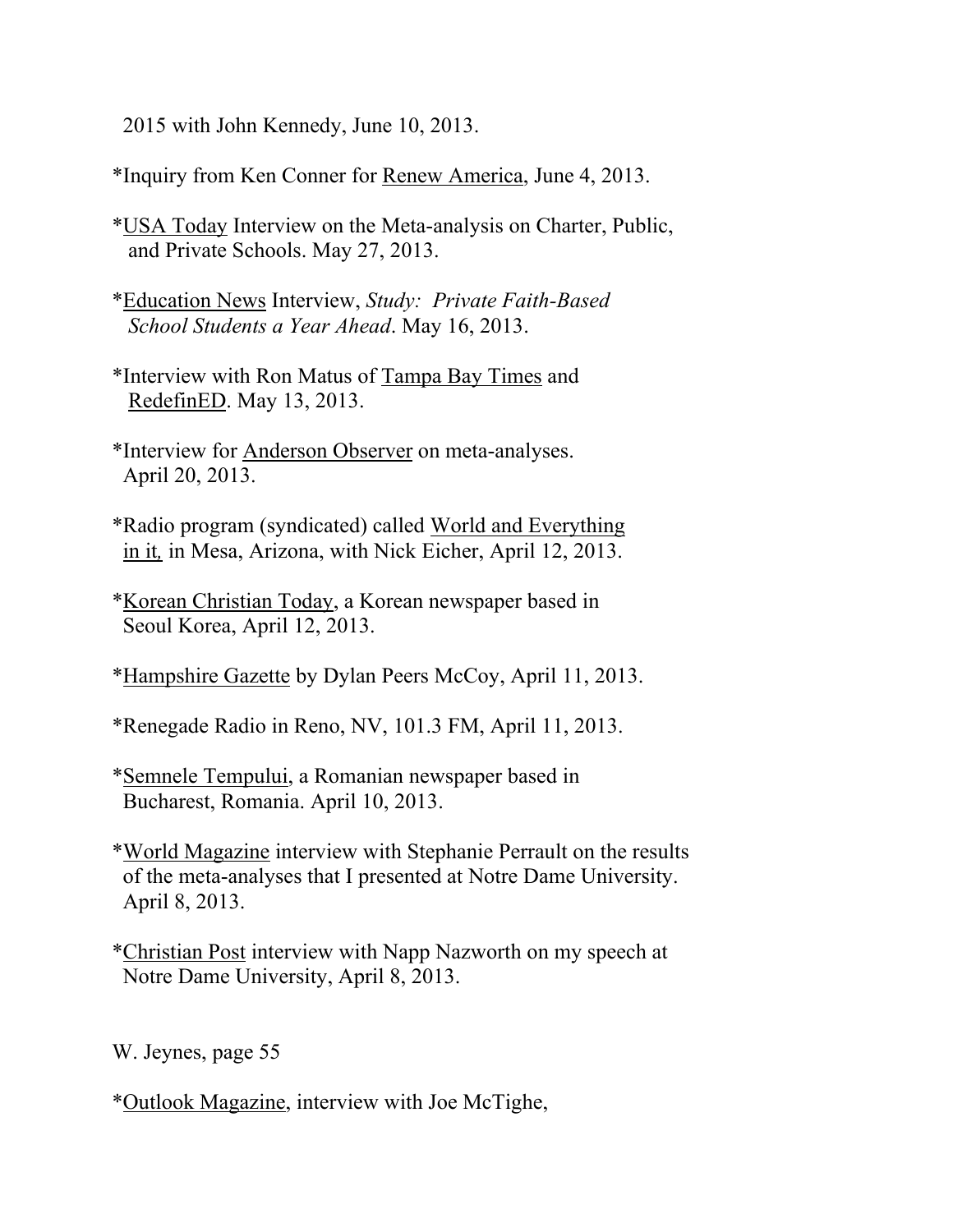March 26, 2013.

\*The Adventist, interview with Jeff Boyd, March 26, 2013.

\*The Florida Times Union interview with Topher Sanders, February 8, 2013.

\*Education Week interview with Michele Molnar, February 8, 2013.

- \*Aquila Report interview with Stephanie Perrault on the achievement gap, on December 12, 2012.
- \*French Interview for Libertie Scholaire on my various meta analyses. December 10, 2012.
- \*TPE interview with John Kennedy on religious freedom, October 3, 2012.
- \*Americans for the Separation of Church and State interview, September 9, 2012.
- \*One of Largest Radio Stations in Sao Paulo, Brazil, July 3, 2012.
- \*On Call. Radio program aired on 30 stations nationwide (e.g., in Chicago, Detroit, Milwaukee & Minneapolis). 55 minute interview with Wendy Wiese. June 18, 2012.
- \*TPE interview with John Kennedy on two parent families, May 13, 2012.
- \*World Magazine interview with Warren Cole Smith on the achievement gap, on April 20, 2012.

\*WNS Radio in Ghana, AFRICA, April 18, 2012.

\*World Magazine interview with Stephanie Perrault on the achievement gap, on April 9, 2012.

W. Jeynes, page 56

\*Spanish interview for an organization in Spain representing several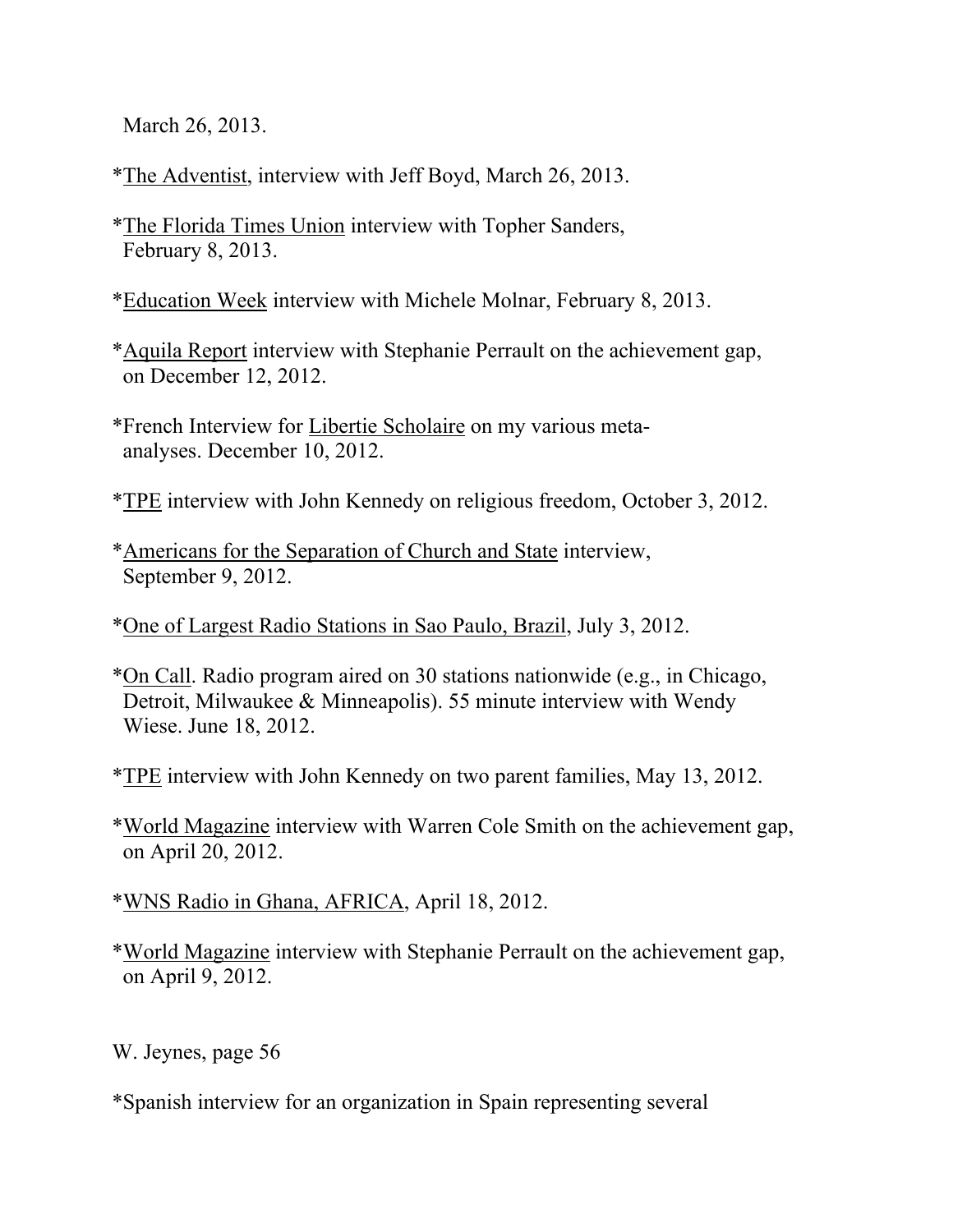newspapers and magazines, April 8, 2012.

- \*Christian Headlines interview and inquiry on Bible literacy meta-analysis a and writing I did on Rep. Steve Hickey's big on putting the Bible as literature class in the schools, March 12, 2012.
- \*Christian Post interview with Napp Nazworth on my speech at Harvard University, March 9, 2012.

\*South Dakota State University Newspaper interview, February 3, 2012.

\*On Call. Radio program aired on 30 stations nationwide (e.g., in Chicago, Detroit, Milwaukee & Minneapolis). 55 minute interview with Wendy Wiese. January 12, 2012.

\*Korea Times interview, December 18, 2011.

\*Associated Press interview, December 16, 2011.

\*Louisville Courier Journal with Chris Kenning in Metro Madison, WI. September 12, 2011.

\*Waunakee Tribune in Metro Madison, WI. September 12, 2011.

\*Aljazeera Newspaper "Christianity: China's Best Bet?" on July 1, 2011

\*Aljazeera Television "101 East" on June 30, 2011

\* NPR Radio interview on my research on China. Took place at their studio in El Segundo. June 10, 2011.

\*Hungarian TV Station MTV1, May 28, 2011.

\*What's Up? Radio Program, covers 15 states, May 20, 2011.

\*What's Up? Radio Program, covers 15 states, May 19, 2011

W. Jeynes, page 57

\*What's Up? Radio Program, covers 15 states, May 18, 2011.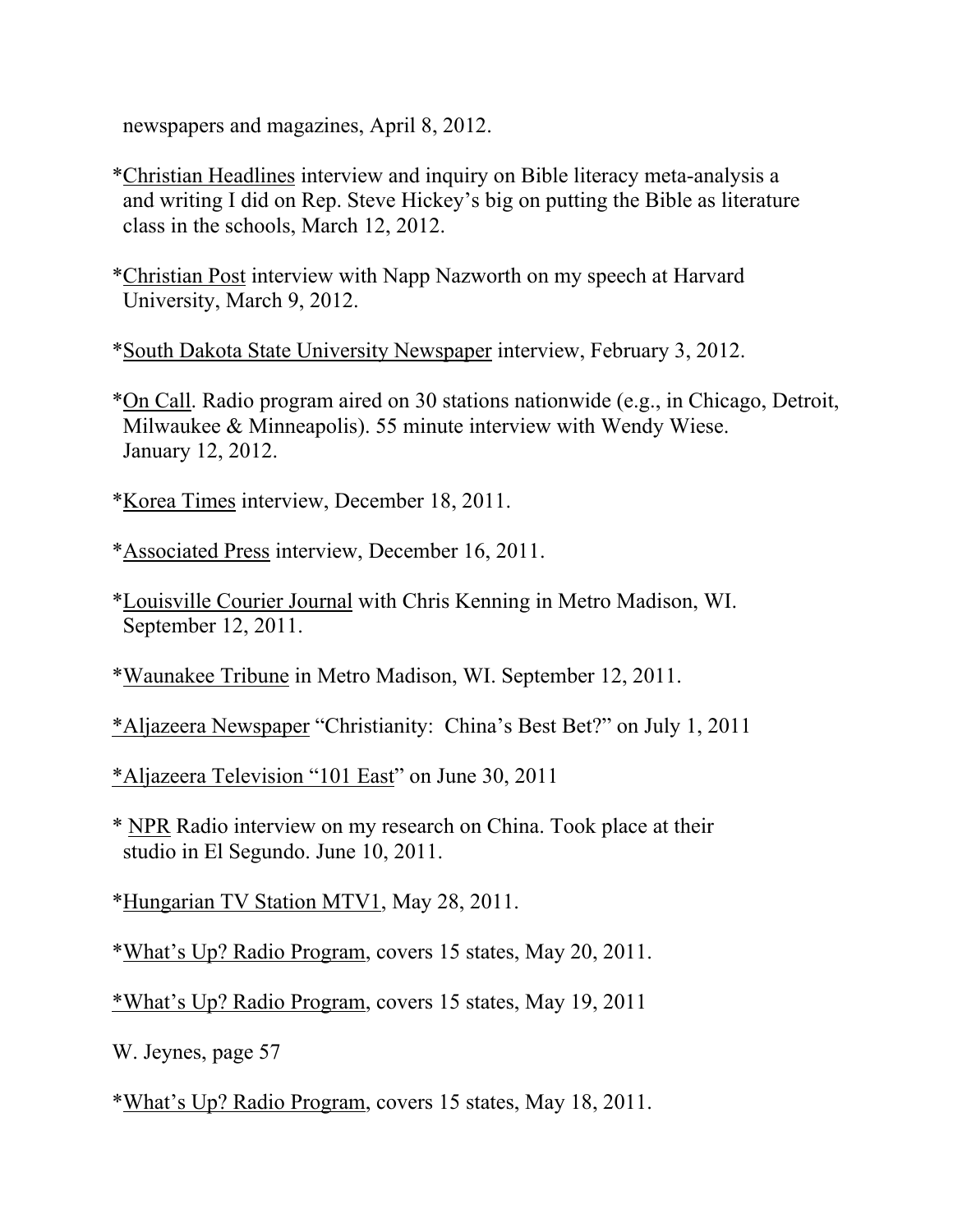\*Columbia University Interview, May 13, 2011.

\*Ivy League Observer Interview, May 5, 2011.

\*TPE Weekly magazine interview with John Kennedy. April 10, 2011

New Jersey Spotlight News*,* The Facts are These: OSA Makes Sense, February 23, 2011.

\*New York Daily News interview with Kathy Seal. January 21, 2011.

\*Education Watch on my work on the Achievement Gap. January 15, 2011.

\*On Call. Radio program aired on 30 stations nationwide (e.g., in Chicago, Detroit, Milwaukee & Minneapolis). 55 minute interview with Wendy Wiese. January 15, 2011.

\*Teacher Plus interview with Sandhya Siddharth. January 3, 2011.

\*On Call. Radio program aired on 30 stations nationwide (e.g., in Chicago, Detroit, Milwaukee & Minneapolis). 55 minute interview with Wendy Wiese. October 12, 2010

\*Waunakee Tribune in Metro Madison, WI. October 7, 2010.

\*ABC, CBS, NBC & FOX Interview with Eric Tucker. September 18, 2010.

\*AP (associated Press Interview with Eric Tucker. Interview was published in at least 100 newspapers nationwide. September 1-2, 2010.

\*Miller-McCune Interview on parental involvement with Kathy Seal. August 30, 2010.

\*Ivy League Observer Interview, August 27, 2010.

\* Aquila Report, "Cambridge University speech by Education professor reveals the vital role of immorality as cause of economic crisis, on August 12, 2010.

\*Toronto Globe & Mail on parental involvement with Mike Kesterton. August 1, 2010. W. Jeynes, page 58

\*Pacific Standard with Kathy Seal, July 29, 2010.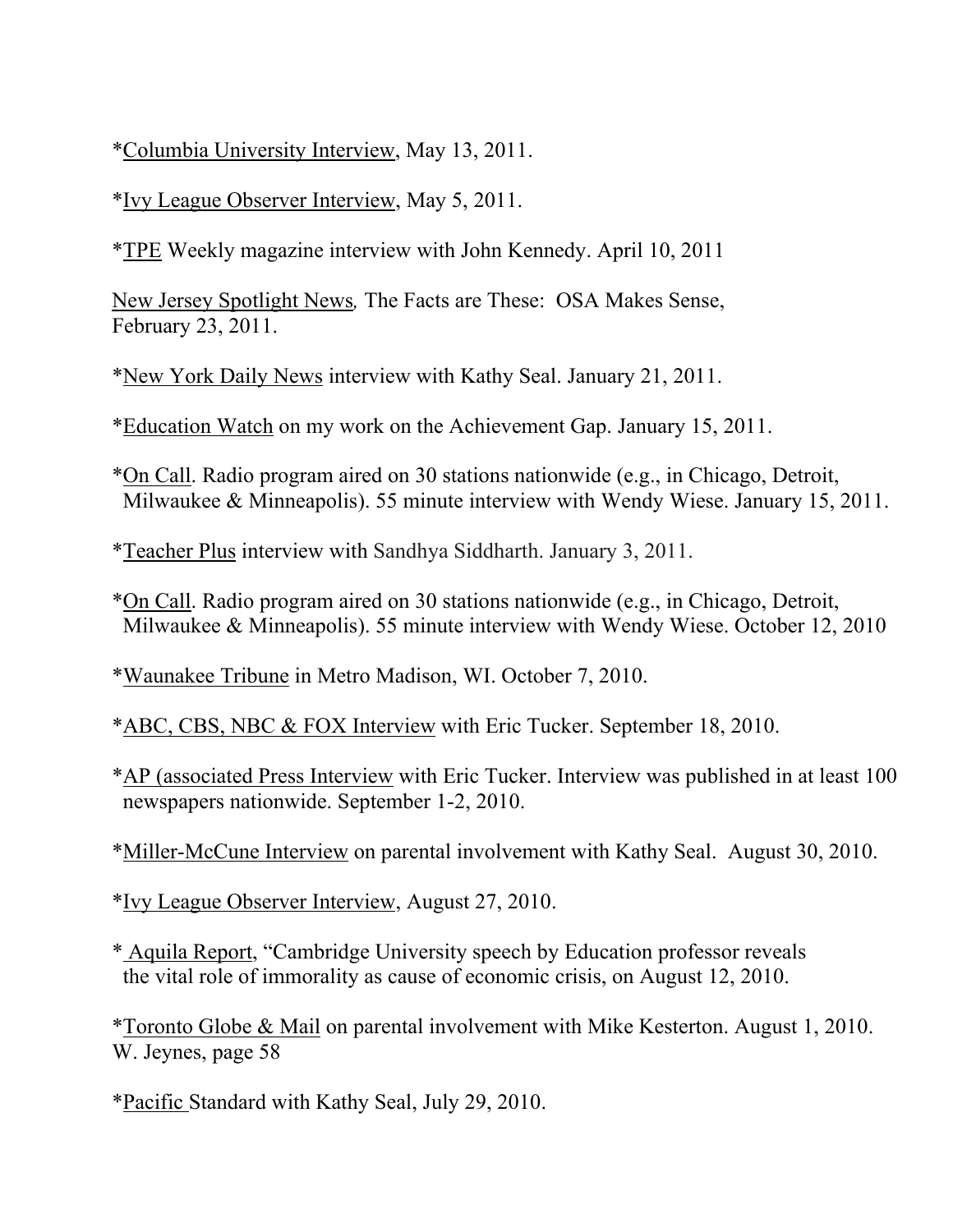- \*Prime Minister David Cameron's Office in the UK requested a copy of my Cambridge University speech, July 13, 2010.
- \*TPE Weekly magazine interview with John Kennedy. May, 13, 2010.
- \*Missouri House of Representatives- Testified regarding family counseling legislation, April 23, 2010.
- \*Miller-McCune Interview on parental involvement with Kathy Seal. April 16, 2010.
- \*University of Miami Interview with Melanie D'Andrea. April 12, 2010.
- \*Miller-McCune Interview on parental involvement with Kathy Seal. February 24, 2010.
- \*Christian Examiner, "California Professor Calls For Character Education, Prayer In Schools." February 10, 2010.
- \*Inside CSULB Interview with Rick Manly. January 12, 2010.
- \*Interview with Christian Examiner, January 7, 2010.
- \*On Call. Radio program aired on 30 stations nationwide (e.g., in Chicago, Detroit, Milwaukee & Minneapolis). 55 minute interview with Wendy Wiese. January 6, 2010.
- \*Moody Radio Interview. November 7, 2009.
- \*Wall Street Journal, Inquiry Regarding Parents Volunteering in Schools, by Sue Shellenbarger, October 6, 2009 (article published October 7).
- \*KPFK-FM Radio in Los Angeles. Politics or Pedagogy. Interview with John Cromshow. August 10, 2009.
- \*KBRT-AM Radio in Los Angeles. Talk from the Heart- 55 minute interview, with Rich Buhler. August 7, 2009.

\*KOHI-AM Radio Metro Portland, OR. Live Local Talk. Interview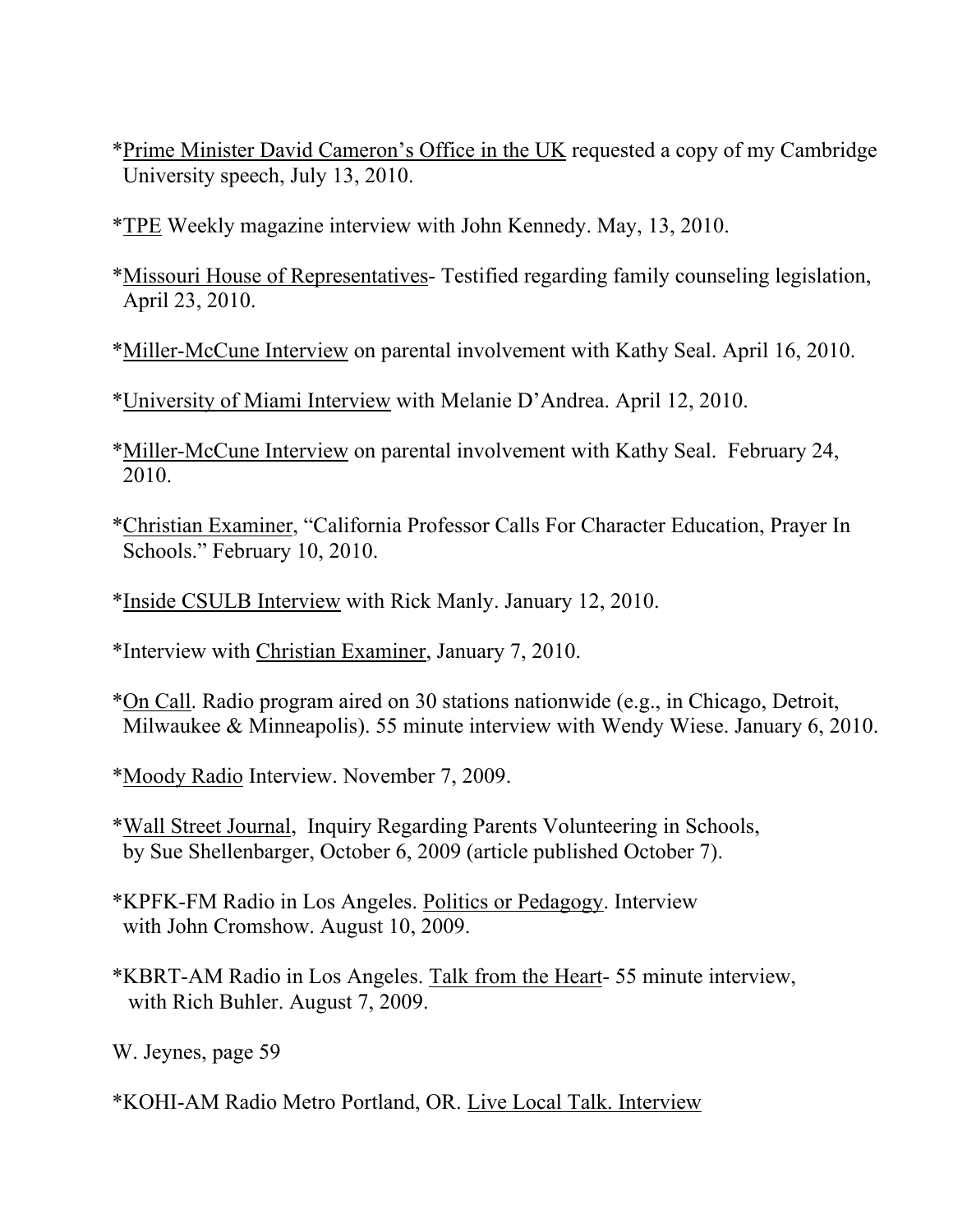with Marty Rowe. 30 minute interview with Marty Rowe. August 7, 2009.

- \*Healthbeat. Radio program sponsored by the U.S. Department of Health & Human Services. Interviewed by Ira Dreyfuss. August 4, 2009.
- \*On Call. Radio program aired on 30 stations nationwide (e.g., in Chicago, Detroit, Milwaukee & Minneapolis). 55 minute interview with Wendy Wiese. August 3, 2009.
- \*Everyday Christian. Interview by Peter Elliot. July 30, 2009.
- \*Family News in Focus. Intact Homes Help Kids. Aired as top story on nationwide radio. Interview by Roger Greer. July 27, 2009.
- \*TPE Weekly magazine interview with John Kennedy. July 26, 2009.
- \*KPFK-FM Radio in Los Angeles. Politics or Pedagogy. Interview with John Cromshow. July 26, 2009.
- \*Centers for Disease Control of the Department of Health & Human Services. Podcast entitled "Parenting and Children's Academic Success." Interviewed by Erica Mizelle. July 23, 2009.
- \*Los Angeles Times. "Fear, Stress among Poor Hinder Learning." Article and interview by Rosemary Clandos. September 1, 2008.
- \*Denver Post. Inquiry by Jeremy Meyer. September, 2008.
- \*Orange County Register. School District to Discuss Bible as Literature. June 23, 2008.
- \*Interview with Rick Monroe, Good News, etc., May 24, 2008.
- \*Orange County Register. Interview following Huntington Beach School Board Meeting. Interviewed May 26, 2008. Quote appeared in April 27, 2008 edition.
- \*National Review. "Save our Schools." Interview by Kathryn Jean Lopez. April 28, 2008.

\*Washington Times. Faith-based Schools Deemed Critical. April 24, 2008. W. Jeynes, page  $60$ 

\*KPFK-FM Radio in Los Angeles. Politics or Pedagogy. Thirty minute interview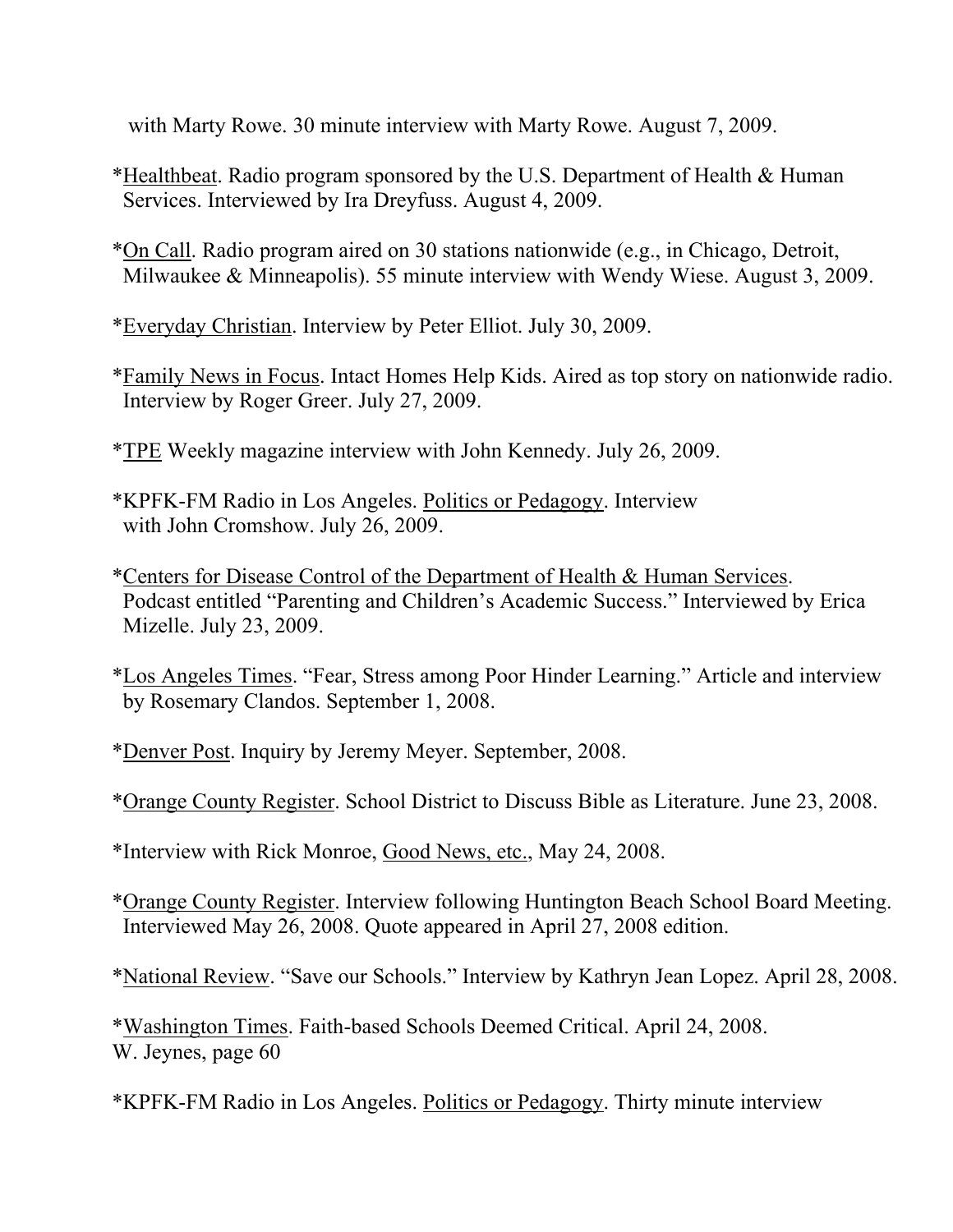with John Cromshow. March 22, 2008.

- \* Tribune Business News/Knight-Ridder, p.1. Inquiry Rebecca Rosen Lum, May 28, 2007.
- \*Contra Costa Times. Interview with Rebecca Rosen. May 15, 2007.
- \*KCIS-AM Radio in Seattle, Washington. Interview with Michelle Mendoza. Living Christian. April 25, 2007.
- \*Long Beach Press Telegram. Interview with Kevin Butler. One hour and forty-five minute Interview. April 24, 2007.
- \*California State University 49er. Interview with Vince Scott. Published Monday, April 23, 2007 as a two page article entitled, "Family Values, Open Mind Needed for Education."
- \*Education News Interview on the Achievement gap with Evan Feinberg. April 21, 2007.
- \*Heritage Foundation, Interview on Religious Schools, "Religious Schools Help Close the Achievement Gap," April 20, 2007.
- \*KPFK-FM Radio in Los Angeles. Politics or Pedagogy. Ten minute interview with John Cromshow. April 17, 2007.
- \*Washington Examiner. Article entitled, "Parental Involvement, Family Stability, and the Achievement Gap," by La Shawn Barber. April 5, 2007.
- \*Journal Chretien (French). Article entitled, "Faith, family shown to lessen 'achievement gap' between white, minority students," by Allie Martin. April 4, 2007.
- \*Waco Tribune. Interview with Monica Ortiz Uribe. April 4, 2007.
- \*Baptist Standard. Interview with Keith Camp. April 4, 2007.
- W. Jeynes, page 61
- \*Education New York. Faith, Stable Homes Close Black-White Achievement Gap.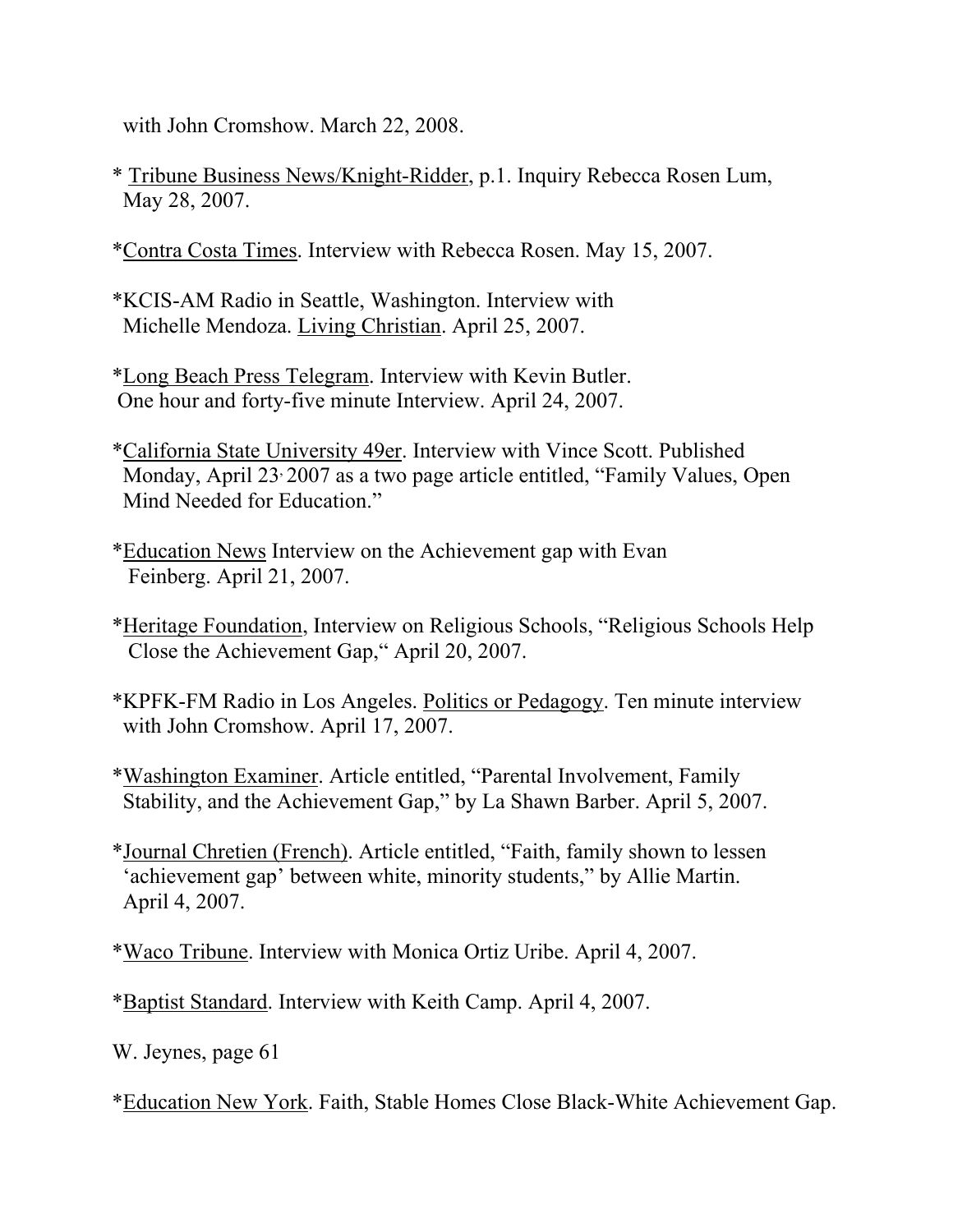March 31, 2007.

- \*American Family Network. Radio Interview for a wide network of stations with Allie Martin. March 30, 2007.
- \*Christian Post. Article entitled, "Faith, Stables Close Black-White Achievement Gap," Aubrey Barrick. March 30, 2007.
- \*Washington Post. Interview regarding my speech before the Department of Education. March 28, 2007.
- \*KPFK-FM Radio in Los Angeles. Politics or Pedagogy. Ten minute interview with John Cromshow. March 27, 2007.
- \*KPFK-FM Radio. News. Interview. March 23, 2007
- \*Scholastic Magazine. Interview with Margie Rosen, February 22, 2007.
- \*KQV-AM Radio in Pittsburgh, The Psychology Minute. Interview with host, Roger Klein. October 22, 2006.
- \*Charisma Magazine. Phone Interview with Suzy Richardson. October, 2006.
- \*KQV-AM Radio in Pittsburgh, The Psychology Minute. Interview with host, Roger Klein. October 12, 2006.
- \*Denver Post. Interview with Jenny Deam. October 7, 2006.
- \*KPFK-FM Radio in Los Angeles. Politics or Pedagogy. Eighteen minute interview with John Cromshow. September 27, 2006.
- \*Teaching Magazine. Phone interview with reporter. September 26, 2006.
- \*KRTM-FM Radio in Temecula. Foundations. One-hour interview with host, Rick Smith. December 20, 2004.
- W. Jeynes, page 62
- \*KQV-AM Radio in Pittsburgh, The Psychology Minute. Interview with host,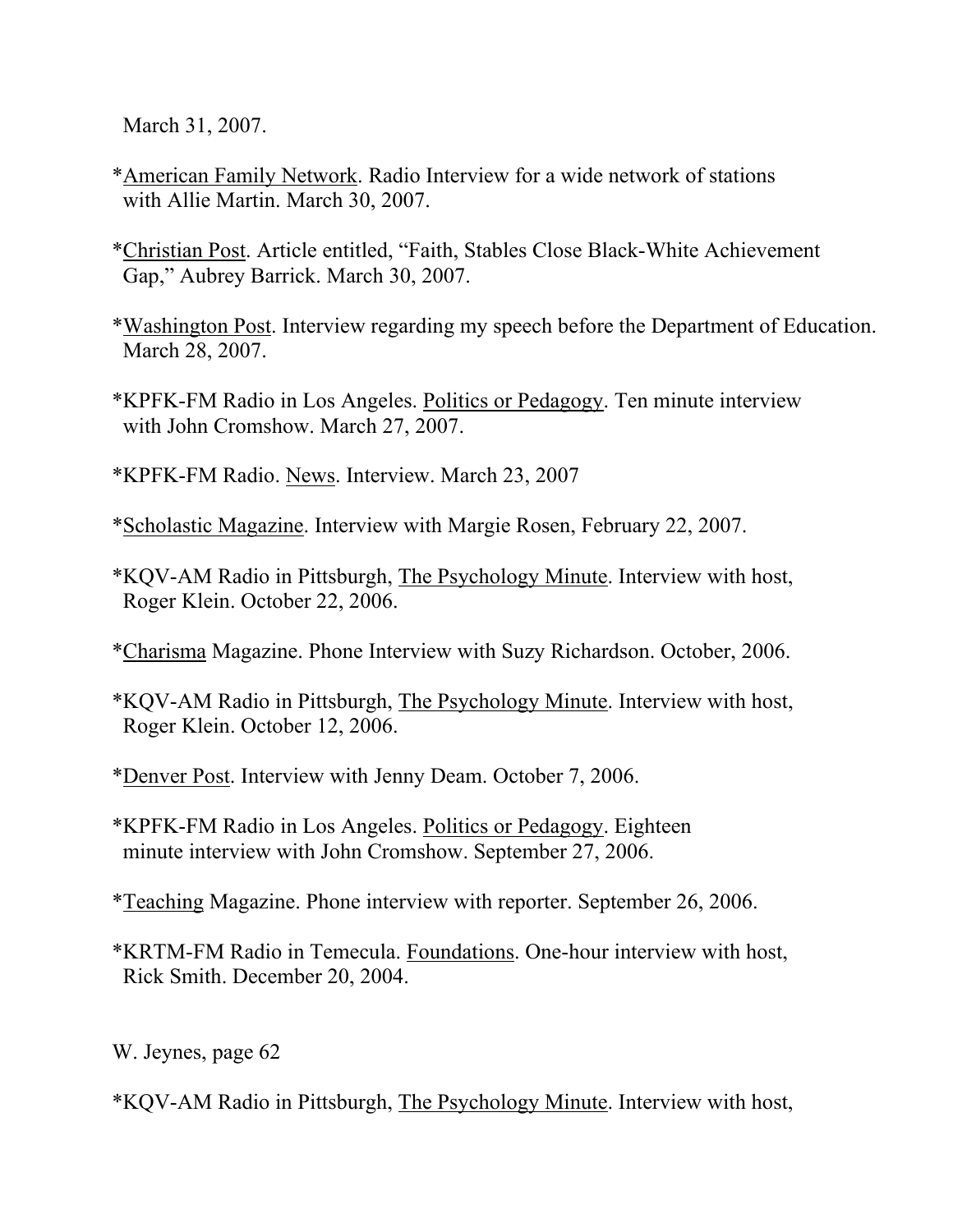Roger Klein. January 13, 2004.

- \*KQV-AM Radio in Pittsburgh, The Psychology Minute. Interview with host, Roger Klein. September 24, 2002.
- \*Beach View, television interview with President Robert Maxson of California State University at Long Beach. January 11, 2002.
- \*KQV-AM Radio in Pittsburgh, The Psychology Minute. Interview with host, Roger Klein. November 6, 2001.
- \*Boundless Magazine, interview by Dick Carpenter, in October, 2001.
- \*London Education Times, at the 2001 American Educational Research Association Conference, April 11, 2001.
- \*Education Week, at the 1998 American Educational Research Association Conference, April 15, 1998.
- \*London Times, at the 1998 American Educational Research Association Conference, April 14, 1998.
- \*KFSG, The Future of America, 30 minute interview with Harold Helms of Angelus Temple in Los Angeles, CA, 1984.

## **GRANTS**

- **Witherspoon Institute**, Assigned time for the Spring, Summer, and Fall, 2011 plus expenses totaling about \$60,000. Approved.
- **California State University SCAC Grant, 2020.** Worth approximately \$12,000.
- **California State University SCAC Grant, 2019.** Worth approximately \$12,000.
- **California State University SCAC Grant, 2018.** Worth approximately \$12,000.
- **California State University SCAC Grant, 2012.** Worth approximately \$12,000.
- W. Jeynes, page 63
- **California State University SCAC Grant, 2010.** Worth approximately \$12,000.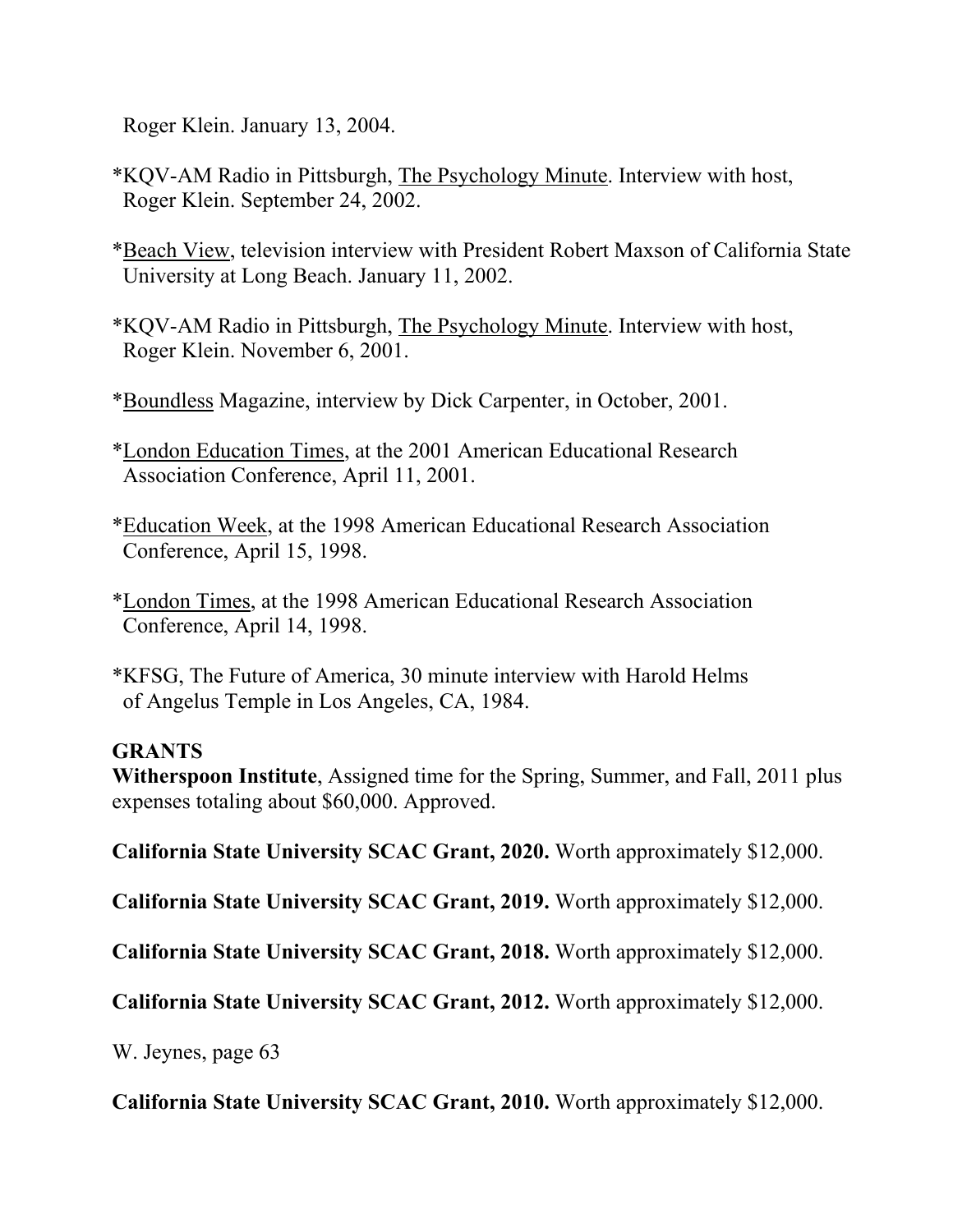**California State University SCAC Grant, 2008.** Worth approximately \$12,000. **California State University SCAC Grant, 2007.** Worth approximately \$12,000. **California State University SCAC Grant, 2004.** Worth approximately \$11,000. **California State University SCAC Grant, 2003.** Worth approximately \$11,000.

#### **COMMITTEE WORK**

Chair, Department RTP Committee, 2007-present

Department RTP Committee, 2006-present

Department Curriculum Committee, 2019-present

Professional Review Committee, 2007, 2017-2019

EDEL 380 Coordinator, 2002-present

College Elections Committee, 2012- 2016

Chair's Advisory Board, 2002-2009

University SCAC Committee, 2007

Department/ MSCP Assessment Committee 2003-2007

Department Nominations Committee, 2003, 2006

Department Budget Committee, 2002-2006

University WPE Committee, 2002-2005

Evaluation of Part-time Faculty Committee, 2001-2005 W. Jeynes, page 64

College Strategic Planning Committee, 2001-2004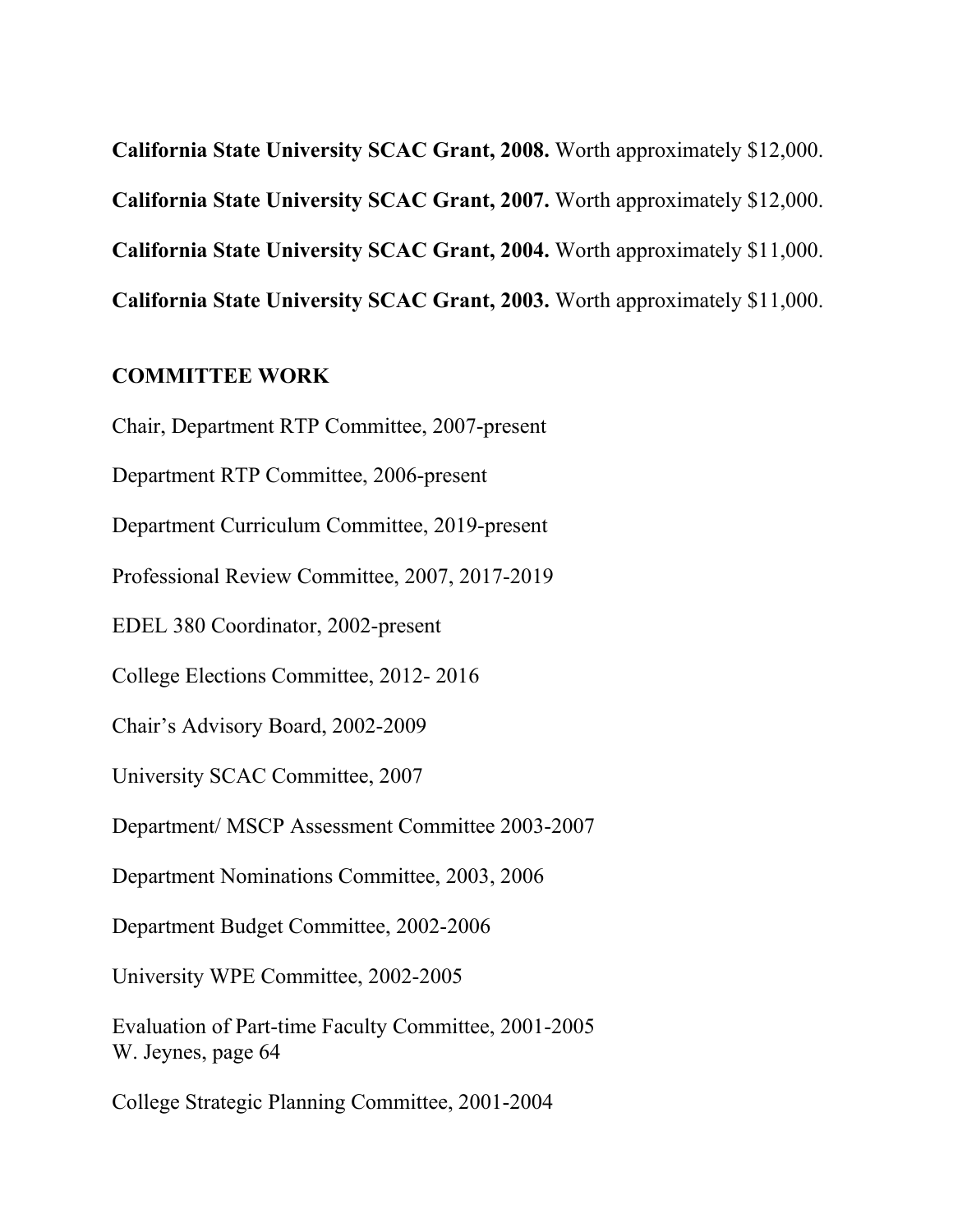VMJ Committee, 2001-2003

## **REFERENCES**

\*University of Wisconsin Dr. Larry DeWerd, Professor, *[Redacted]*

\*California State University, Long Beach Dr. Cathy DuCharme, Former Chair of Department of Education *[Redacted]*

\*U.S Department of Education Jack Klenk, formerly with the Obama administration *[Redacted]*

\*U.S Department of Education Shayam Menon, formerly with the Bush administration *[Redacted]*

W. Jeynes, page 65

\*Stanford University, Hoover Institute